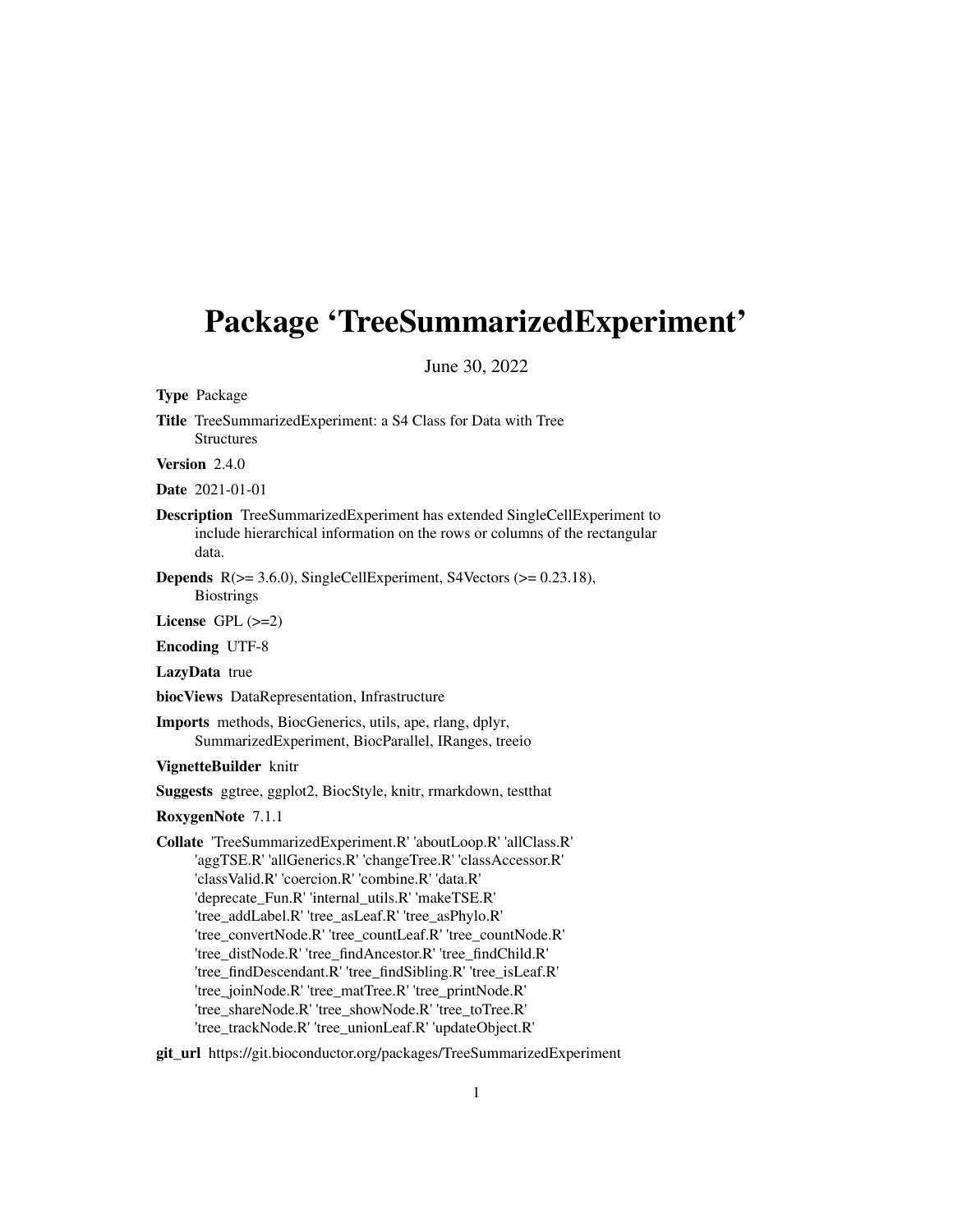git\_branch RELEASE\_3\_15

git\_last\_commit e0dbf0c

git\_last\_commit\_date 2022-04-26

Date/Publication 2022-06-30

Author Ruizhu Huang [aut, cre] (<<https://orcid.org/0000-0003-3285-1945>>), Felix G.M. Ernst [ctb] (<<https://orcid.org/0000-0001-5064-0928>>)

Maintainer Ruizhu Huang <ruizhuRH@gmail.com>

## R topics documented:

**Index** [44](#page-43-0)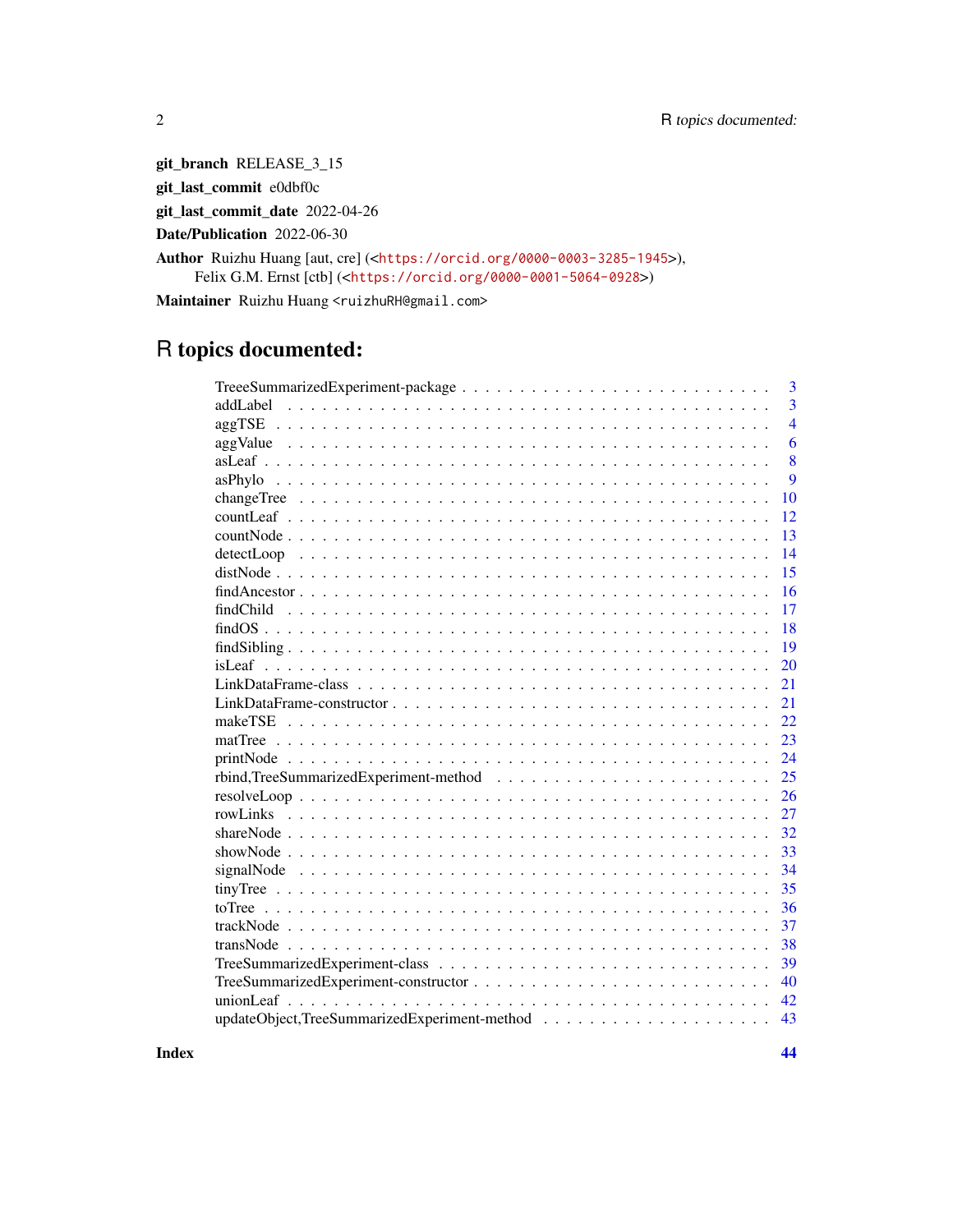<span id="page-2-0"></span>TreeeSummarizedExperiment-package

*The* TreeSummarizedExperiment *package*

## Description

TreeSummarizedExperiment implement a class of the same name, which extends SingleCellExperiment to include hierarchical information on the rows or columns of the rectangular data.

## Details

It also includes an additional slot for storing reference sequences per feature.

## See Also

[TreeSummarizedExperiment](#page-38-1) class

addLabel *add labels to nodes of a tree*

#### Description

addLabel label nodes of a tree (phylo object)

## Usage

```
addLabel(tree, label = NULL, on = c("all", "leaf", "internal"))
```
#### Arguments

| tree  | A phylo object                                                                                                                                                                                                               |
|-------|------------------------------------------------------------------------------------------------------------------------------------------------------------------------------------------------------------------------------|
| label | A character vector to provide node labels. The label is passed to nodes that are<br>sorted by their node number in ascending order. The default is NULL, nodes are<br>labeled by adding a prefix Node_ to their node number. |
| on    | Chosen from "all", "leaf", "internal". If "all", all nodes are labeled; if "leaf",<br>leaves are labeled; if "internal", internal nodes are labeled.                                                                         |

## Value

a phylo object

#### Author(s)

Ruizhu Huang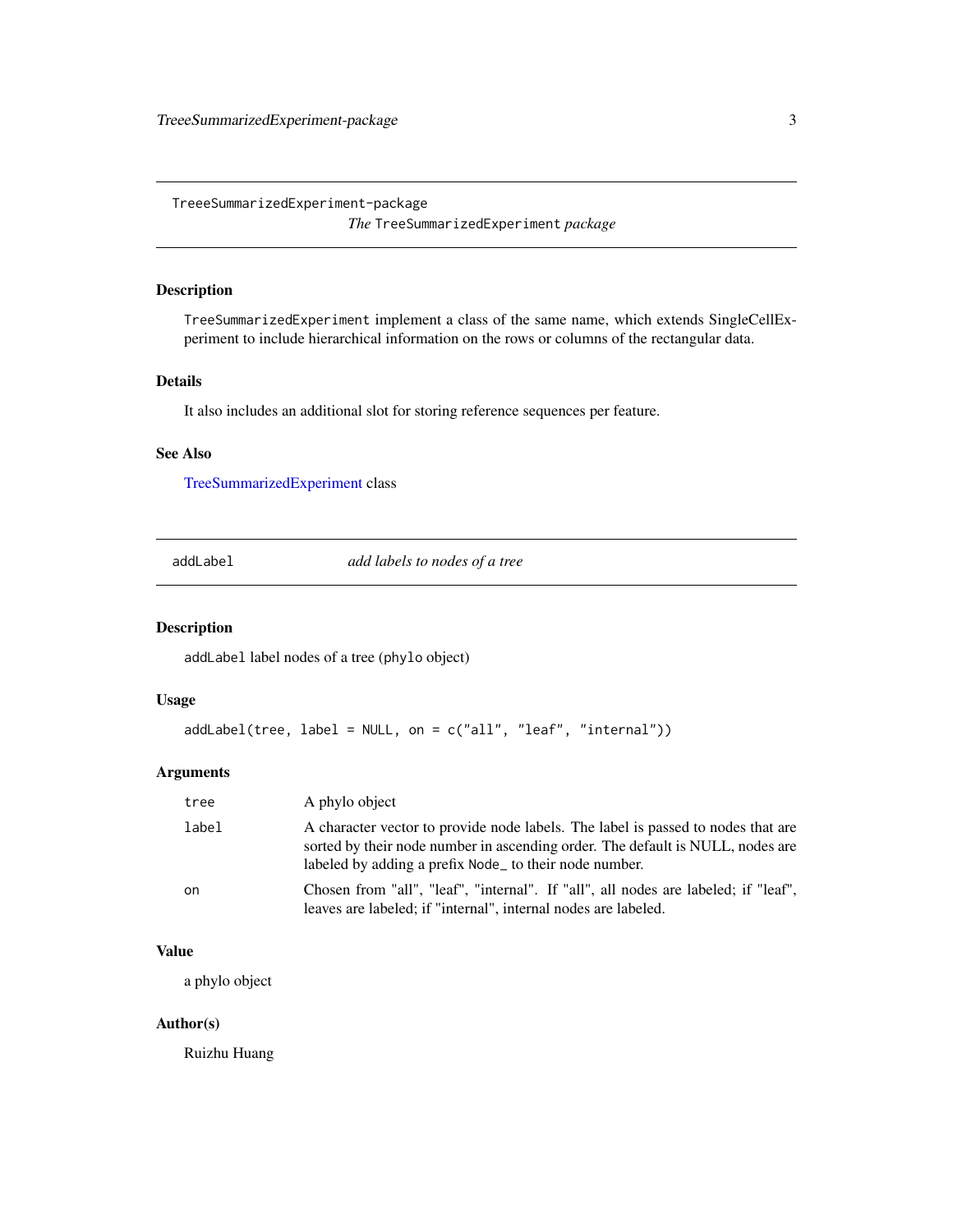#### Examples

```
data(tinyTree)
library(ggtree)
# PLOT tree
# The node labels are in orange texts and the node numbers are in blue
ggtree(tinyTree, branch.length = 'none')+
    geom_text2(aes(label = label), color = "darkorange",
          hjust = -0.1, vjust = -0.7) +
    geom_text2(aes(label = node), color = "darkblue",
              hjust = -0.5, vjust = 0.7)
# change labels
nodes <- showNode(tree = tinyTree, only.leaf = FALSE)
tt <- addLabel(tree = tinyTree, label = LETTERS[nodes],
              on = "all")ggtree(tt, branch.length = 'none')+
   geom_text2(aes(label = label), color = "darkorange",
           hjust = -0.1, vjust = -0.7) +
    geom_text2(aes(label = node), color = "darkblue",
               hjust = -0.5, vjust = 0.7)
```
<span id="page-3-1"></span>

aggTSE *Perform data aggregations based on the available tree structures*

## Description

aggTSE aggregates values on the leaf nodes of a tree to a specific arbitrary level of the tree. The level is specified via the nodes of the tree. Users could decide on which dimension (row or column) and how should the aggregation be performed.

#### Usage

```
aggTSE(
  x,
  rowLevel = NULL,
  rowBlock = NULL,
  colLevel = NULL,
  colBlock = NULL,
  rowFun = sum,
  colFun = sumwhichRowTree = 1,
  whichColTree = 1,
  whichAssay = NULL,
  message = FALSE,
  rowDataCols,
```
<span id="page-3-0"></span>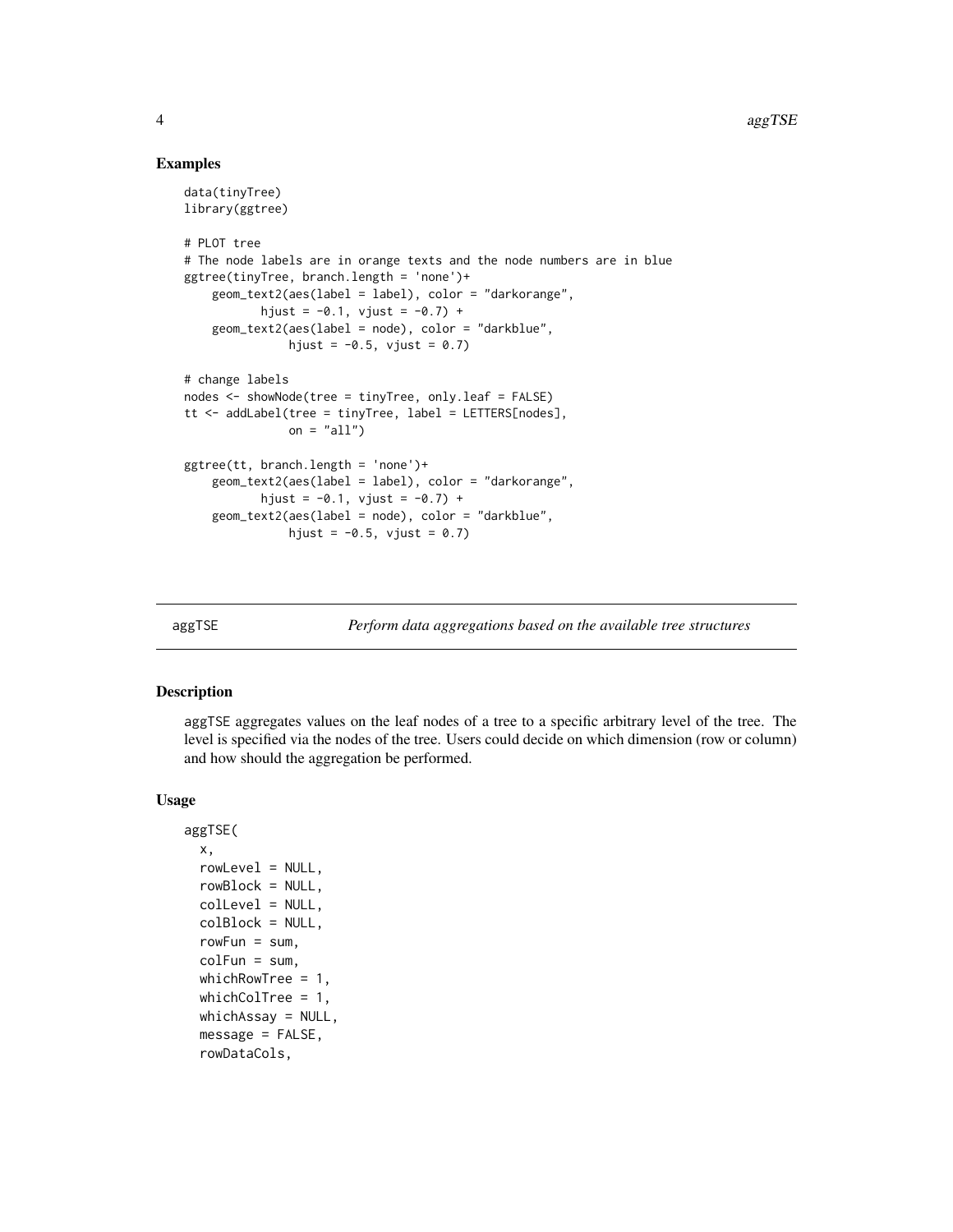#### <span id="page-4-0"></span> $\arg\text{TSE}$  5

```
colDataCols,
  rowFirst = TRUE,
 BPPARAM = NULL
\lambda
```
## Arguments

| Χ              | A TreeSummarizedExperiment object.                                                                                                                                                                                                                                                                                               |
|----------------|----------------------------------------------------------------------------------------------------------------------------------------------------------------------------------------------------------------------------------------------------------------------------------------------------------------------------------|
| rowLevel       | A numeric (node numbers) or character (node labels) vector. It provides the level<br>on the tree that data is aggregated to. The aggregation is on the row dimension.<br>The default is rowLevel = NULL, and no aggregation is performed.                                                                                        |
| rowBlock       | A column name in the rowData to separate the aggregation.                                                                                                                                                                                                                                                                        |
| colLevel       | A numeric (node numbers) or character (node labels) vector. It provides the<br>level on the tree that data is aggregated to. The aggregation is on the column<br>dimension. The default is collevel = NULL, and no aggregation is performed.                                                                                     |
| colBlock       | A column name in the colData to separate the aggregation.                                                                                                                                                                                                                                                                        |
| rowFun         | A function to be applied on the row aggregation. It's similar to the FUN in apply.                                                                                                                                                                                                                                               |
| colFun         | A function to be applied on the col aggregation. It's similar to the FUN in apply.                                                                                                                                                                                                                                               |
| whichRowTree   | A integer scalar or string indicating which row tree is used in the aggregation.<br>The first row tree is used as default.                                                                                                                                                                                                       |
| whichColTree   | A integer scalar or string indicating which row tree is used in the aggregation.<br>The first row tree is used as default.                                                                                                                                                                                                       |
| whichAssay     | A integer scalar or string indicating which assay of x to use in the aggregation.<br>If NULL, all assay tables are used in aggregation.                                                                                                                                                                                          |
| message        | A logical value. The default is TRUE. If TRUE, it will print out the running<br>process.                                                                                                                                                                                                                                         |
| rowDataCols    | The rowData columns to include.                                                                                                                                                                                                                                                                                                  |
| colDataCols    | The colData columns to include.                                                                                                                                                                                                                                                                                                  |
| rowFirst       | TRUE or FALSE. If the aggregation is in both dims., it is performed firstly on<br>the row dim for rowFirst = TRUE or on the column dim for rowFirst = FALSE.                                                                                                                                                                     |
| <b>BPPARAM</b> | Default is NULL and the computation isn't run in parallel. To run computation<br>parallelly, an optional BiocParallelParam instance determining the parallel<br>back-end to be used during evaluation, or a list of BiocParallelParam instances,<br>to be applied in sequence for nested calls to <b>BiocParallel</b> functions. |

## Value

A [TreeSummarizedExperiment](#page-39-1) object

## Author(s)

Ruizhu HUANG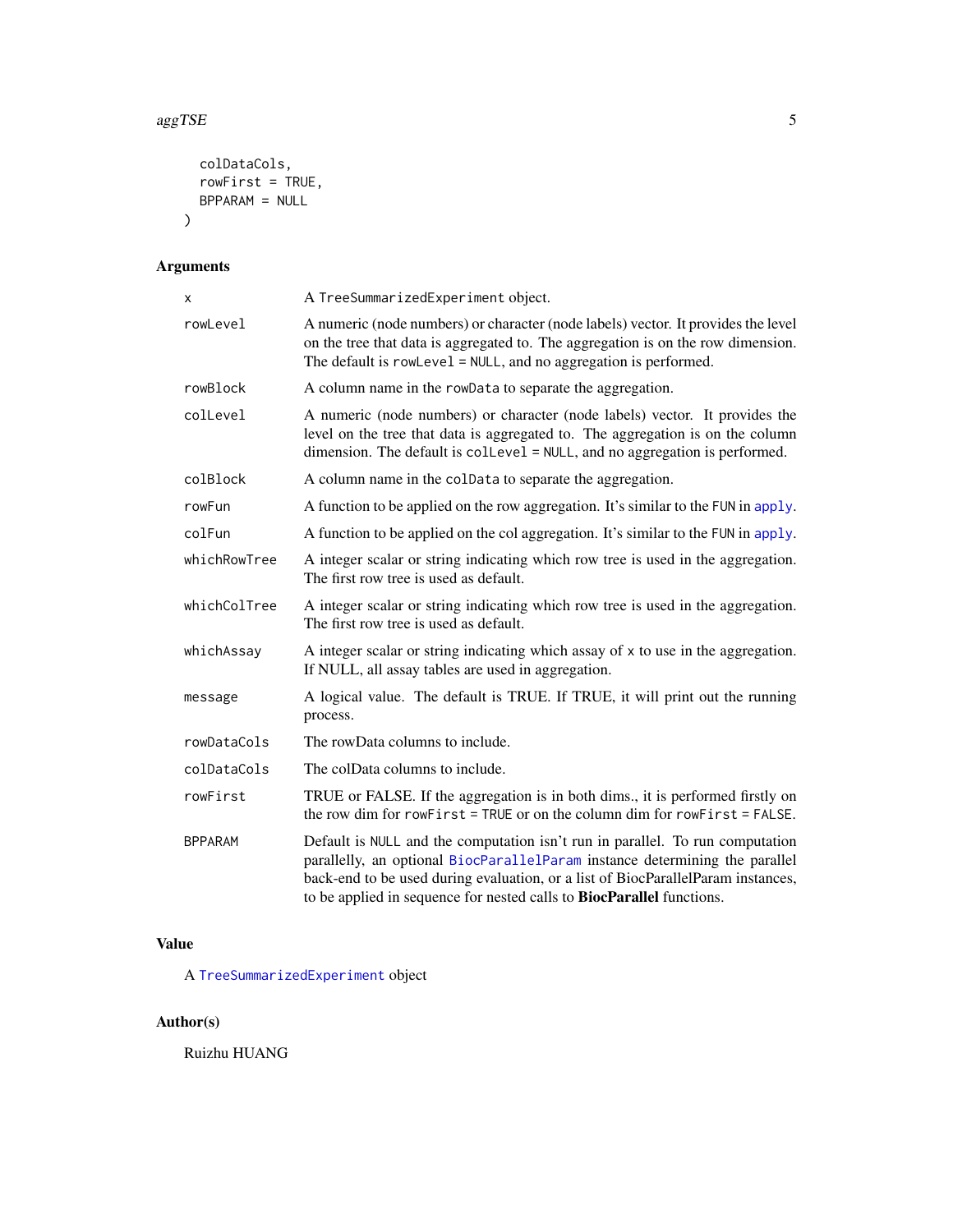#### Examples

```
# assays data
set.seed(1)
toyTable \leq matrix(rnbinom(20, size = 1, mu = 10), nrow = 5)
colnames(toyTable) <- paste(rep(LETTERS[1:2], each = 2),
                            rep(1:2, 2), sep = "_")
rownames(toyTable) <- paste("entity", seq_len(5), sep = "")
toyTable
# the column data
colInf \leq DataFrame(gg = c(1, 2, 3, 3),
                    group = rep(LETTERS[1:2], each = 2),row.names = colnames(toyTable))
colInf
# the toy tree
library(ape)
set.seed(4)
treeC <- rtree(4)
treeC$node.label <- c("All", "GroupA", "GroupB")
library(ggtree)
ggtree(treeC, size = 2) +
   geom_text2(aes(label = node), color = "darkblue",
           hjust = -0.5, vjust = 0.7, size = 6) +
    geom_text2(aes(label = label), color = "darkorange",
               hjust = -0.1, vjust = -0.7, size = 6)
tse <- TreeSummarizedExperiment(assays = list(toyTable),
                                colData = colInf,
                                 colTree = treeC,
                                 colNodeLab = treeC$tip.label,
                                 metadata = list(test = 1:4))aggCol \leq -agg \leq (x = tse, colLevel = c("GroupA", "GroupB"),colFun = sum)
assays(aggCol)[[1]]
```
aggValue *Perform data aggregations based on the available tree structures*

#### Description

aggValue aggregates values on the leaf nodes of a tree to a specific arbitrary level of the tree. The level is specified via the nodes of the tree. Users could decide on which dimension (row or column) and how should the aggregation be performed.

<span id="page-5-0"></span>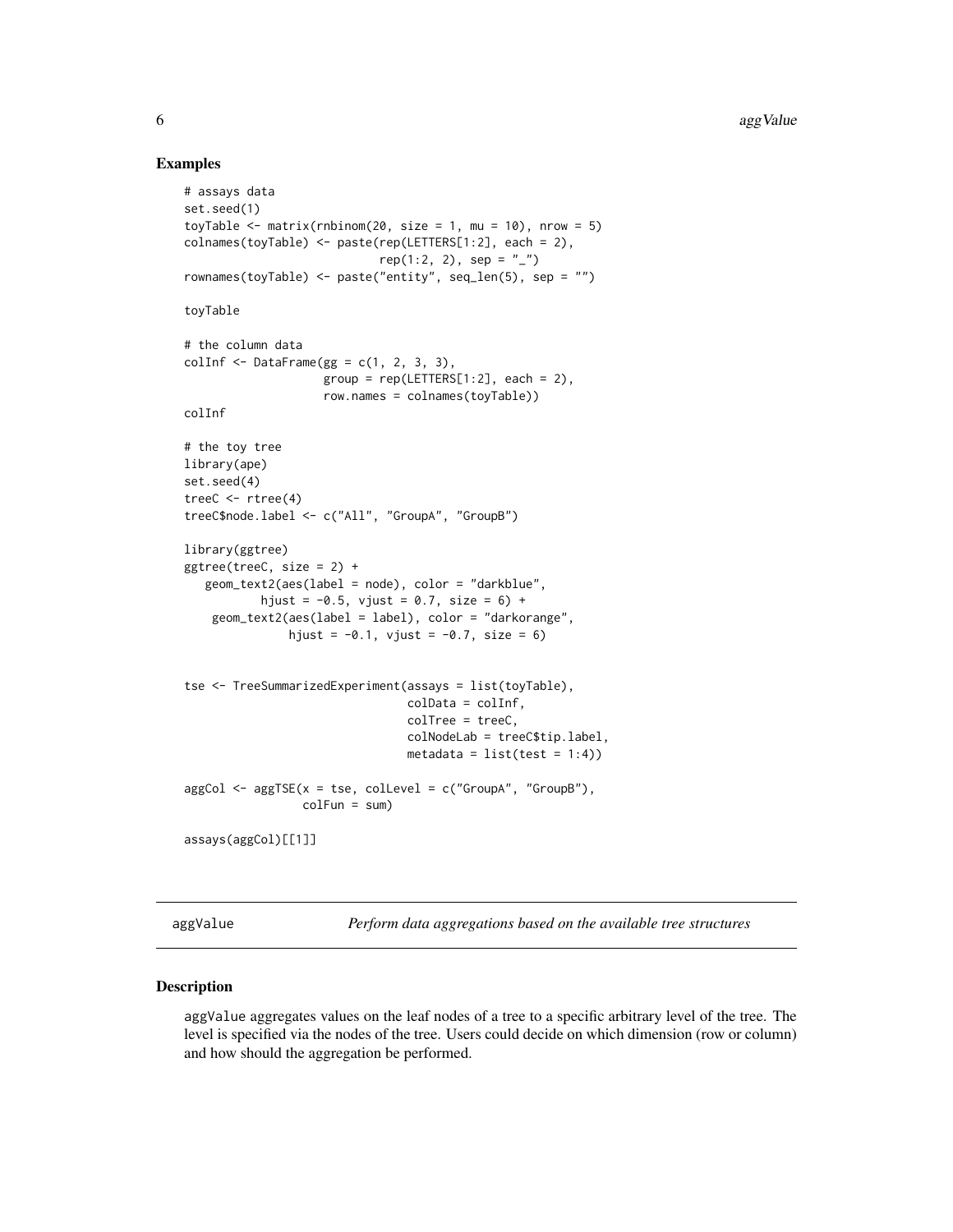<span id="page-6-0"></span> $\log$ Value 7

## Usage

```
aggValue(
 x,
 rowLevel = NULL,
 rowBlock = NULL,
 colLevel = NULL,
 colBlock = NULL,
 FUN = sum,assay = NULL,message = FALSE
)
```
## Arguments

| X          | A TreeSummarizedExperiment object.                                                                                                                                                                                                                              |
|------------|-----------------------------------------------------------------------------------------------------------------------------------------------------------------------------------------------------------------------------------------------------------------|
| rowLevel   | A numeric (node numbers) or character (node labels) vector. It provides the level<br>on the tree that data is aggregated to. The aggregation is on the row dimension.<br>The default is rowLevel = NULL, and no aggregation is performed.                       |
| rowBlock   | A column name in the rowData to separate the aggregation.                                                                                                                                                                                                       |
| colLevel   | A numeric (node numbers) or character (node labels) vector. It provides the<br>level on the tree that data is aggregated to. The aggregation is on the column<br>dimension. The default is $\text{collective} = \text{NULL}$ , and no aggregation is performed. |
| colBlock   | A column name in the colData to separate the aggregation.                                                                                                                                                                                                       |
| <b>FUN</b> | A function to be applied on the aggregation. It's similar to the FUN in apply.                                                                                                                                                                                  |
| assay      | A integer scalar or string indicating which assay of x to use in the aggregation.<br>If NULL, all assay tables are used in aggregation.                                                                                                                         |
| message    | A logical value. The default is TRUE. If TRUE, it will print out the running<br>process.                                                                                                                                                                        |

## Value

A TreeSummarizedExperiment object or a matrix. The output has the same class of the input x.

## Author(s)

Ruizhu HUANG

## See Also

[aggTSE](#page-3-1)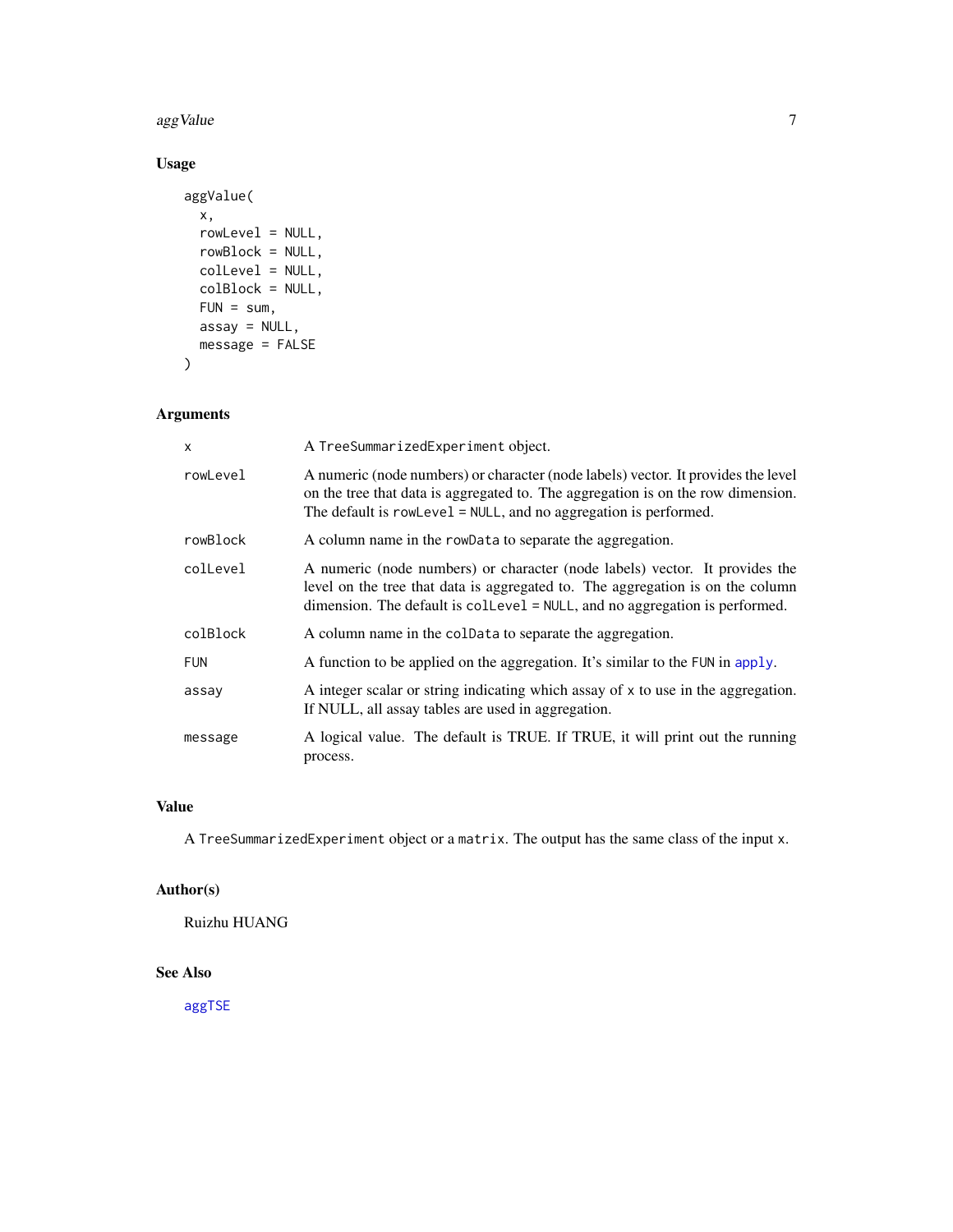<span id="page-7-0"></span>

asLeaf updates a phylo tree by changing the specified internal nodes to leaf nodes. In other words, the descendant nodes of the specified internal nodes are removed.

## Usage

asLeaf(tree, node)

#### Arguments

| tree | A phylo object.                                                                |
|------|--------------------------------------------------------------------------------|
| node | A numeric or character vector. It specifies internal nodes that are changed to |
|      | leaves via their node labels or numbers.                                       |

#### Value

A phylo object.

```
library(ggtree)
data(tinyTree)
ggtree(tinyTree, ladderize = FALSE) +
    geom_text2(aes(label = label), color = "darkorange",
           hjust = -0.1, vjust = -0.7) +
    geom_text2(aes(label = node), color = "darkblue",
               hjust = -0.5, vjust = 0.7) +
    geom_hilight(node = 16) +
    geom_point2()
# remove the blue branch
NT1 <- asLeaf(tree = tinyTree, node = 16)
ggtree(NT1, ladderize = FALSE) +
    geom_text2(aes(label = label), color = "darkorange",
               hjust = -0.1, vjust = -0.7) +
    geom_point2()
# if mergeSingle = TRUE, the node (Node_17) is removed.
NT2 \leq asLeaf(tree = tinyTree, node = c(15, 13))
ggtree(NT2, ladderize = FALSE) +
   geom_text2(aes(label = label), color = "darkorange",
               hjust = -0.1, vjust = -0.7) +
```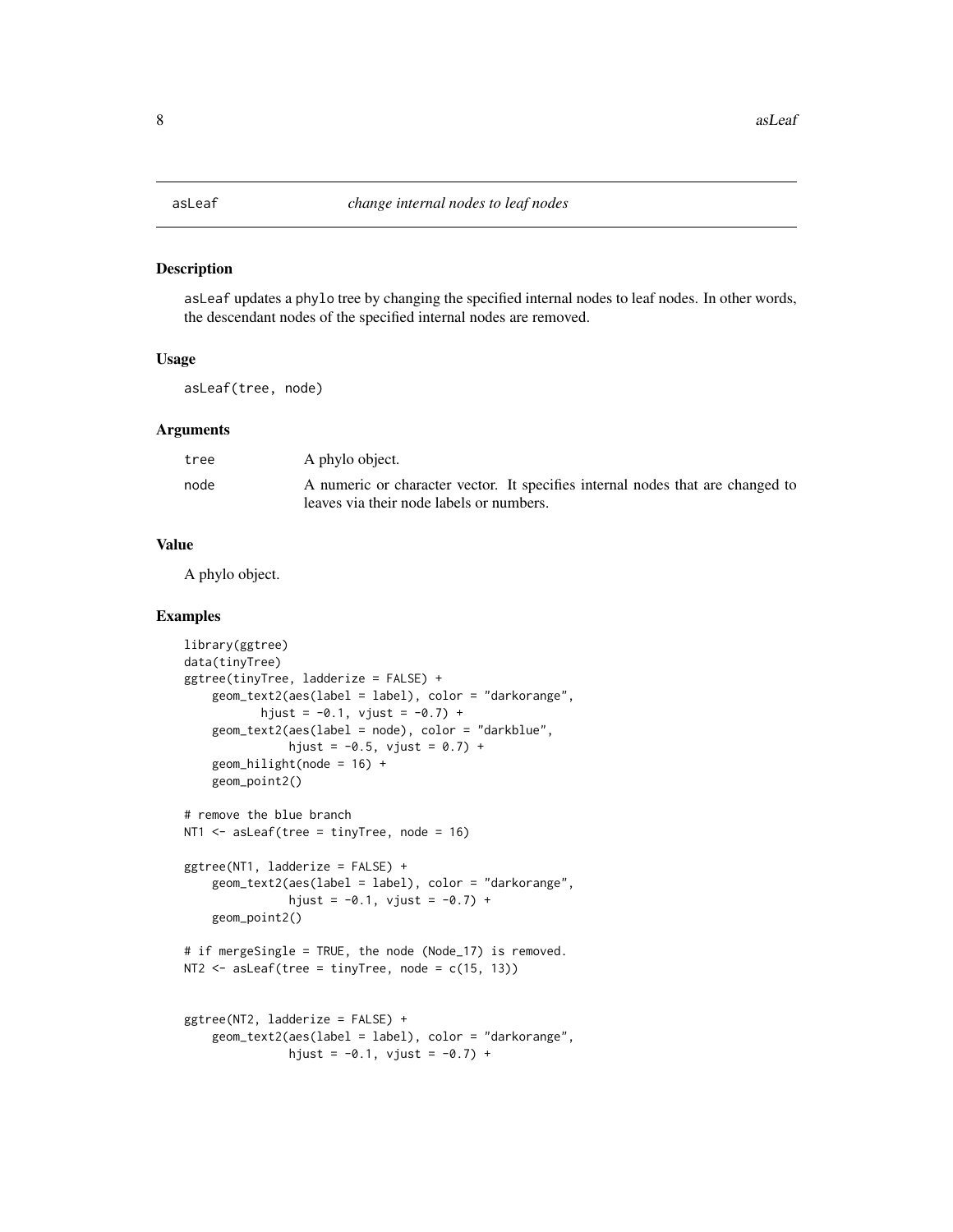#### <span id="page-8-0"></span>asPhylo 9

geom\_point2()

#### asPhylo *Convert a data frame to a phylo object*

## Description

asPhylo converts a data frame to a phylo object. Compared to toTree, asPhylo allows the output tree to have different number of nodes in paths connecting leaves to the root.

## Usage

asPhylo(data, column\_order = NULL, asNA = NULL)

## Arguments

| data         | A data frame or matrix.                                                                                                             |
|--------------|-------------------------------------------------------------------------------------------------------------------------------------|
| column order | A vector that includes the column names of data to reorder columns of data.<br>Default is NULL, the original order of data is kept. |
| asNA         | This specifies strings that are considered as NA                                                                                    |

## Details

The last column is used as the leaf nodes

#### Value

a phylo object

#### Author(s)

Ruizhu Huang

```
library(ggtree)
```

```
# Example 0:
taxTab <- data.frame(R1 = rep("A", 5),R2 = c("B1", rep("B2", 4)),R3 = paste0("C", 1:5))# Internal nodes: their labels are prefixed with colnames of taxTab
# e.g., R2:B2
taxTree <- asPhylo(data = taxTab)
ggtree(taxTree) +
geom_text2(aes(label = label), color = "red", vjust = 1) +
geom_nodepoint()
```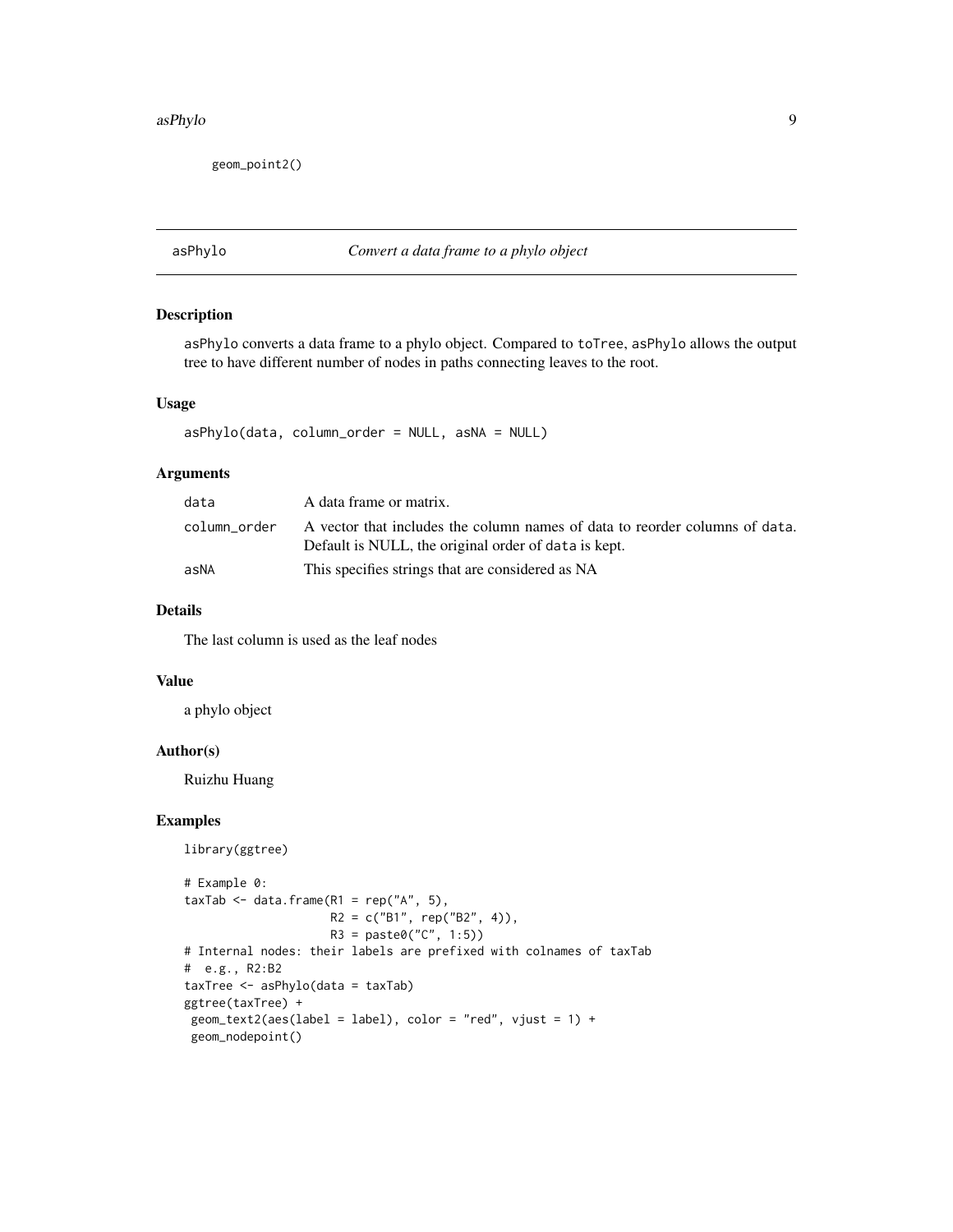```
# (Below gives the same output as toTree)
 taxTab$R1 <- paste0("R1:", taxTab$R1)
 taxTab$R2 <- paste0("R2:", taxTab$R2)
 taxTree <- asPhylo(data = taxTab)
# viz the tree
 ggtree(taxTree) +
 geom\_text2(aes(label = label), color = "red", vjust = 1) +geom_nodepoint()
# Example 1
df1 <- rbind.data.frame(c("root", "A1", "A2", NA),
                         c("root", "B1", NA, NA))
\text{colnames}(df1) \leftarrow \text{paste0("L", 1:4)}tree1 <- asPhylo(df1)
ggtree(tree1, color = "grey") +
geom_nodepoint() +
   geom_text2(aes(label = label), angle = 90,
               color = "red", vjust = 2,size = 4)
# Example 2
df2 <- data.frame(Group_1 = rep("Root", 11),
                  Group_2 = rep(c(13, 21), c(9, 2)),Group_3 = rep(c(14, 18, "unknown"), c(5, 4, 2)),Group_4 = rep(c(15, "unknown", 19, "unknown"), c(4, 1, 3, 3)),
                   Group_5 = rep(c(16, "unknown", 20, "unknown"), c(3, 2, 2, 4)),Group_6 = rep(c(17, "unknown"), c(2, 9)),LEAF = 1:11)
tree2 <- asPhylo(df2, asNA = "unknown")
ggtree(tree2, color = "grey") +
geom_nodepoint() +
   geom_text2(aes(label = label), angle = 90,
               color = "red", vjust = 2,size = 4)
# Example 3
df3 < - df2df3[10:11, 3] \leq - ""
tree3 <- asPhylo(df3, asNA = c("unknown", ""))
ggtree(tree3, color = "grey") +
geom_nodepoint() +
   geom_text2(aes(label = label), angle = 90,
               color = "red", vjust = 2,size = 4)
```
changeTree *Change the row or column tree*

<span id="page-9-0"></span>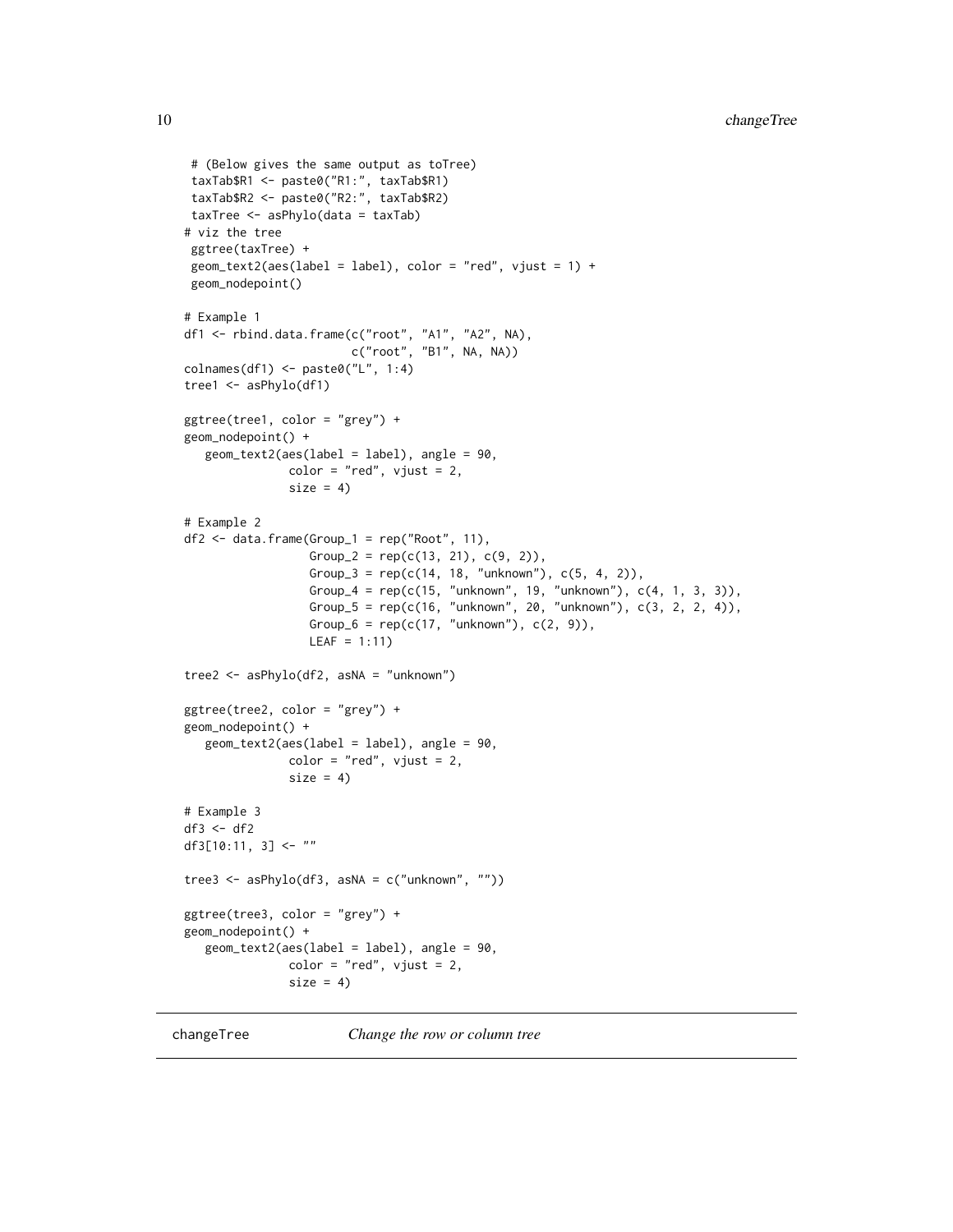## changeTree 11

## Description

changeTree changes a row or column tree in a TreeSummarizedExperiment object.

#### Usage

```
changeTree(
  x,
  rowTree = NULL,
  rowNodeLab = NULL,
  colTree = NULL,
  colNodeLab = NULL,
  whichRowTree = 1,
  whichColTree = 1
\mathcal{L}
```
## Arguments

| x            | A TreeSummarizedExperiment object                                                                                                                                                |
|--------------|----------------------------------------------------------------------------------------------------------------------------------------------------------------------------------|
| rowTree      | A phylo object. A new row tree.                                                                                                                                                  |
| rowNodeLab   | A character string. It provides the labels of nodes that the rows of assays tables<br>corresponding to. If NULL (default), the row names of the assays tables are<br>used.       |
| colTree      | A phylo object. A new column tree.                                                                                                                                               |
| colNodeLab   | A character string. It provides the labels of nodes that the columns of assays<br>tables corresponding to. If NULL (default), the column names of the assays<br>tables are used. |
| whichRowTree | Which row tree to be replaced? Default is 1 (the first tree in the rowTree slot).                                                                                                |
| whichColTree | Which column tree to be replaced? Default is 1 (the first tree in the collective<br>slot).                                                                                       |

#### Value

A TreeSummarizedExperiment object

## Author(s)

Ruizhu Huang

```
library(ape)
set.seed(1)
treeR <- ape::rtree(10)
# the count table
count <- matrix(rpois(160, 50), nrow = 20)
rownames(count) <- paste0("entity", 1:20)
colnames(count) <- paste("sample", 1:8, sep = "_")
```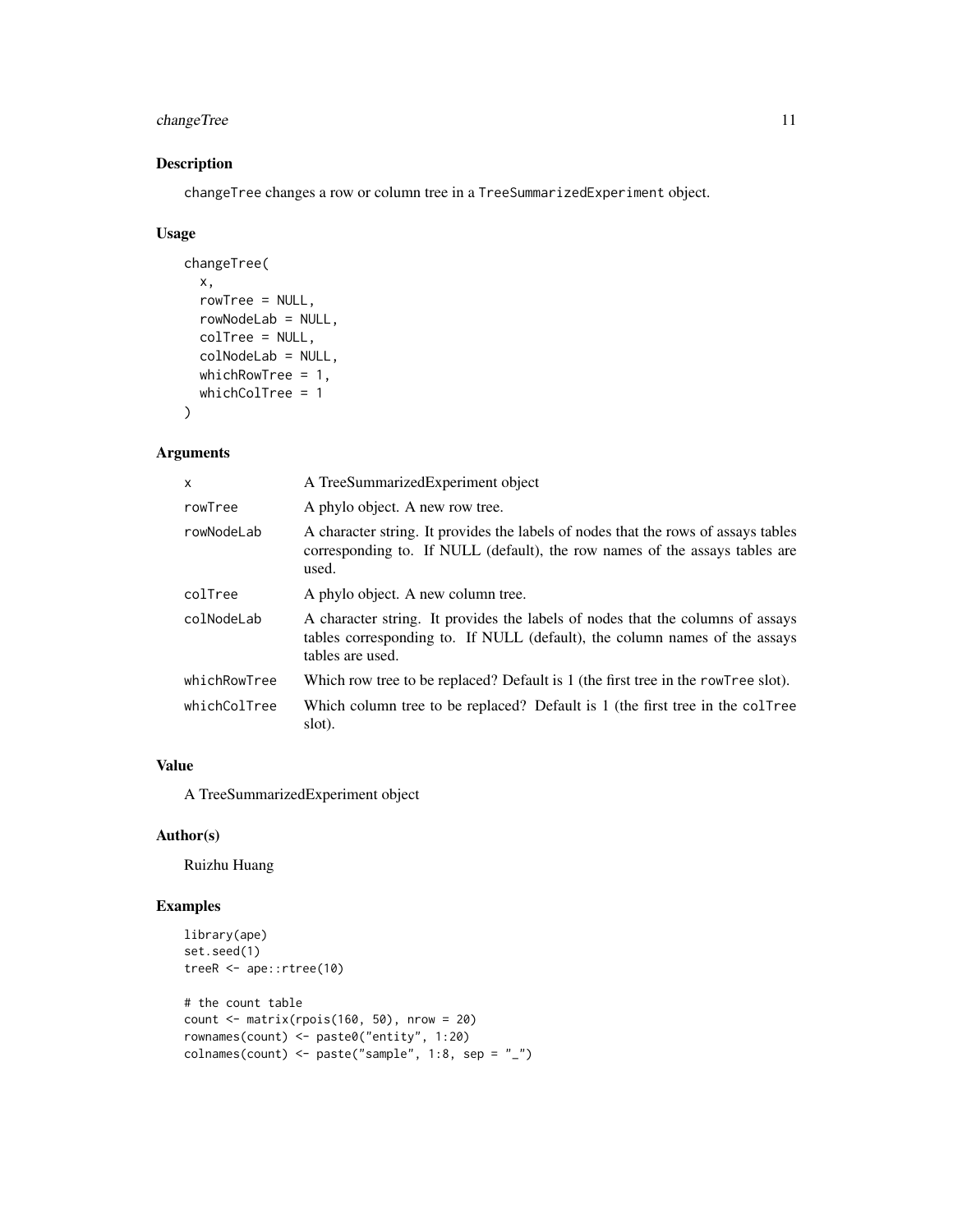```
# The sample information
sampC <- data.frame(condition = rep(c("control", "trt"),
                                    each = 4),
                    gender = sample(x = 1:2, size = 8,replace = TRUE))
rownames(sampC) <- colnames(count)
# build a TreeSummarizedExperiment object
tse <- TreeSummarizedExperiment(assays = list(count),
                                colData = sampC,
                                rowTree = treeR,
                                rowNodeLab = rep(treeR$tip.label, each =2))
treeR2 <- drop.tip(phy = treeR, tip = c("t10", "t9", "t8"))# if rownames are not used in node labels of the tree, provide rowNodeLab
use \leq changeTree(x = tse, rowTree = treeR2,
                 rowNodeLab = rep(treeR$tip.label, each =2))
use
# if rownames are used in node labels of tree, rowNodeLab is not required.
rownames(tse) <- rep(treeR$tip.label, each =2)
cse < - changeTree(x = tse, rowTree = treeR2)cse
```
countLeaf *count the number of leaf nodes*

## Description

countLeaf calculates the number of leaves on a phylo tree.

## Usage

```
countLeaf(tree)
```
#### **Arguments**

tree A phylo object

## Value

a numeric value

#### Author(s)

Ruizhu Huang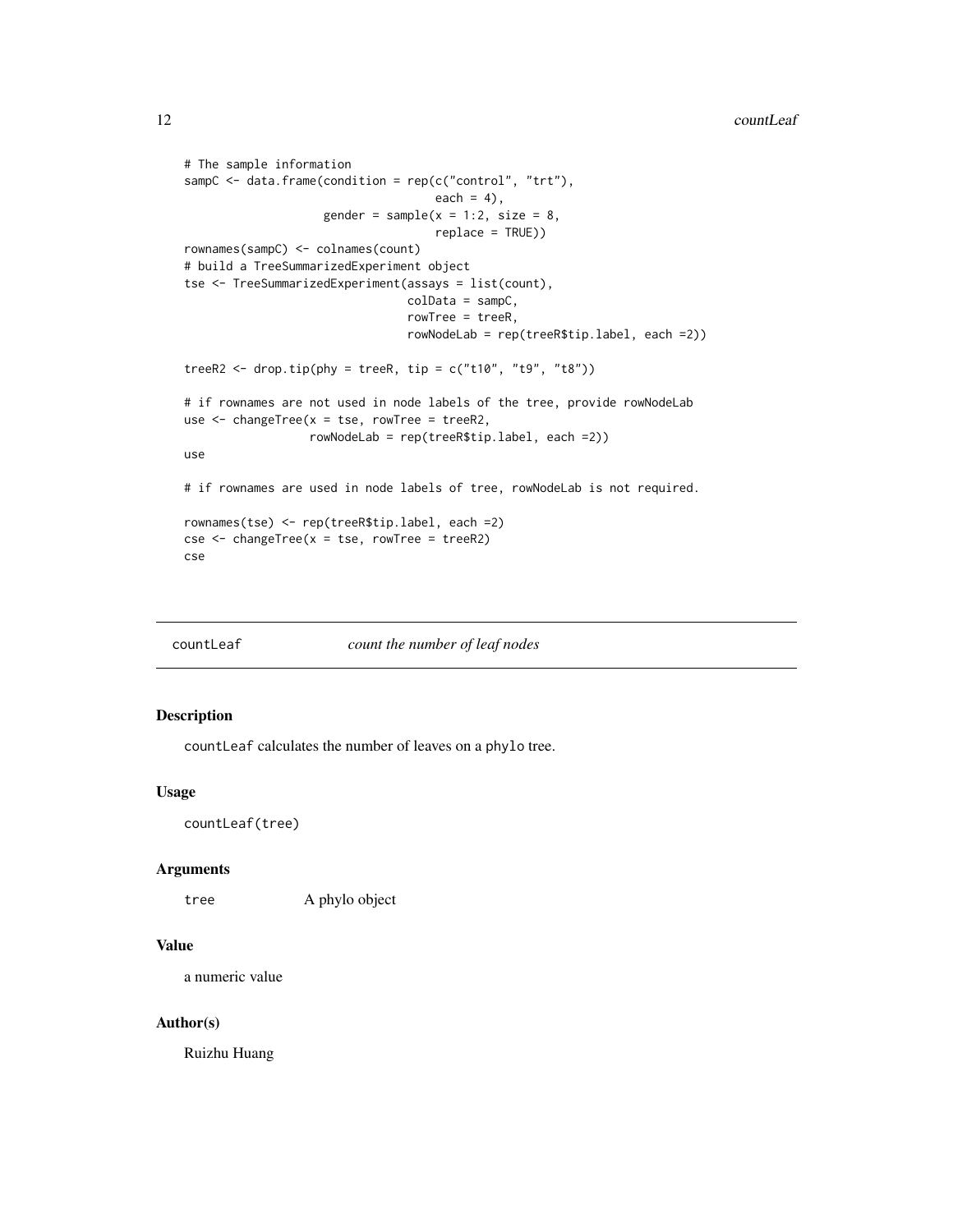#### <span id="page-12-0"></span>countNode 13

## Examples

```
library(ggtree)
data(tinyTree)
ggtree(tinyTree, branch.length = 'none') +
geom\_text2(ase(label = label), hjust = -0.3) +geom_text2(aes(label = node), vjust = -0.8,
hjust = -0.3, color = 'blue')
```

```
(n <- countLeaf(tinyTree))
```
countNode *count the number of nodes*

## Description

countNode calculates the number of nodes on a phylo tree.

## Usage

countNode(tree)

#### Arguments

tree A phylo object

## Value

a numeric value

#### Author(s)

Ruizhu Huang

```
library(ggtree)
```

```
data(tinyTree)
```

```
ggtree(tinyTree, branch.length = 'none') +
      geom_text2(aes(label = label), hjust = -0.3) +geom\_text2(ase(label = node), vjust = -0.8,hjust = -0.3, color = 'blue')
```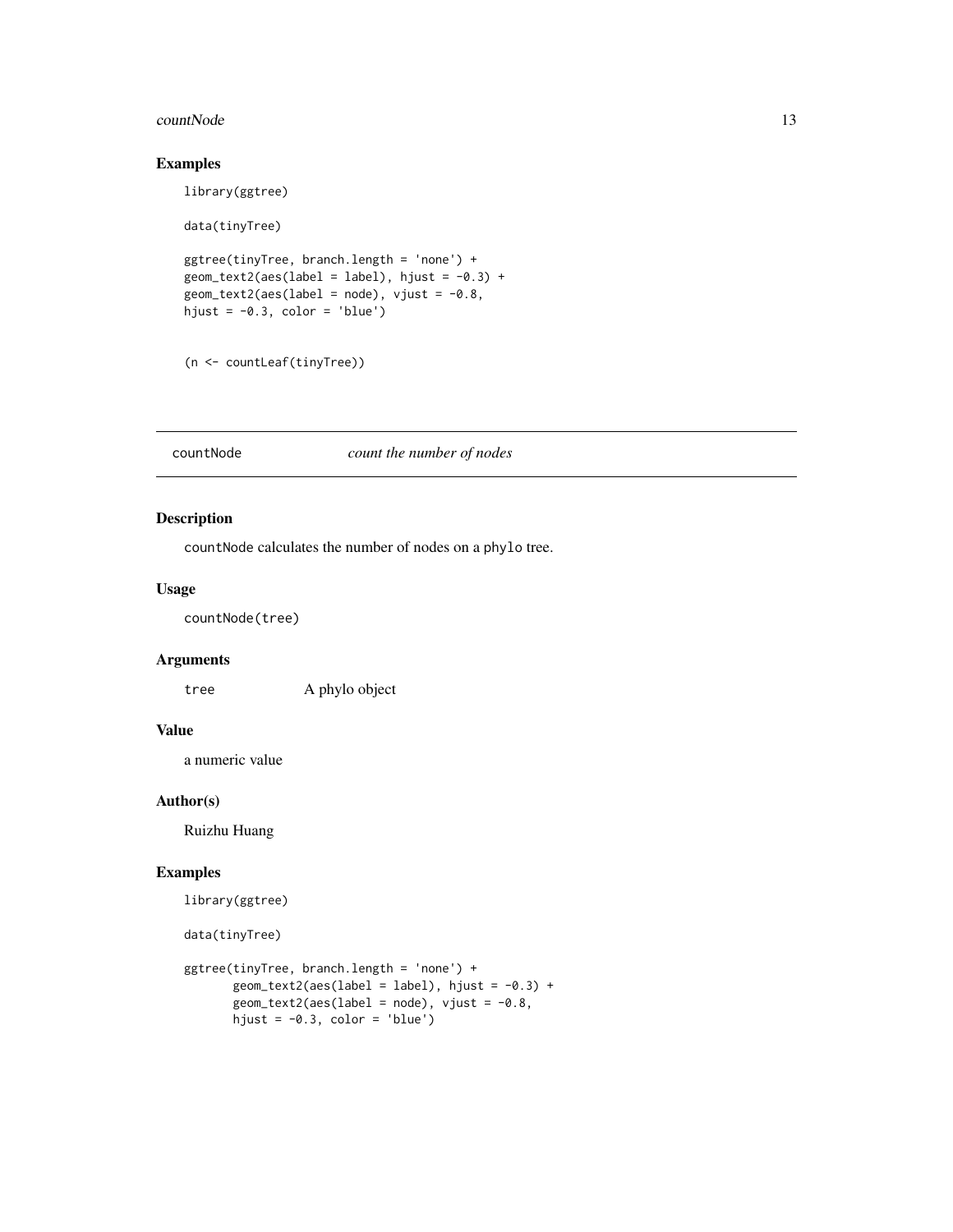```
(n <- countNode(tinyTree))
```

```
detectLoop Detect loops detectLoop detects loops
```
Detect loops detectLoop detects loops

#### Usage

detectLoop(tax\_tab)

#### Arguments

tax\_tab a data frame where columns store hierarchical levels. The columns from the left to the right correspond nodes from the root to the leaf.

#### Value

a data frame

#### Author(s)

Ruizhu Huang

```
df \leq data.frame(A = rep("a", 8),B = rep (c("b1", "b2", "b3", "b4"), each = 2),C = paste0("c", c(1, 2, 2, 3:7)),D = paste0("d", 1:8))
# The result means that a loop is caused by 'b1' and 'b2' in column 'B' and
# 'c2' in column 'C' (a-b1-c2; a-b2-c2)
detectLoop(tax_tab = df)
df \leq -\text{data}.\text{frame(R1 = rep("A", 6)},R2 = c("B1", rep("B2", 4), "B3"),
                      R3 = c("C1", "C2", "C3", NA, NA, NA),
                      R4 = c("D1", "D2", "D3", NA, NA, NA),
                     R5 = paste0("E", 1:6))
detectLoop(tax_tab = df)
df \leq data.frame(R1 = rep("A", 7),
                      R2 = c("B1", rep("B2", 4), "B3", "B3"),
                      R3 = c("C1", "C2", "C3", "", "", "", "", "R4 = c("D1", "D2", "D3", "", "", "", ""),
                     R5 = paste0("E", 1:7))
```
<span id="page-13-0"></span>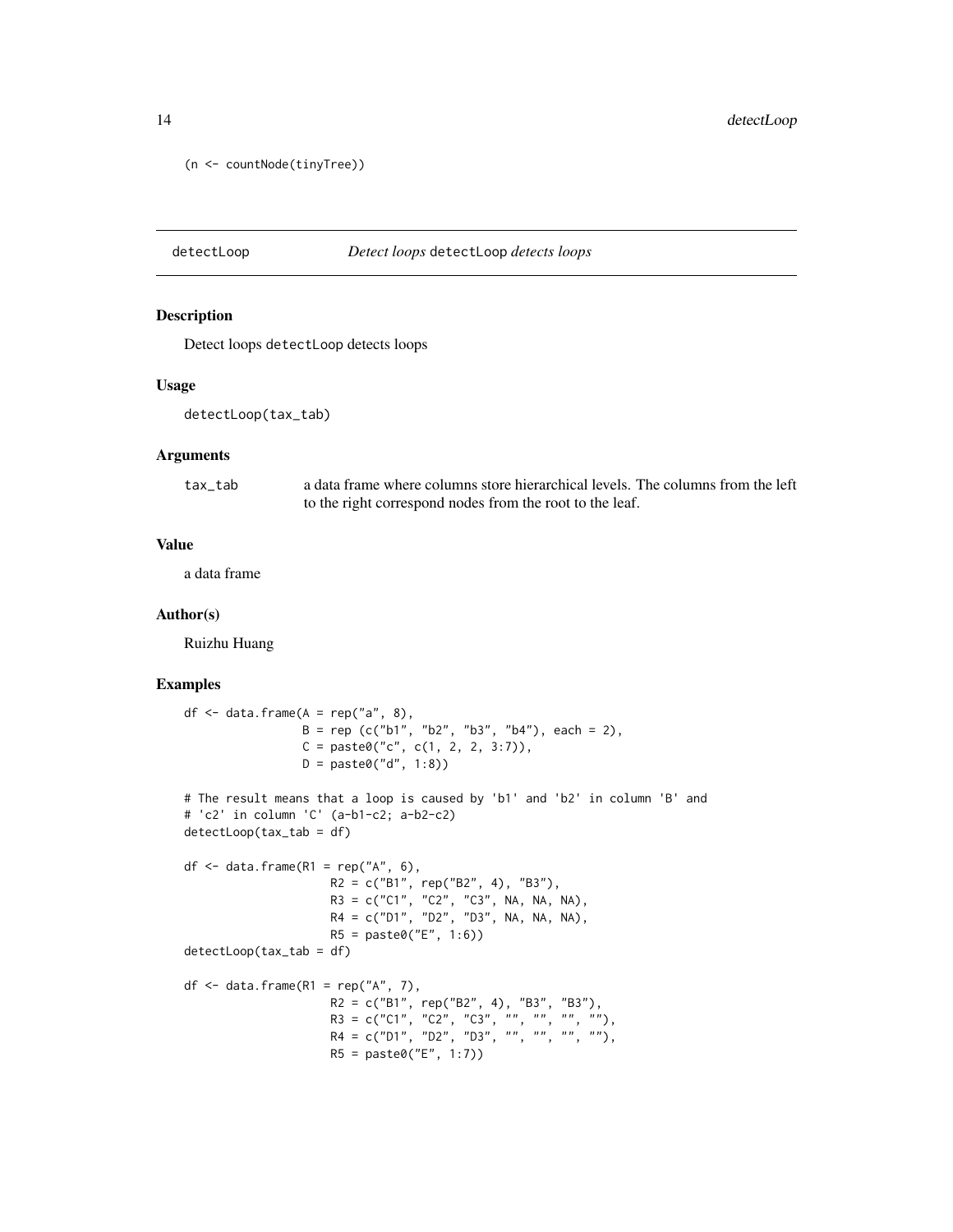#### <span id="page-14-0"></span>distNode 15

```
detectLoop(tax_tab = df)
df \leq data.frame(R1 = rep("A", 7),
                     R2 = c("B1", rep("B2", 4), "B3", "B3"),R3 = c("C1", "C2", "C3", NA, NA, NA, NA),
                     R4 = c("D1", "D2", "D3", NA, NA, NA, NA),
                     R5 = paste0("E", 1:7))
detectLoop(tax_tab = df)
```
distNode *Calculate the distance between any two nodes on the tree*

## Description

distNode is to calculate the distance between any two nodes on a phylo tree

## Usage

distNode(tree, node)

## Arguments

| tree | A phylo object.                              |
|------|----------------------------------------------|
| node | A numeric or character vector of length two. |

## Value

A numeric value.

```
library(ggtree)
data(tinyTree)
ggtree(tinyTree) +
   geom_text2(aes(label = node), color = "darkorange",
           hjust = -0.1, vjust = -0.7) +
    geom_text2(aes(label = branch.length), color = "darkblue",
              vjust = 0.7)
```

```
distNode(tree = tinyTree, node = c(10, 11))
distNode(tree = tinyTree, node = c(12, 13))
distNode(tree = tinyTree, node = c(13, 15))
distNode(tree = tinyTree, node = c(12, 14))
```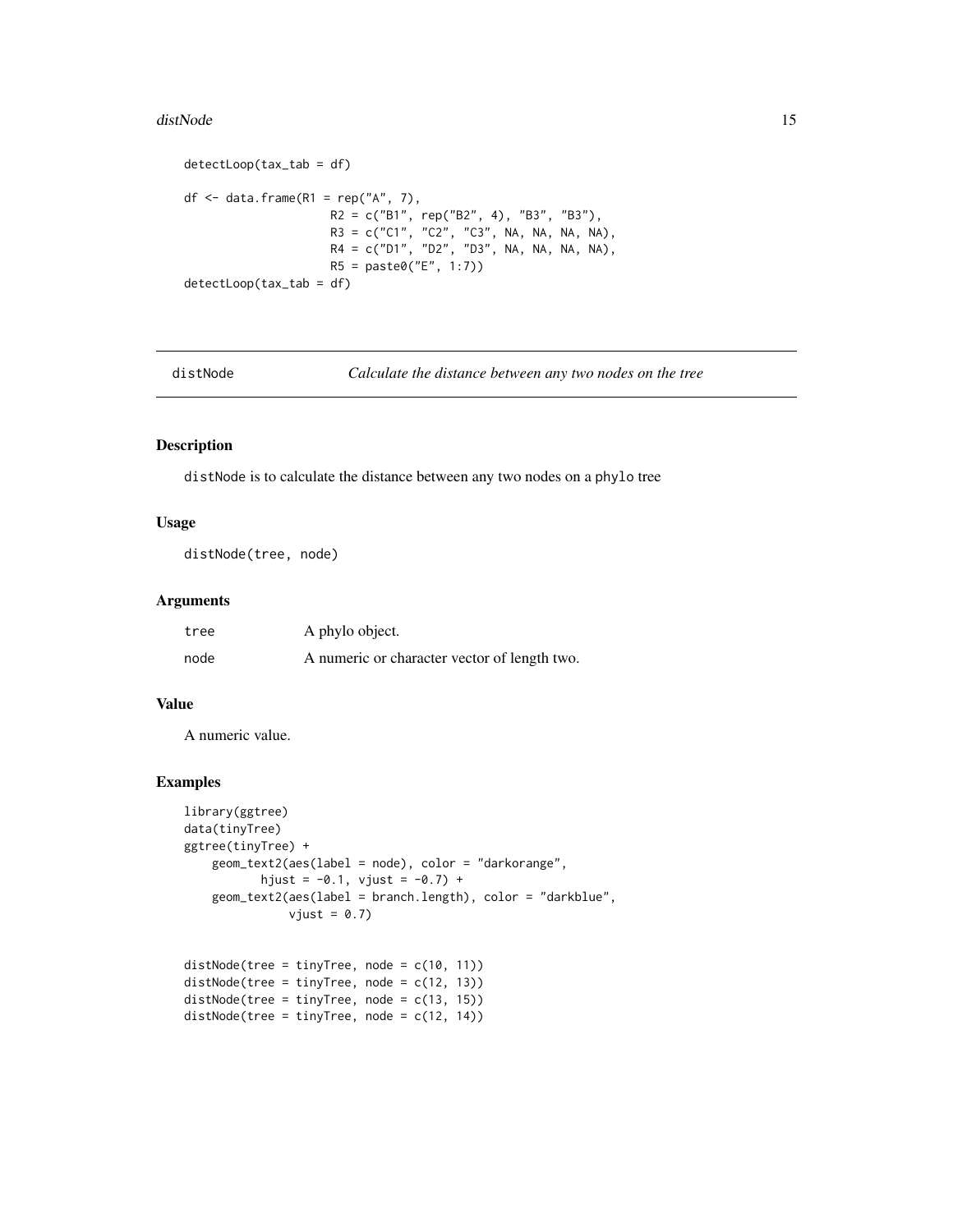<span id="page-15-0"></span>

findAncestor finds the ancestor in the nth generation above specified nodes.

## Usage

findAncestor(tree, node, level, use.alias = FALSE)

## Arguments

| tree      | A phylo object                                                                                                                                                                                                                                                              |
|-----------|-----------------------------------------------------------------------------------------------------------------------------------------------------------------------------------------------------------------------------------------------------------------------------|
| node      | A vector of node numbers or node labels                                                                                                                                                                                                                                     |
| level     | A vector of numbers to define nth generation before the specified nodes                                                                                                                                                                                                     |
| use.alias | A logical value, TRUE or FALSE. The default is FALSE, and the node label<br>would be used to name the output; otherwise, the alias of node label would be<br>used to name the output. The alias of node label is created by adding a prefix<br>"alias_" to the node number. |

## Value

A vector of nodes. The numeric value is the node number, and the vector name is the corresponding node label. If a node has no label, it would have NA as name when use alias = FALSE, and have the alias of node label as name when use.alias = TRUE.

#### Author(s)

Ruizhu Huang

```
library(ggtree)
data(tinyTree)
ggtree(tinyTree, branch.length = 'none') +
geom_text2(aes(label = label), color = "darkorange",
           hjust = -0.1, vjust = -0.7) +
geom_text2(aes(label = node), color = "darkblue",
              hjust = -0.5, vjust = 0.7)
```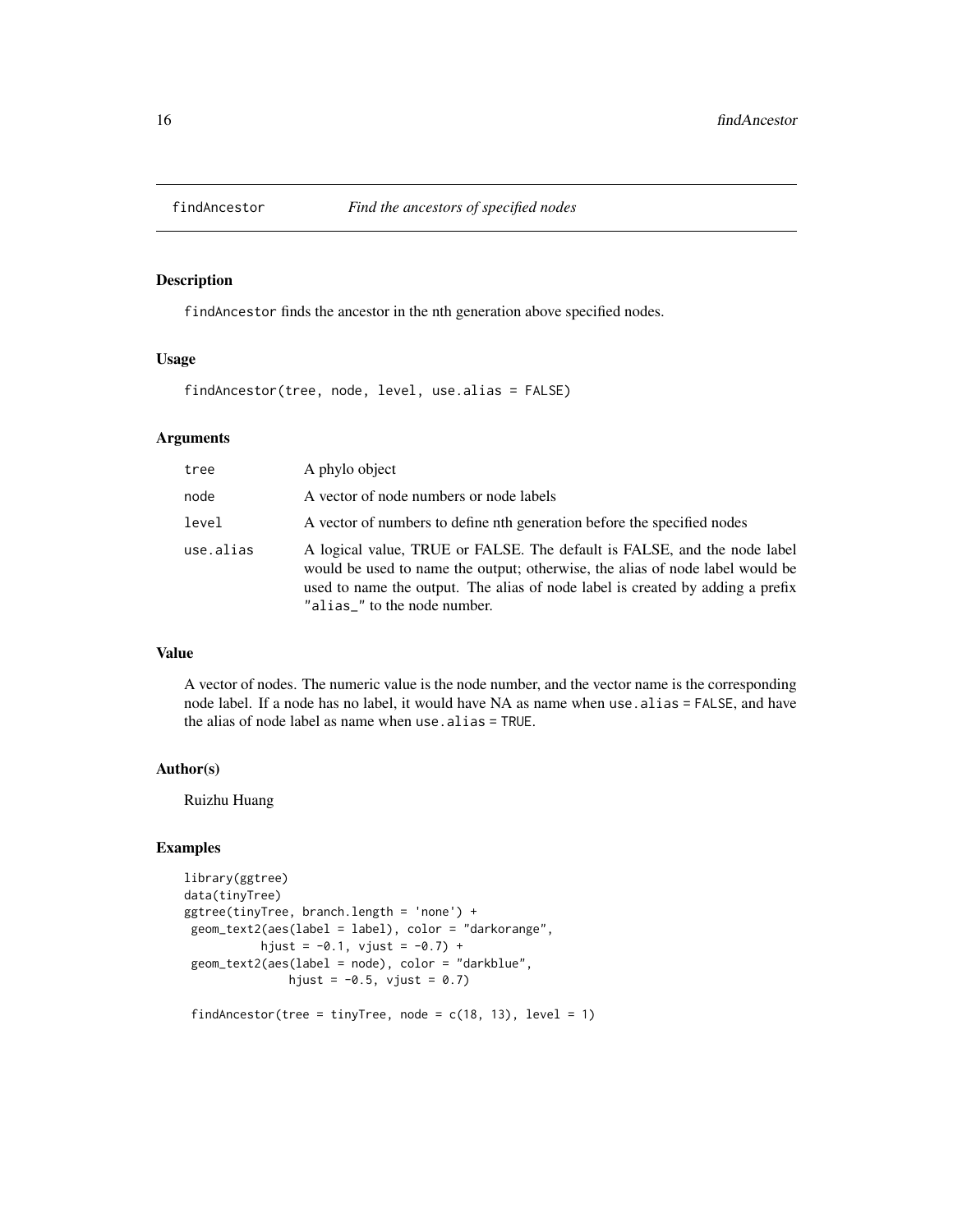<span id="page-16-0"></span>

findChild finds children of an internal node.

## Usage

findChild(tree, node = 11, use.alias = FALSE)

## Arguments

| tree      | A phylo object.                                                                                                                                                                                                                                                             |
|-----------|-----------------------------------------------------------------------------------------------------------------------------------------------------------------------------------------------------------------------------------------------------------------------------|
| node      | An internal node. It could be the node number or the node label.                                                                                                                                                                                                            |
| use.alias | A logical value, TRUE or FALSE. The default is FALSE, and the node label<br>would be used to name the output; otherwise, the alias of node label would be<br>used to name the output. The alias of node label is created by adding a prefix<br>"alias_" to the node number. |

## Value

A vector of nodes. The numeric value is the node number, and the vector name is the corresponding node label. If a node has no label, it would have NA as name when use alias = FALSE, and have the alias of node label as name when use.alias = TRUE.

## Author(s)

Ruizhu Huang

```
data(tinyTree)
library(ggtree)
ggtree(tinyTree) +
geom_text2(aes(label = node), color = "darkblue",
              hjust = -0.5, vjust = 0.7) +
geom_hilight(node = 17, fill = 'steelblue', alpha = 0.5) +
geom_text2(aes(label = label), color = "darkorange",
          hjust = -0.1, vjust = -0.7)
```

```
(tips <- findChild(tree = tinyTree, node = 17))
```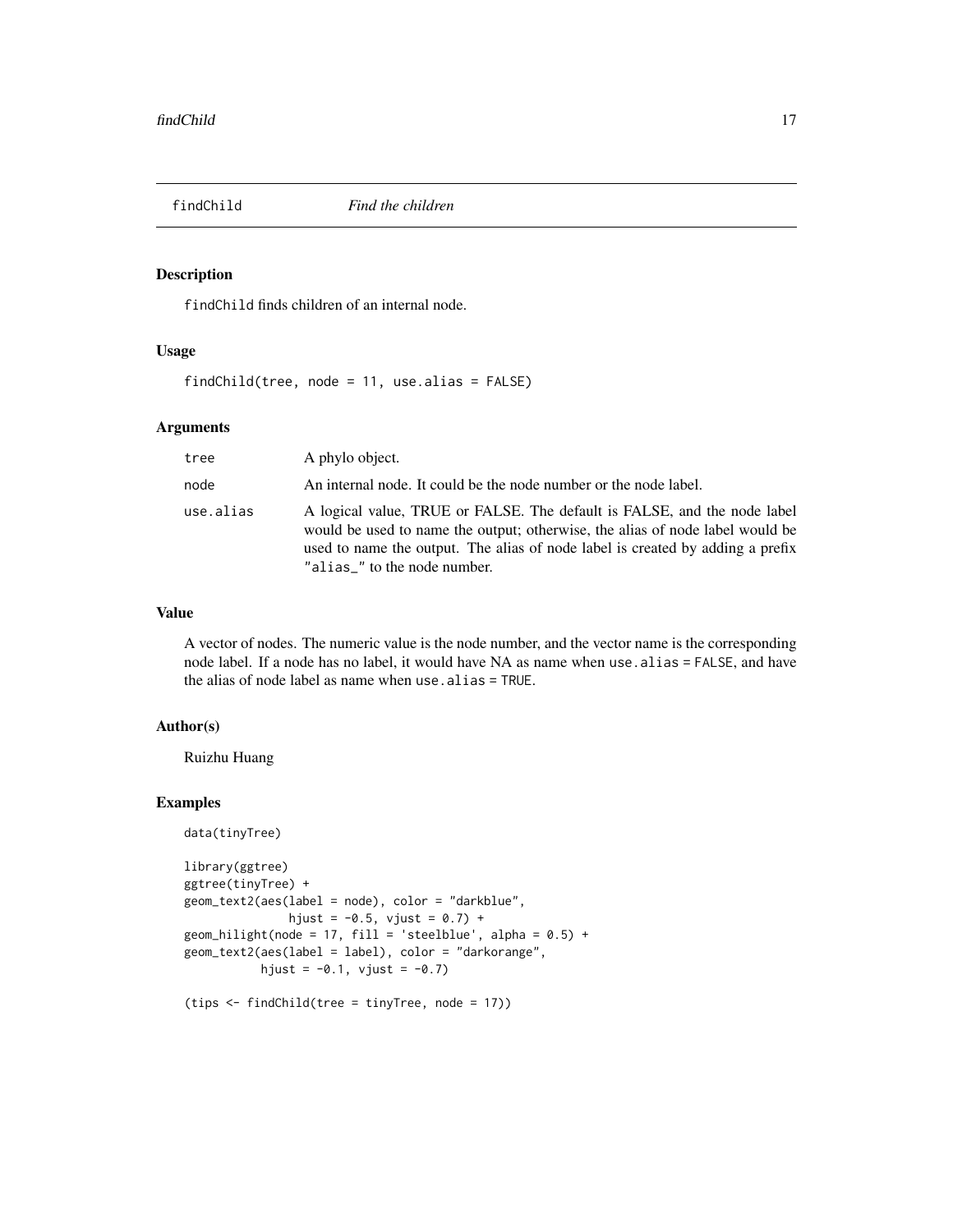<span id="page-17-0"></span>

findDescendant finds descendants of a node.

## Usage

```
findOS(tree, node, only.leaf = TRUE, self.include = FALSE, use.alias = FALSE)
```

```
findDescendant(
  tree,
  node,
  only.leaf = TRUE,
  self.include = FALSE,
 use.alias = FALSE
\mathcal{L}
```
## Arguments

| tree         | A phylo object.                                                                                                                                                                                                                                                             |
|--------------|-----------------------------------------------------------------------------------------------------------------------------------------------------------------------------------------------------------------------------------------------------------------------------|
| node         | An internal node. It could be the node number or the node label.                                                                                                                                                                                                            |
| only.leaf    | A logical value, TRUE or FALSE. The default is TRUE. If default, only the leaf<br>nodes in the descendant nodes would be returned.                                                                                                                                          |
| self.include | A logical value, TRUE or FALSE. The default is FALSE. If TRUE, the node<br>specified in <b>node</b> is included and the leaf node itself is returned as its descendant.                                                                                                     |
| use.alias    | A logical value, TRUE or FALSE. The default is FALSE, and the node label<br>would be used to name the output; otherwise, the alias of node label would be<br>used to name the output. The alias of node label is created by adding a prefix<br>"alias_" to the node number. |

## Value

A vector of nodes. The numeric value is the node number, and the vector name is the corresponding node label. If a node has no label, it would have NA as name when use.alias = FALSE, and have the alias of node label as name when use.alias = TRUE.

## Author(s)

Ruizhu Huang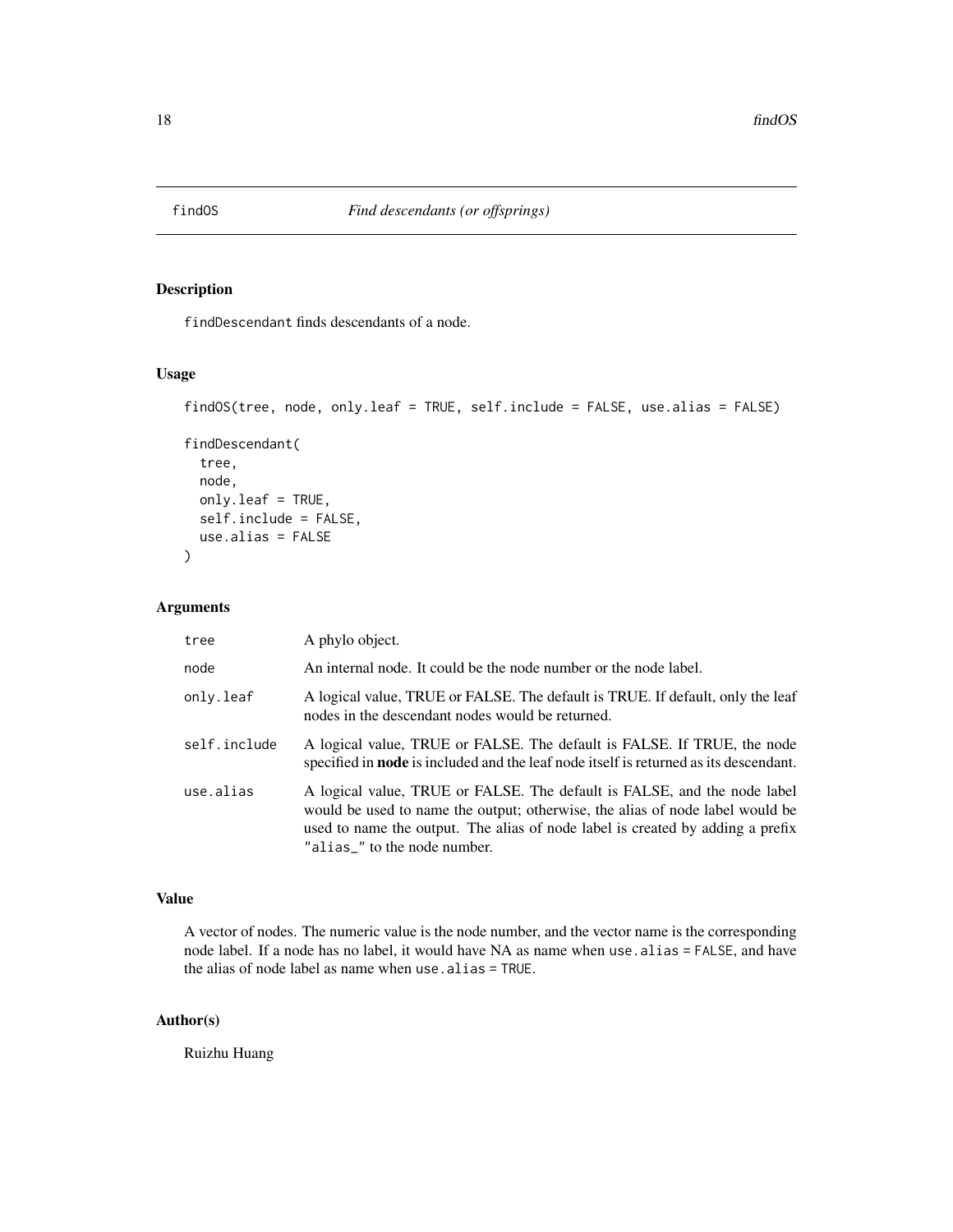#### <span id="page-18-0"></span>findSibling the state of the state of the state of the state of the state of the state of the state of the state of the state of the state of the state of the state of the state of the state of the state of the state of th

#### Examples

data(tinyTree)

```
library(ggtree)
ggtree(tinyTree) +
geom_text2(aes(label = node), color = "darkblue",
              hjust = -0.5, vjust = 0.7) +
geom_hilight(node = 17, fill = 'steelblue', alpha = 0.5) +
geom_text2(aes(label = label), color = "darkorange",
           hjust = -0.1, vjust = -0.7)
(tips \le findDescendant(tree = tinyTree, node = c(17), only.leaf = TRUE))
```
findSibling *find the sibling node*

## Description

findSibling is to find the sibling node of an node node.

#### Usage

findSibling(tree, node, use.alias = FALSE)

## Arguments

| tree      | A phylo object.                                                                                                                                                                                                                                                                      |
|-----------|--------------------------------------------------------------------------------------------------------------------------------------------------------------------------------------------------------------------------------------------------------------------------------------|
| node      | A numeric or character vector. Node labels or node numbers.                                                                                                                                                                                                                          |
| use.alias | A logical value, TRUE or FALSE. The default is FALSE, and the original node<br>label would be used to name the output; otherwise, the alias of node label would<br>be used to name the output. The alias of node label is created by adding a prefix<br>"alias_" to the node number. |

#### Value

A vector of nodes. The numeric value is the node number, and the vector name is the corresponding node label. If a node has no label, it would have NA as name when use.alias = FALSE, and have the alias of node label as name when use.alias = TRUE.

```
library(ggtree)
data(tinyTree)
ggtree(tinyTree, branch.length = 'none') +
   geom_text2(aes(label = label), color = "darkorange",
          hjust = -0.1, vjust = -0.7) +
   geom_text2(aes(label = node), color = "darkblue",
              hjust = -0.5, vjust = 0.7)
```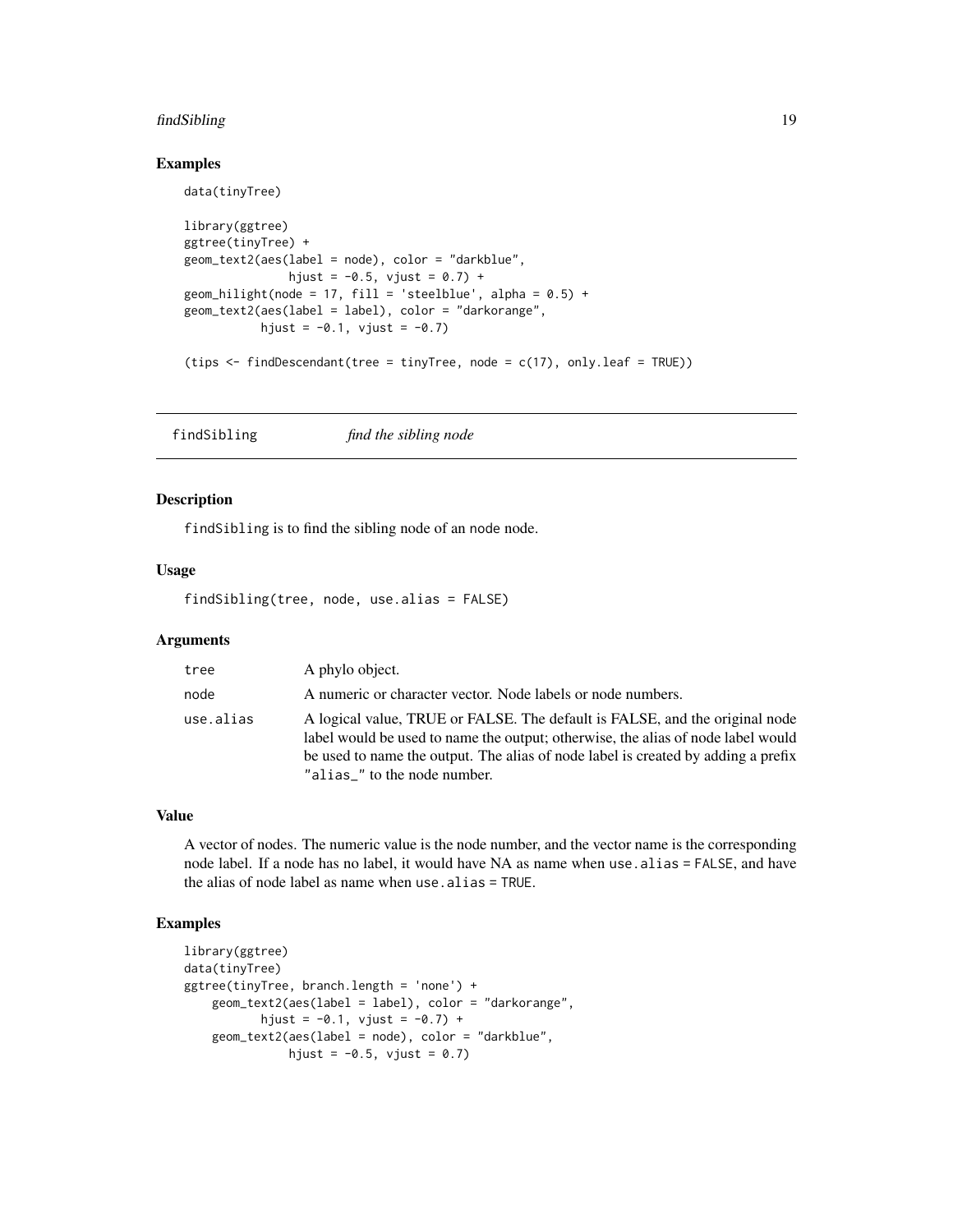```
findSibling(tree = tinyTree, node = 17)
findSibling(tree = tinyTree, node = c(13, 17))
```
## isLeaf *To test whether the specified nodes are leaf nodes*

## Description

isLeaf is to test wheter some specified nodes are leaf nodes of a tree.

## Usage

isLeaf(tree, node)

#### Arguments

| tree | A phylo object.                                             |
|------|-------------------------------------------------------------|
| node | A numeric or character vector. Node labels or node numbers. |

## Value

a logical vector with the same length as the input node.

#### Author(s)

Ruizhu HUANG

```
data(tinyTree)
library(ggtree)
# PLOT tree
# The node labels are in orange texts and the node numbers are in blue
ggtree(tinyTree,branch.length = 'none')+
   geom_text2(aes(label = label), color = "darkorange",
          hjust = -0.1, vjust = -0.7) +
    geom_text2(aes(label = node), color = "darkblue",
              hjust = -0.5, vjust = 0.7)
isLeaf(tree = tinyTree, node = c(5, 4, 18))
isLeaf(tree = tinyTree, node = c("t4", "t9", "Node_18")
```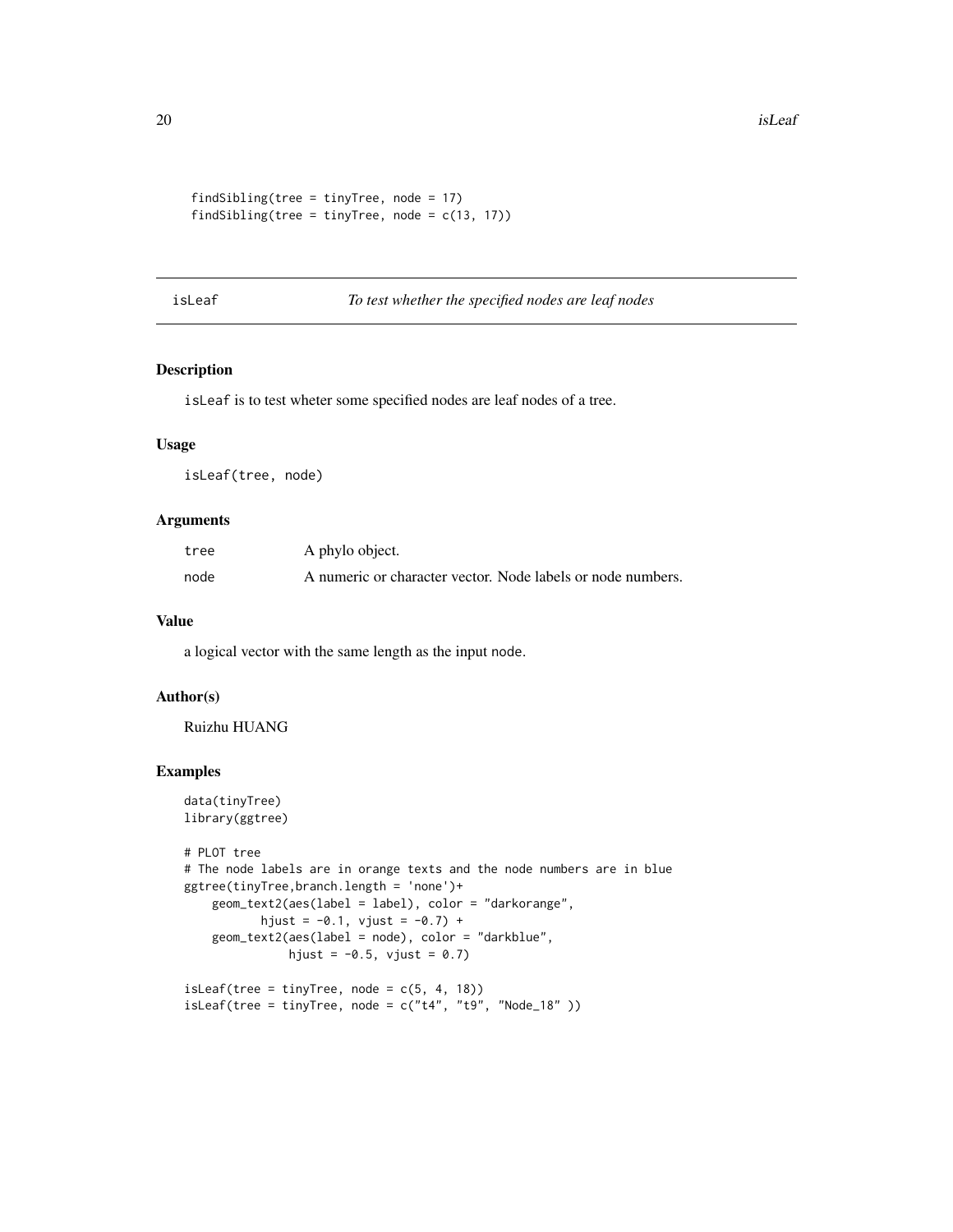<span id="page-20-2"></span><span id="page-20-0"></span>LinkDataFrame-class *LinkDataFrame: A S4 class extended from DataFrame An S4 class LinkDataFrame*

## Description

The LinkDataFrame is extended from the class DataFrame to include at least four columns nodeLab, nodeLab\_alias, nodeNum, and isLeaf.

## **Constructor**

See [LinkDataFrame-constructor](#page-20-1) for constructor functions.

<span id="page-20-1"></span>LinkDataFrame-constructor

*Construct a LinkDataFrame Construct a LinkDataFrame object*

## <span id="page-20-3"></span>Description

Construct a LinkDataFrame Construct a LinkDataFrame object

## Usage

```
LinkDataFrame(nodeLab, nodeLab_alias, nodeNum, isLeaf, whichTree, ...)
```
## Arguments

| nodeLab   | A character vector                         |
|-----------|--------------------------------------------|
|           | nodeLab_alias A character vector           |
| nodeNum   | A numeric vector                           |
| isLeaf    | A logical vector                           |
| whichTree | A character vector                         |
|           | All arguments accepted by DataFrame-class. |

#### Value

A LinkDataFrame object

#### See Also

[LinkDataFrame](#page-20-2) [DataFrame](#page-0-0)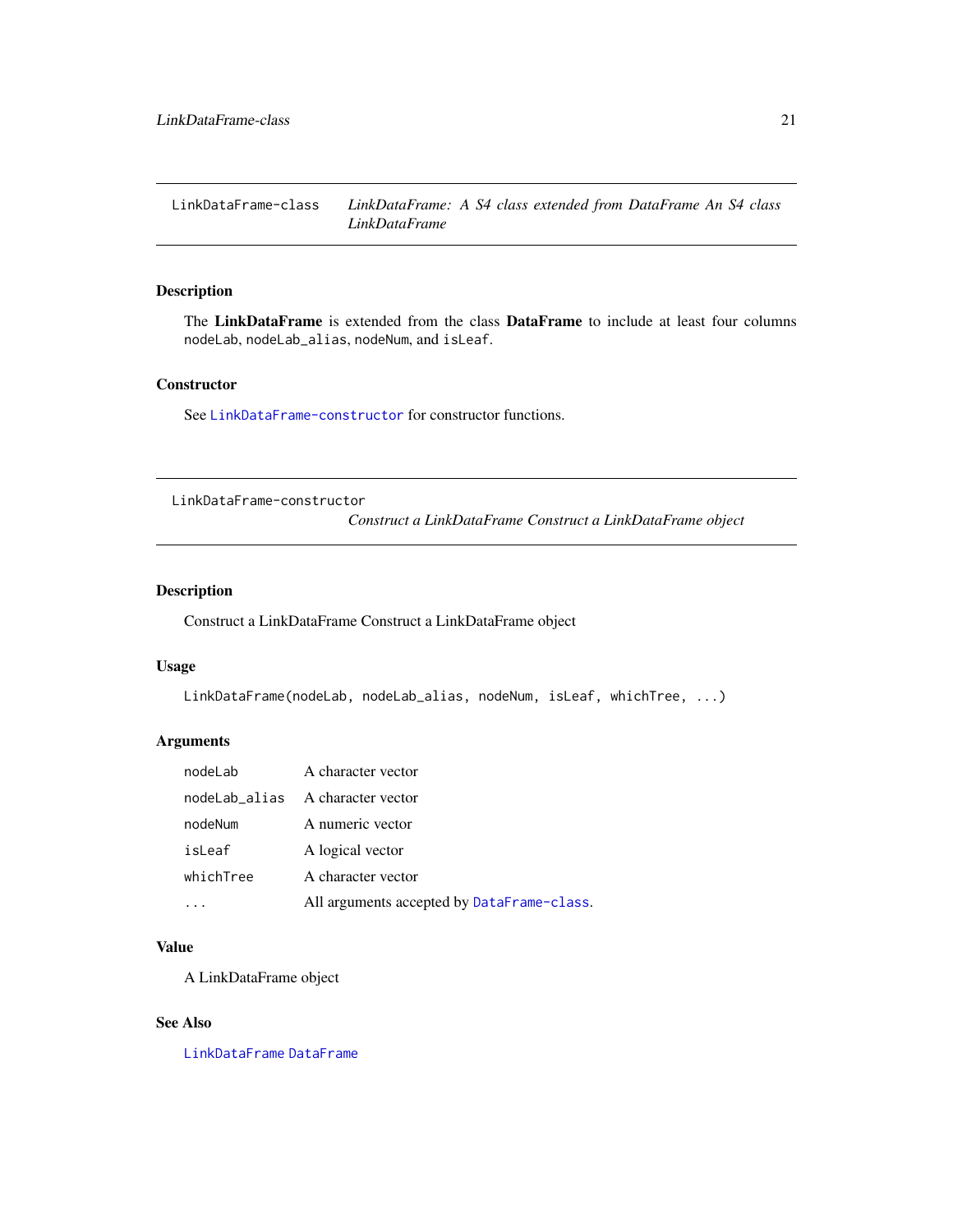#### <span id="page-21-0"></span>Examples

```
(ld <- LinkDataFrame(nodeLab = letters[1:5],
                     nodeLab_alias = LETTERS[1:5],
                     nodeNum = 1:5,
                     isLeaf = TRUE,
                     whichTree = LETTERS[1:5],
                     right = 1:5))
```
makeTSE *A toy TreeSummarizedExperiment object*

#### Description

makeTSE creates a toy TreeSummarizedExperiment object.

## Usage

```
makeTSE(nrow = 10, ncol = 4, include.rowTree = TRUE, include.colTree = TRUE)
```
#### Arguments

| nrow            | a numeric value to specify the number of rows of TreeSummarizedExperiment                                |  |
|-----------------|----------------------------------------------------------------------------------------------------------|--|
| ncol            | a numeric value to specify the number of columns of TreeSummarizedExperiment                             |  |
| include.rowTree |                                                                                                          |  |
|                 | TRUE or FALSE. Default is TRUE, so the output TreeSummarizedExperiment<br>has a phylo object in rowTree. |  |
| include.colTree |                                                                                                          |  |
|                 | TRUE or FALSE. Default is TRUE, so the output TreeSummarizedExperiment<br>has a phylo object in colTree. |  |

#### Details

The assays contains a matrix with values from 1:(nrow\*ncol). The rowData has two columns, var1 and var2. var1 is created with rep\_len(letters, nrow). var2 is created with rep\_len(c(TRUE, FALSE), nrow). The colData has two columns, ID and group. ID is created with seq\_len(ncol). group is created with rep\_len(LETTERS[1:2], ncol). The row/col tree is generated with ape::rtree(). So, to generate reproducible trees, set.seed() is required.

## Value

A TreeSummarizedExperiment object

#### Author(s)

Ruizhu Huang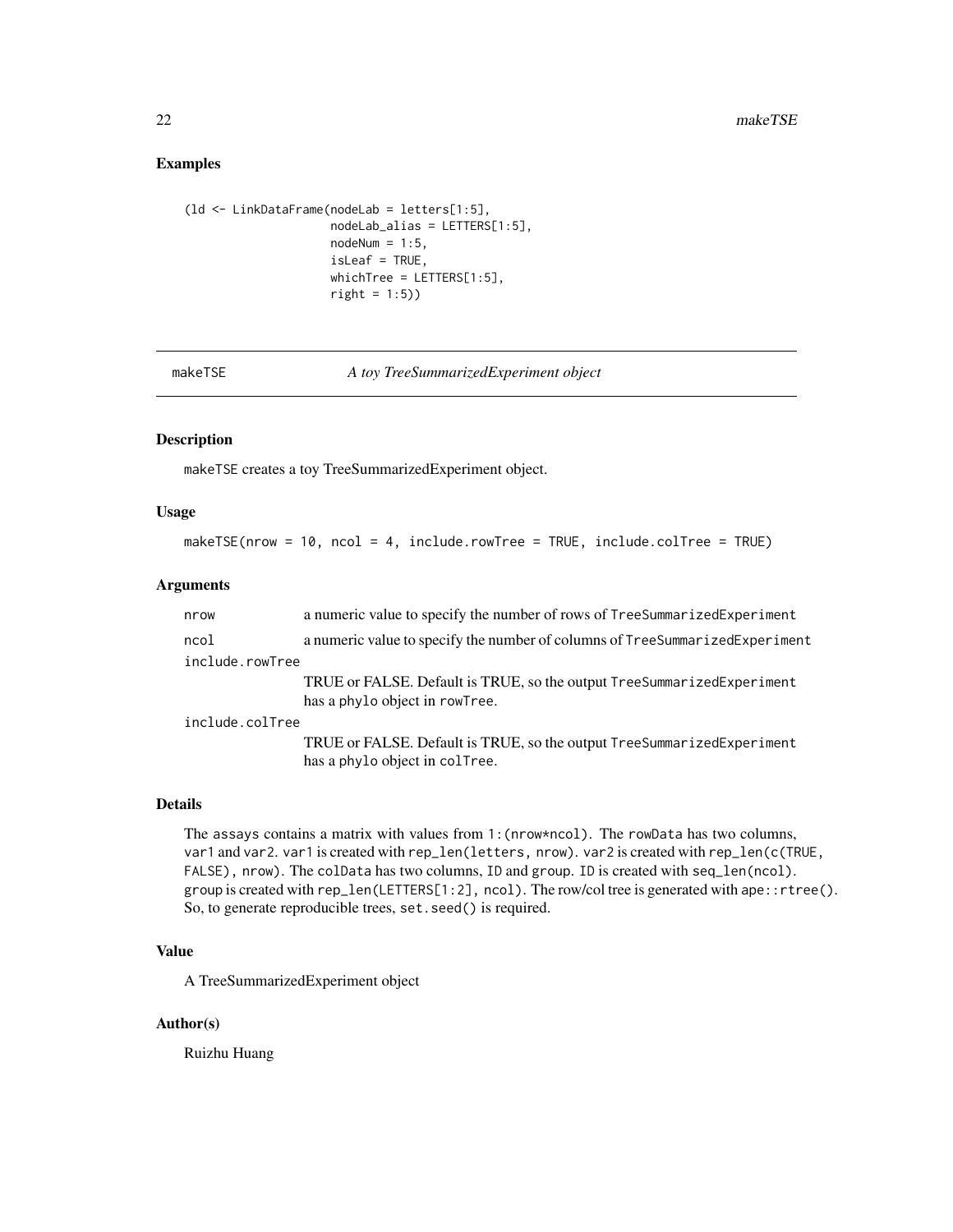#### <span id="page-22-0"></span>matTree 23

## Examples

set.seed(1) makeTSE()

matTree *Transform a phylo object into a matrix.*

## Description

matTree transforms a phylo tree into a matrix. The entry of the matrix is node number. Each row represents a path connecting a leaf node and the root. The columns are arranged in the order as the path passing the nodes to reach the root.

## Usage

matTree(tree)

## Arguments

tree A phylo object

## Value

A matrix

## Author(s)

Ruizhu Huang

## Examples

library(ggtree)

```
data(tinyTree)
ggtree(tinyTree, branch.length = 'none') +
geom_text2(aes(label = node))
```

```
# each row of the matrix representing a path.
# the first column is leaf nodes; the last non-NA value in a row is the root
mat <- matTree(tree = tinyTree)
```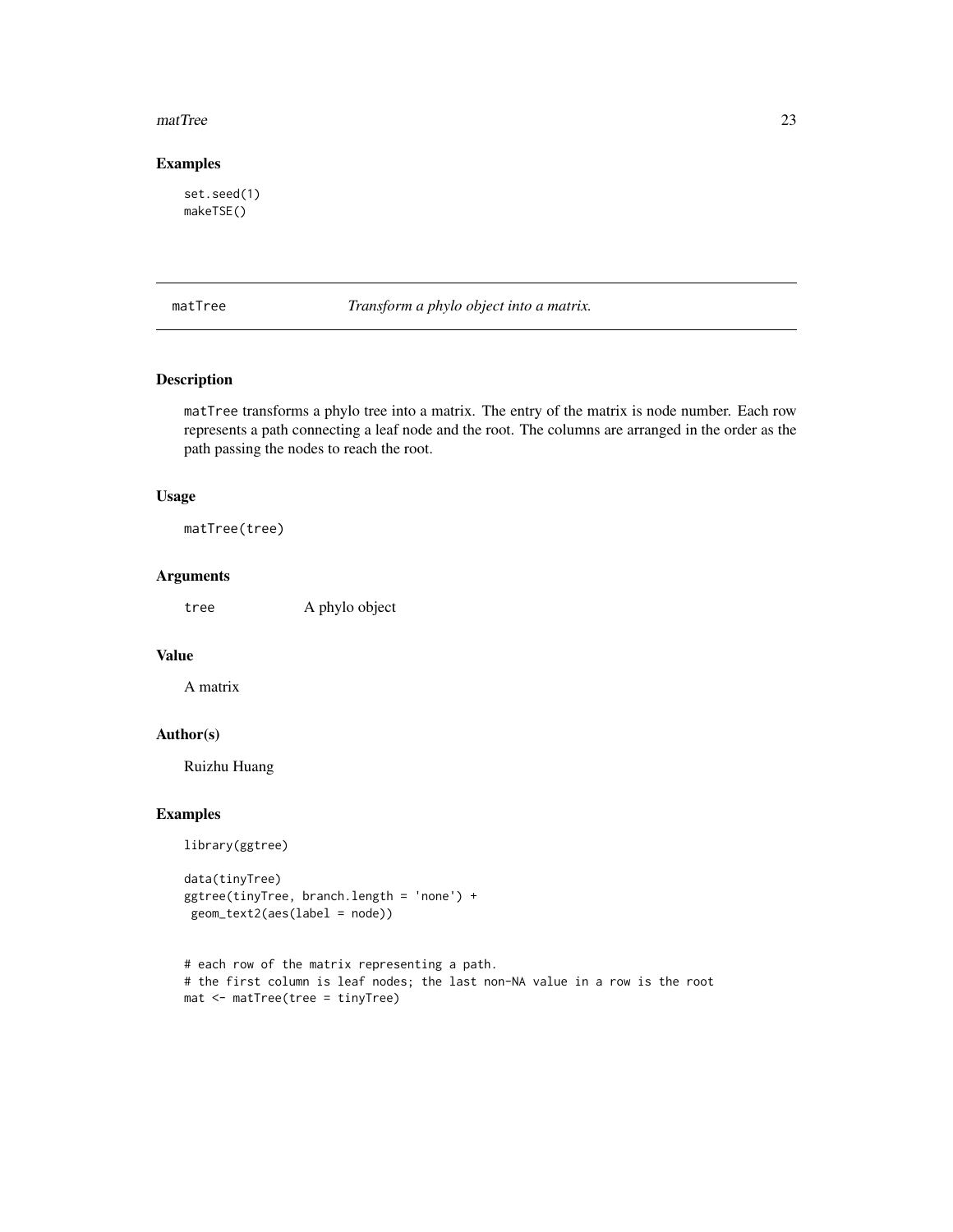<span id="page-23-0"></span>

nodeLabel is to print out the node labels of a phylo tree.

#### Usage

printNode(tree, type = c("leaf", "internal", "all"))

## Arguments

| tree | A phylo object.                                                                                                                                                                                                                                               |
|------|---------------------------------------------------------------------------------------------------------------------------------------------------------------------------------------------------------------------------------------------------------------|
| type | A character value choose from leaf, all, and internal. If leaf, the output is<br>a data frame including only leaf nodes; if internal, the output is a data frame<br>including only internal nodes; if all, the output is a data frame including all<br>nodes. |

#### Value

a data frame

## Author(s)

Ruizhu HUANG

```
data(tinyTree)
library(ggtree)
# PLOT tree
# The node labels are in orange texts and the node numbers are in blue
ggtree(tinyTree,branch.length = 'none')+
    geom_text2(aes(label = label), color = "darkorange",
           hjust = -0.1, vjust = -0.7) +
    geom_text2(aes(label = node), color = "darkblue",
               hjust = -0.5, vjust = 0.7)
(pn1 <- printNode(tinyTree, type = "leaf"))
(pn2 <- printNode(tinyTree, type = "internal"))
(pn3 <- printNode(tinyTree, type = "all"))
```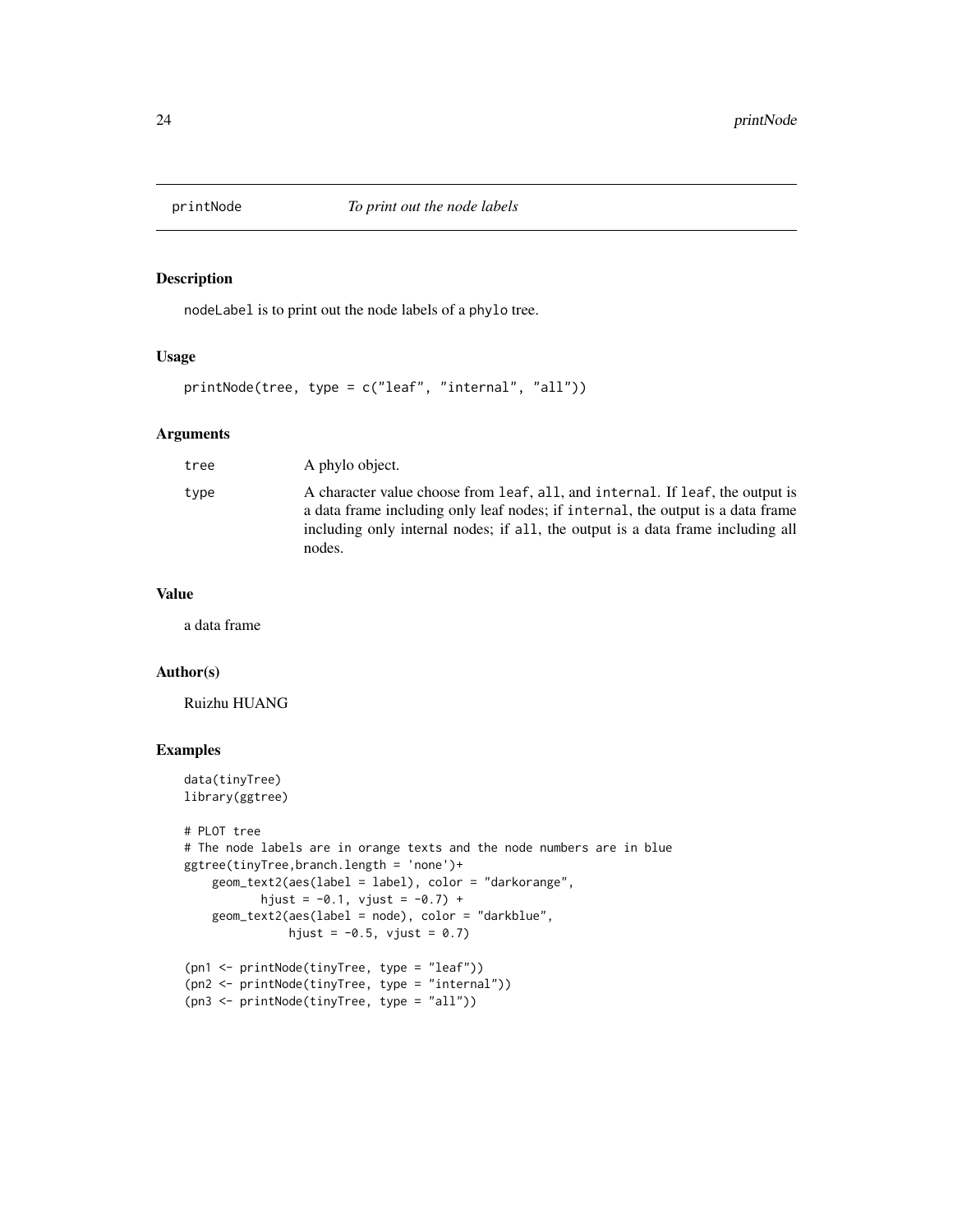<span id="page-24-0"></span>rbind,TreeSummarizedExperiment-method *Combine TSEs by rows or columns*

#### Description

rbind and cbind take one or more TreeSummarizedExperiment objects and combine them by columns or rows, respectively.

## Usage

```
## S4 method for signature 'TreeSummarizedExperiment'
rbind(..., deparse.level = 1)
```

```
## S4 method for signature 'TreeSummarizedExperiment'
cbind(..., deparse.level = 1)
```
## **Arguments**

... One or more TreeSummarizedExperiment objects. deparse.level See [cbind](#page-0-0)

## Value

A TreeSummarizedExperiment object

#### Author(s)

Ruizhu Huang

```
# rbind works :
# a) TSE without rowTree and without colTree
# b) TSE with rowTree but without colTree
# c) TSE without rowTree but with colTree
# d) TSE with rowTree & colTree
set.seed(1)
# a)
(tse_a <- makeTSE(include.colTree = FALSE))
(tse_b <- makeTSE(include.colTree = FALSE))
# b)
(tse_c <- makeTSE(include.rowTree = FALSE))
(tse_d <- makeTSE(include.rowTree = FALSE))
rbind(tse_a, tse_b)
cbind(tse_c, tse_d)
```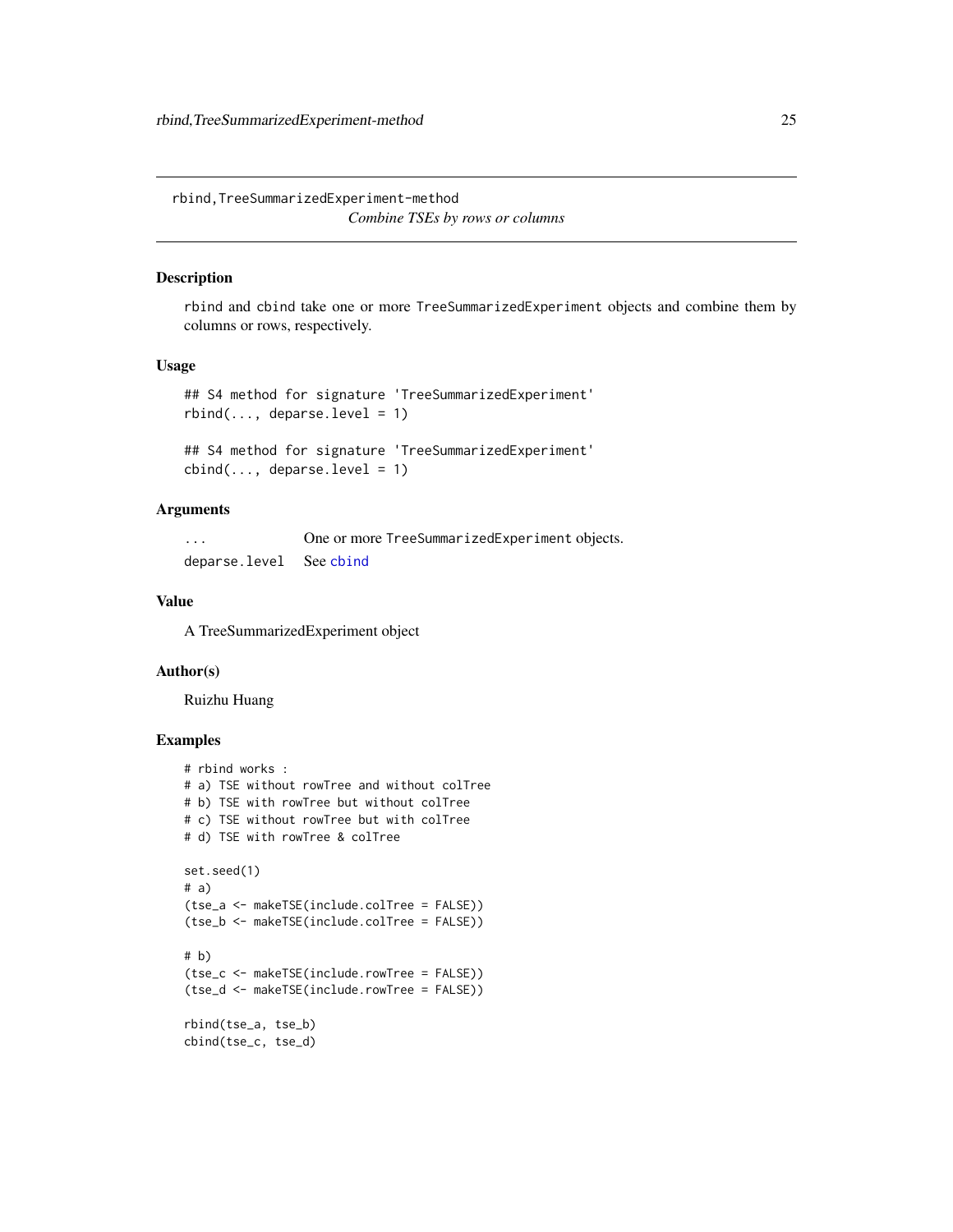<span id="page-25-0"></span>

Resolve loops resolveLoop resolve loops by adding suffix to the child node. The suffix is "\_i" where 'i' is a number. Please see examples.

#### Usage

resolveLoop(tax\_tab)

## **Arguments**

| tax tab | a data frame where columns store hierarchical levels. The columns from the left |
|---------|---------------------------------------------------------------------------------|
|         | to the right correspond nodes from the root to the leaf.                        |

## Value

a data frame

#### Author(s)

Ruizhu Huang

```
# example 1
df \leq data.frame(A = rep("a", 8),
                 B = rep (c("b1", "b2", "b3", "b4"), each = 2),C = paste0("c", c(1, 2, 2, 3:7)),D = paste0("d", 1:8))
# The result means that a loop is caused by 'b1' and 'b2' in column 'B' and
# 'c2' in column 'C' (a-b1-c2; a-b2-c2)
resolveLoop(tax_tab = df)
# example 2
taxTab \leq data.frame(R1 = rep("A", 5),
                     R2 = c("B1", rep("B2", 3), ""),
                     R3 = c("C1", "C2", "C3", "", ""),
                     R4 = c("D1", "D2", "D3", "", ""),
                     R5 = paste0("E", 1:5))
resolveLoop(tax_tab = taxTab)
# example 3
taxTab \leq data.frame(R1 = rep("A", 6),
                     R2 = c("B1", rep("B2", 4), ""),
```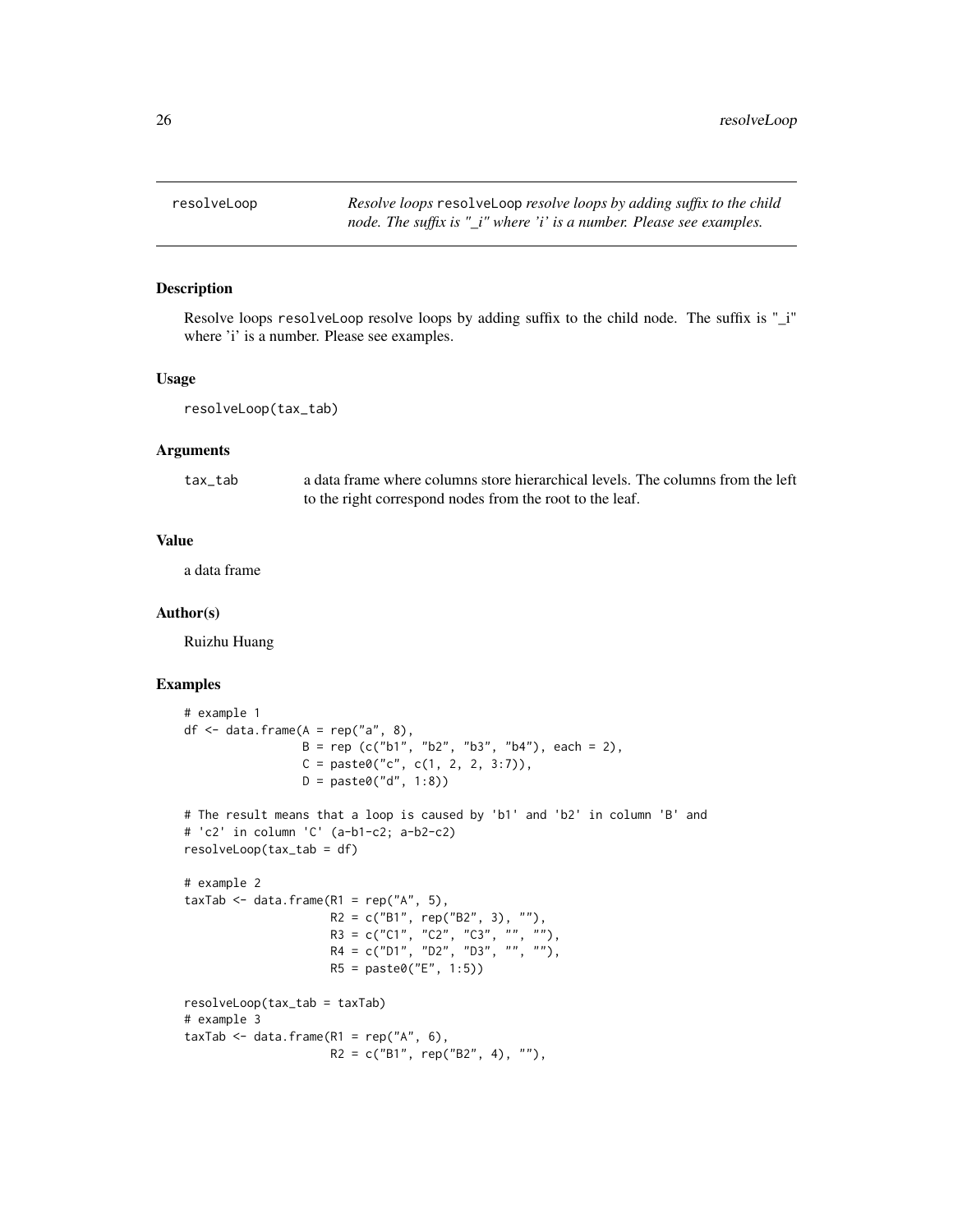```
R3 = c("C1", "C2", "C3", "", "", ""),
                     R4 = c("D1", "D2", "D3", "", "", ""),
                     R5 = paste0("E", 1:6))
resolveLoop(tax_tab = taxTab)
# example 3
taxTab <- data.frame(
            R1 = rep("A", 5),R2 = c("B1", rep("B2", 3), "B3"),R3 = c("C1", "C2", "C3", NA, NA),
            R4 = c("D1", "D2", "D3", NA, NA),
            R5 = paste0("E", 1:5))
resolveLoop(tax_tab = taxTab)
```
rowLinks *TreeSummarizedExperiment-accessors*

#### <span id="page-26-1"></span>Description

All accessor functions that work on [SingleCellExperiment](#page-0-0) should work on TreeSummarized-Experiment. Additionally, new accessors rowLinks colLinks, rowTree and colTree accessor function are available for TreeSummarizedExperiment.

#### Usage

```
rowLinks(x)
## S4 method for signature 'TreeSummarizedExperiment'
rowLinks(x)
colLinks(x)
## S4 method for signature 'TreeSummarizedExperiment'
colLinks(x)
rowTree(x, whichTree = 1, value)
## S4 method for signature 'TreeSummarizedExperiment'
rowTree(x, whichTree = 1, value)rowTree(x, whichTree = 1) <- value
## S4 replacement method for signature 'TreeSummarizedExperiment'
rowTree(x, whichTree = 1) <- value
```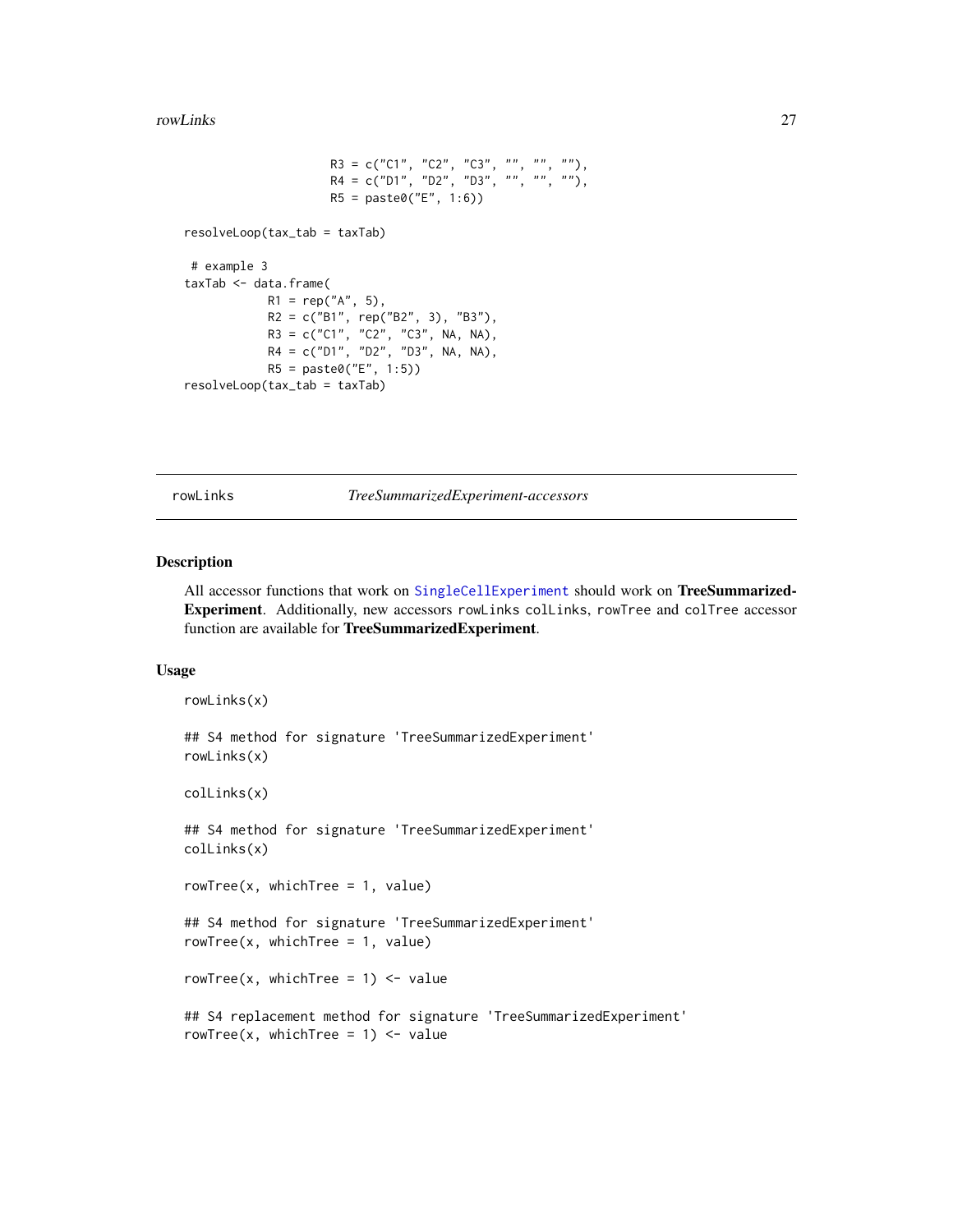```
colTree(x, whichTree = 1)## S4 method for signature 'TreeSummarizedExperiment'
colTree(x, whichTree = 1)colTree(x, whichTree = 1) <- value
## S4 replacement method for signature 'TreeSummarizedExperiment'
colTree(x, whichTree = 1) <- value
rowTreeNames(x, value)
## S4 method for signature 'TreeSummarizedExperiment'
rowTreeNames(x, value)
rowTreeNames(x) <- value
## S4 replacement method for signature 'TreeSummarizedExperiment'
rowTreeNames(x) <- value
colTreeNames(x, value)
## S4 method for signature 'TreeSummarizedExperiment'
colTreeNames(x, value)
colTreeNames(x) <- value
## S4 replacement method for signature 'TreeSummarizedExperiment'
colTreeNames(x) <- value
referenceSeq(x)
## S4 method for signature 'TreeSummarizedExperiment'
referenceSeq(x)
referenceSeq(x) <- value
## S4 replacement method for signature 'TreeSummarizedExperiment'
referenceSeq(x) <- value
## S4 method for signature 'TreeSummarizedExperiment, ANY, ANY, ANY'
x[i, j, \ldots, drop = TRUE]## S4 replacement method for signature
## 'TreeSummarizedExperiment,ANY,ANY,TreeSummarizedExperiment'
x[i, j, ...] <- value
## S4 replacement method for signature 'TreeSummarizedExperiment'
```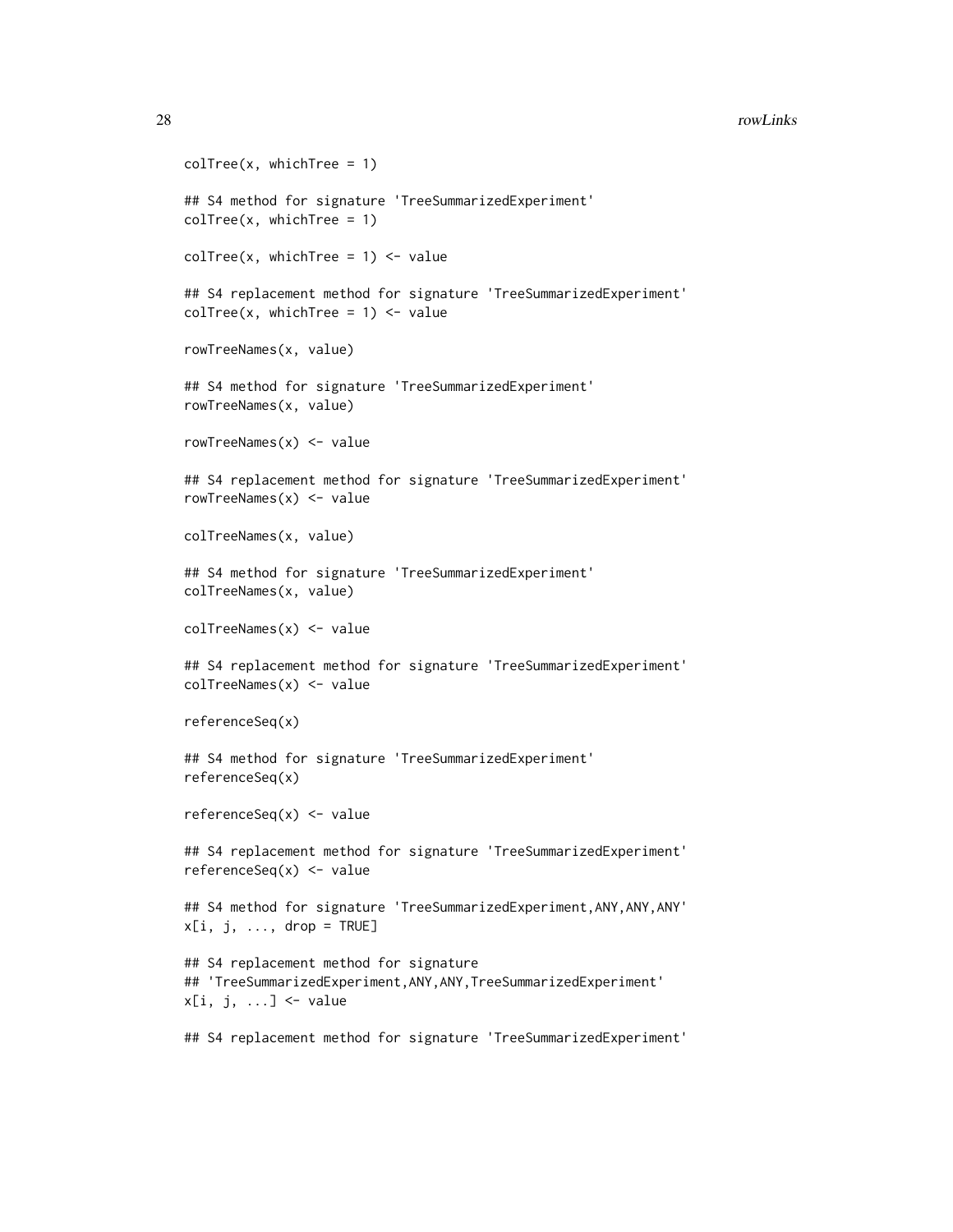#### <span id="page-28-0"></span>rowLinks 29

```
rownames(x) <- value
## S4 replacement method for signature 'TreeSummarizedExperiment'
\text{columns}(x) \leq \text{value}subsetByLeaf(
 x,
 rowLeaf,
 colLeaf,
 whichRowTree,
 whichColTree,
  updateTree = TRUE
)
## S4 method for signature 'TreeSummarizedExperiment'
subsetByLeaf(
 x,
 rowLeaf,
 colLeaf,
 whichRowTree,
 whichColTree,
 updateTree = TRUE
\mathcal{L}subsetByNode(x, rowNode, colNode, whichRowTree, whichColTree)
```

```
## S4 method for signature 'TreeSummarizedExperiment'
subsetByNode(x, rowNode, colNode, whichRowTree, whichColTree)
```
## Arguments

| $\mathsf{x}$ | A TreeSummarizedExperiment object                                                                                                                                                                                 |
|--------------|-------------------------------------------------------------------------------------------------------------------------------------------------------------------------------------------------------------------|
| whichTree    | A numeric indicator or name character to specify which tree in the rowTree or<br>collect to be extracted. The default is to extract the first tree. If which $T$ ree =<br>NULL, a list of all trees is extracted. |
| value        | • the new rownames or colnames as a character value. See BiocGenerics.<br>• A DNAString Set object or an object coercible to one                                                                                  |
| i, j         | The row, column index to subset x. The arguments of the subset function $\lceil \cdot \rceil$                                                                                                                     |
| $\cdots$     | The argument from the subset function []                                                                                                                                                                          |
| drop         | A logical value, TRUE or FALSE. The argument from the subset function []                                                                                                                                          |
| rowLeaf      | A vector of leaves that are used to subset rows. One could use the leaf number,<br>or the leaf label to specify nodes, but not a mixture of them.                                                                 |
| colLeaf      | A vector of leaves that are used to subset columns. One could use the leaf<br>number, or the leaf label to specify nodes, but not a mixture of them.                                                              |
| whichRowTree | A numeric indicator or name character to specify which tree in the rowTree.                                                                                                                                       |
| whichColTree | A numeric indicator or name character to specify which tree in the collect                                                                                                                                        |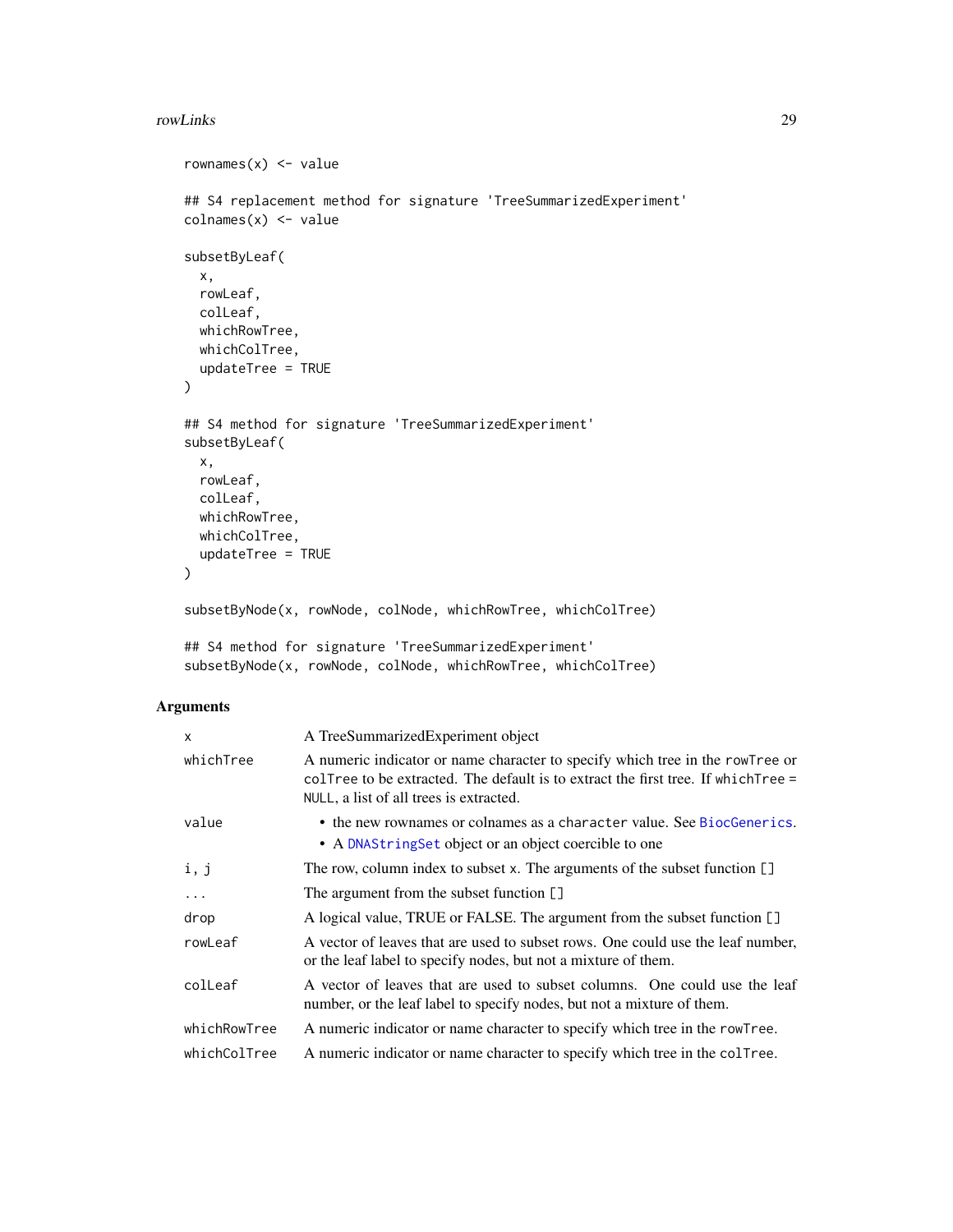<span id="page-29-0"></span>

| updateTree | TRUE or FALSE. Default is TRUE, which updates tree structures after subset-<br>ting.                                                                                  |
|------------|-----------------------------------------------------------------------------------------------------------------------------------------------------------------------|
| rowNode    | A vector of nodes that are used to subset rows. One could use the node number,<br>the node label or the node alias to specify nodes, but not a mixture of them.       |
| colNode    | A vector of nodes that are used to subset columns. One could use the node<br>number, the node label or the node alias to specify nodes, but not a mixture of<br>them. |

#### Value

Elements from TreeSummarizedExperiment.

#### Author(s)

Ruizhu HUANG

#### See Also

[TreeSummarizedExperiment](#page-39-1) [SingleCellExperiment](#page-0-0)

```
# the assay table
set.seed(1)
y <- matrix(rnbinom(300,size=1,mu=10),nrow=10)
colnames(y) <- paste(rep(LETTERS[1:3], each = 10), rep(1:10,3), sep = "_")
rownames(y) <- tinyTree$tip.label
# the row data
rowInf <- DataFrame(var1 = sample(letters[1:3], 10, replace = TRUE),
                    var2 = sample(c(TRUE, FALSE), 10, replace = TRUE))
# the column data
colInf \leq DataFrame(gg = factor(sample(1:3, 30, replace = TRUE)),
                    group = rep(LETTERS[1:3], each = 10))# the tree structure on the rows of assay tables
data("tinyTree")
# the tree structure on the columns of assay tables
sampTree <- ape::rtree(30)
sampTree$tip.label <- colnames(y)
# create the TreeSummarizedExperiment object
toy_tse <- TreeSummarizedExperiment(assays = list(y),
                                    rowData = rowInf,
                                    colData = colInf,
                                    rowTree = tinyTree,
                                    colTree = sampTree)
## extract the rowData
(rowD \leftarrow rowData(x = toy\_tse))
```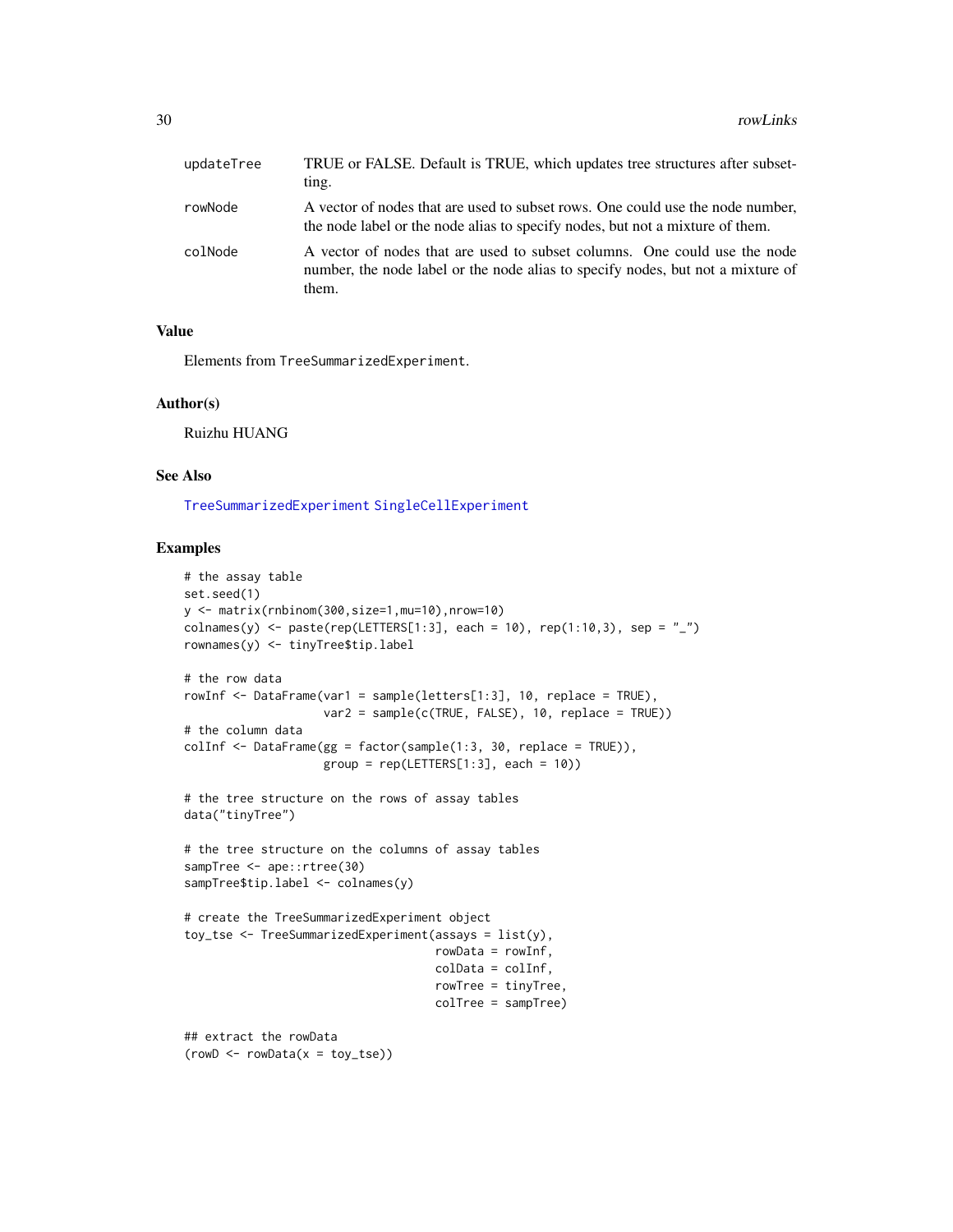#### rowLinks 31

```
## extract the colData
(colD <- colData(x = toy_tse))
## extract the linkData
# on rows
(rowL < -rowLinks(x = toy_tse))# on columns
(colL <- colLinks(x = toy_tse))
## extract the treeData
# on rows
(rowT < - rowTree(x = toy_t, t)# on columns
(colT <- colTree(x = toy_tse))
# the referenceSeq data
refSeq <- DNAStringSetList(one = DNAStringSet(rep("A",nrow(toy_tse))),
                           two = DNAStringSet(rep("B",nrow(toy_tse))))
referenceSeq(toy_tse) <- refSeq
toy_tse
# subset treeSE by leaves
library(ape)
set.seed(1)
z <- makeTSE(nrow = 5, ncol = 4, include.rowTree = TRUE, include.colTree = FALSE)
y <- makeTSE(nrow = 4, ncol = 4, include.rowTree = TRUE, include.colTree = FALSE)
tr <- ape::rtree(4)
zy <- rbind(z, y)
x <- changeTree(x = xy, rowTree = tr, whichRowTree = 2, rowNodeLab = tr$tip.label)
rowLinks(zy)
rowLinks(x)
## 1) rowLeaf exist only in one of trees
rf <- c("t1", "t3")
sx \le - subsetByLeaf(x = x, rowLeaf = rf)
rowLinks(sx)
sx \leq -subsetByLeaf(x = x, rowLeaf = rf, updateTree = FALSE)rowLinks(sx)
## 2) rowLeaf exist in all trees
rf < -1:3sxx <- subsetByLeaf(x = x, rowLeaf = rf)
rowLinks(sxx)
## 3) rowLeaf exist in all trees, but subset and update only the specified
trees
rf \leftarrow c(3:4)
```

```
sxx <- subsetByLeaf(x = x, rowLeaf = rf, whichRowTree = "phylo")
rowLinks(sxx)
```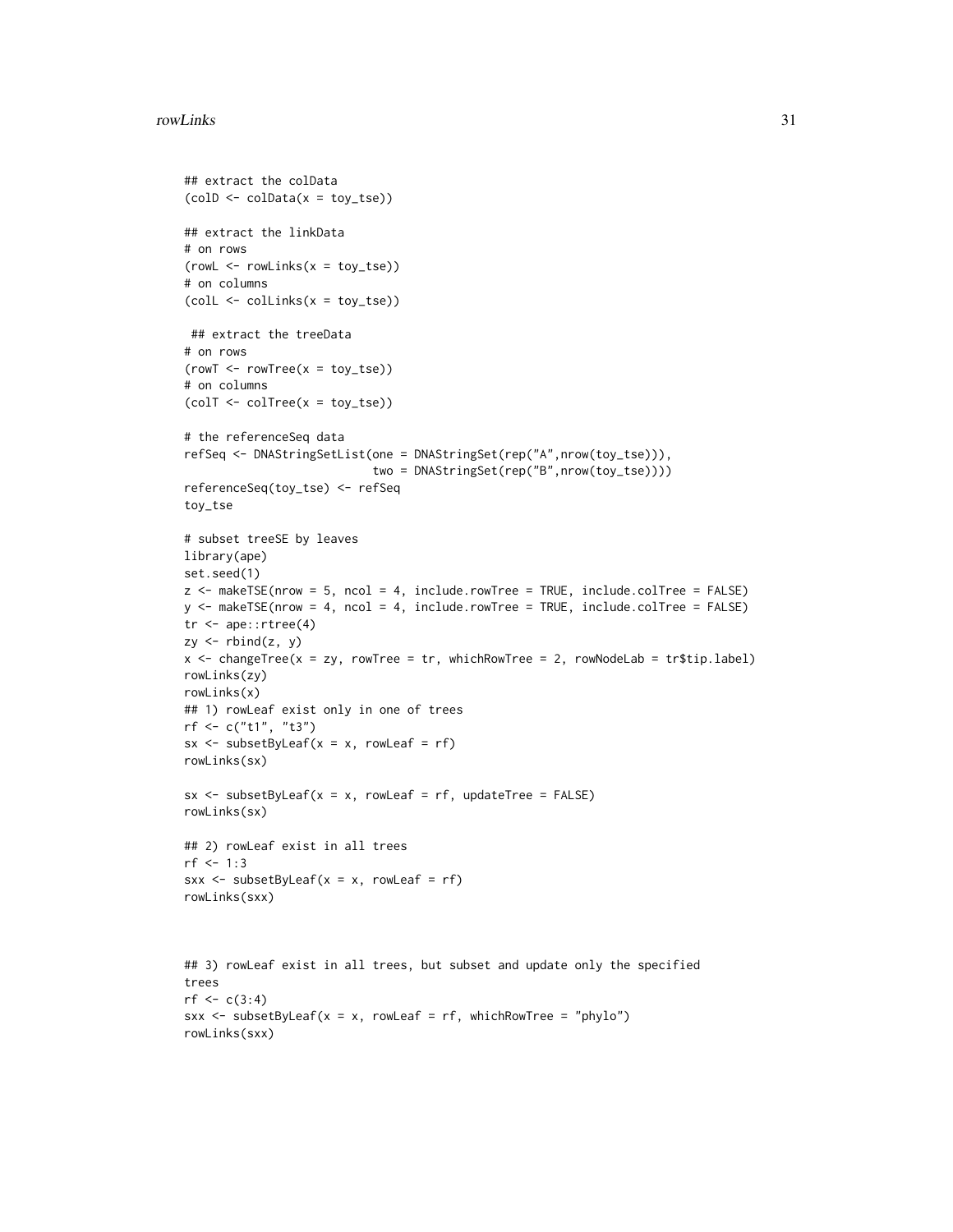<span id="page-31-0"></span>

shareNode is to find the node where the specified nodes first meet.

#### Usage

shareNode(tree, node, use.alias = FALSE)

## Arguments

| tree      | A phylo object.                                                                                                                                                                                                                                                             |
|-----------|-----------------------------------------------------------------------------------------------------------------------------------------------------------------------------------------------------------------------------------------------------------------------------|
| node      | A vector of node numbers or node labels.                                                                                                                                                                                                                                    |
| use.alias | A logical value, TRUE or FALSE. The default is FALSE, and the node label<br>would be used to name the output; otherwise, the alias of node label would be<br>used to name the output. The alias of node label is created by adding a prefix<br>"alias_" to the node number. |

## Value

A vector of nodes. The numeric value is the node number, and the vector name is the corresponding node label. If a node has no label, it would have NA as name when use.alias = FALSE, and have the alias of node label as name when use.alias = TRUE.

#### Author(s)

Ruizhu Huang

## Examples

```
library(ggtree)
data(tinyTree)
# PLOT tree
ggtree(tinyTree, branch.length = 'none') +
   geom_text2(aes(label = label), color = "darkorange",
           hjust = -0.1, vjust = -0.7) +
   geom_text2(aes(label = node), color = "darkblue",
              hjust = -0.5, vjust = 0.7)
## find the node shared by provided node labels
shareNode(node = c('t4', 't9'), tree = tinyTree,use.alias = FALSE)
```
shareNode(node = c('t10','Node\_17'), tree = tinyTree,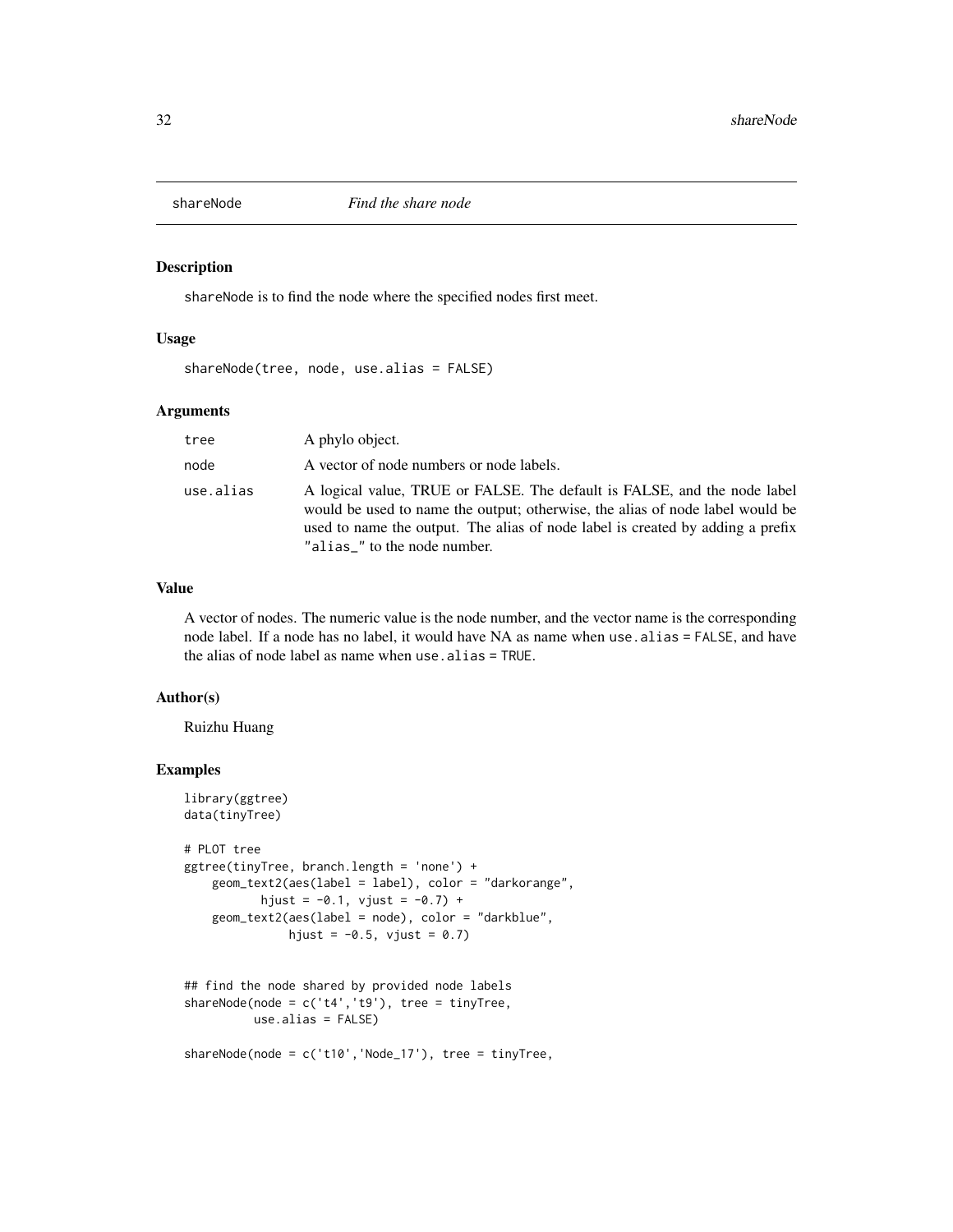#### <span id="page-32-0"></span>showNode 33

use.alias = FALSE)

```
## find the node shared by provided node numbers
shareNode(node = c(2, 3), tree = tinyTree)
```
showNode *Find nodes on the tree*

## Description

showNode is to get nodes from the tree.

#### Usage

showNode(tree, only.leaf = FALSE, use.alias = FALSE)

## Arguments

| tree      | A phylo object.                                                                                                                                                                                                                                                             |
|-----------|-----------------------------------------------------------------------------------------------------------------------------------------------------------------------------------------------------------------------------------------------------------------------------|
| only.leaf | A logical value, TRUE or FALSE. The default is FALSE, all nodes are output;<br>otherwise, leaves are output                                                                                                                                                                 |
| use.alias | A logical value, TRUE or FALSE. The default is FALSE, and the node label<br>would be used to name the output; otherwise, the alias of node label would be<br>used to name the output. The alias of node label is created by adding a prefix<br>"alias_" to the node number. |

## Value

A vector of nodes. The numeric value is the node number, and the vector name is the corresponding node label. If a node has no label, it would have NA as name when use.alias = FALSE, and have the alias of node label as name when use.alias = TRUE.

#### Author(s)

Ruizhu Huang

```
library(ggtree)
data(tinyTree)
# PLOT tree
ggtree(tinyTree, branch.length = 'none') +
   geom_text2(aes(label = label), color = "darkorange",
          hjust = -0.1, vjust = -0.7) +
    geom_text2(aes(label = node), color = "darkblue",
              hjust = -0.5, vjust = 0.7)
```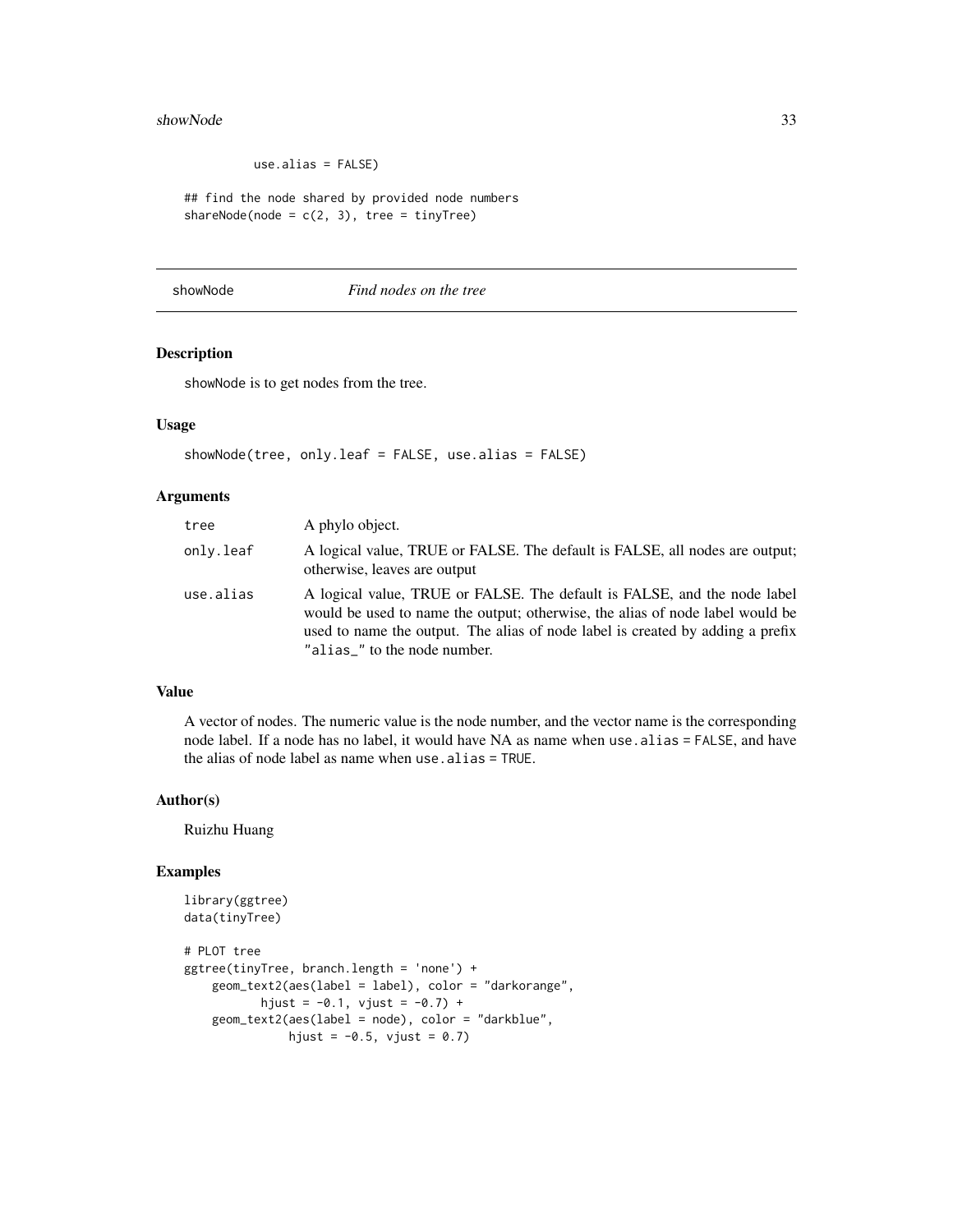```
## find the node shared by provided node labels
showNode(tree = tinyTree, only.leaf = TRUE,
         use.alias = FALSE)
showNode(tree = tinyTree, only.leaf = FALSE,
         use.alias = FALSE)
```
signalNode *Join nodes*

## Description

joinNode is to use as few as possible nodes to represent the provided nodes so that descendant leaves covered by the input nodes and output nodes are exactly the same.

#### Usage

signalNode(tree, node, use.alias = FALSE)

joinNode(tree, node, use.alias = FALSE)

#### Arguments

| tree      | A tree (phylo object)                                                                                                                                                                                                                                                       |
|-----------|-----------------------------------------------------------------------------------------------------------------------------------------------------------------------------------------------------------------------------------------------------------------------------|
| node      | A vector of node numbers or node labels                                                                                                                                                                                                                                     |
| use.alias | A logical value, TRUE or FALSE. The default is FALSE, and the node label<br>would be used to name the output; otherwise, the alias of node label would be<br>used to name the output. The alias of node label is created by adding a prefix<br>"alias_" to the node number. |

## Value

A vector of nodes. The numeric value is the node number, and the vector name is the corresponding node label. If a node has no label, it would have NA as name when use.alias = FALSE, and have the alias of node label as name when use.alias = TRUE.

#### Author(s)

Ruizhu Huang

## Examples

```
data(tinyTree)
library(ggtree)
# PLOT tree
```
# The node labels are in orange texts and the node numbers are in blue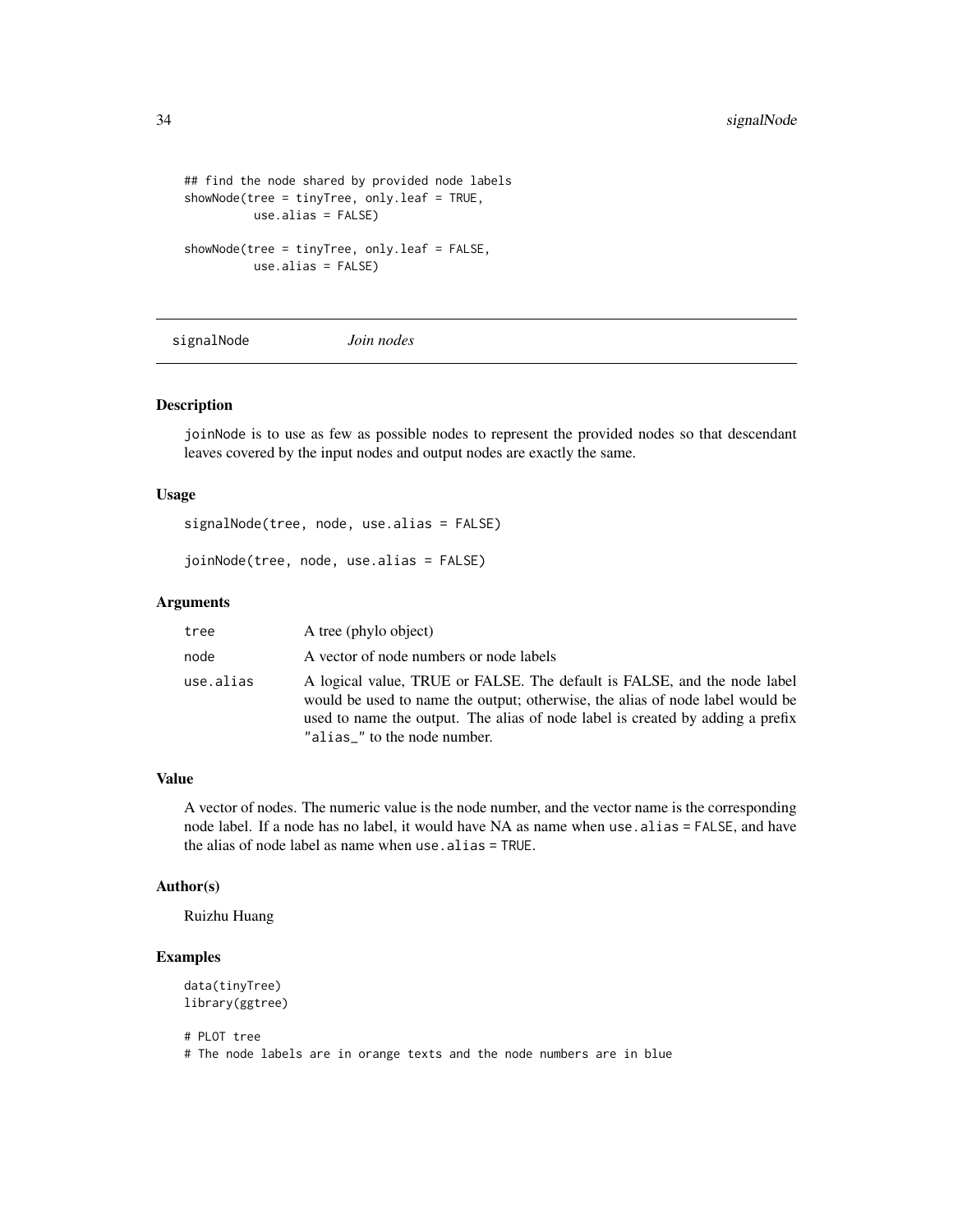#### <span id="page-34-0"></span>tinyTree 35

```
ggtree(tinyTree,branch.length = 'none')+
   geom_text2(aes(label = label), color = "darkorange",
           hjust = -0.1, vjust = -0.7) +
   geom_text2(aes(label = node), color = "darkblue",
              hjust = -0.5, vjust = 0.7)
## find the node shared by provided node labels
joinNode(node = c('t4','t9'), tree = tinyTree)
joinNode(node = c('t4','t9'), tree = tinyTree)
joinNode(node = c('t10','Node_18', 't8'),
         tree = tinyTree,
        use.alias = FALSE)
joinNode(node = c('t10','Node_18', 't8'),
         tree = tinyTree,
        use.alias = TRUE)
## find the node shared by provided node numbers
joinNode(node = c(2, 3), tree = tinyTree)joinNode(node = c(2, 3, 16), tree = tinyTree)
```
## Description

A random phylo object created using the function [rtree](#page-0-0)

#### Usage

tinyTree

## Format

A phylo object with 10 tips and 9 internal nodes:

Tip labels t1, t2, ..., t10.

Node labels Node\_11, Node\_12, ..., Node\_19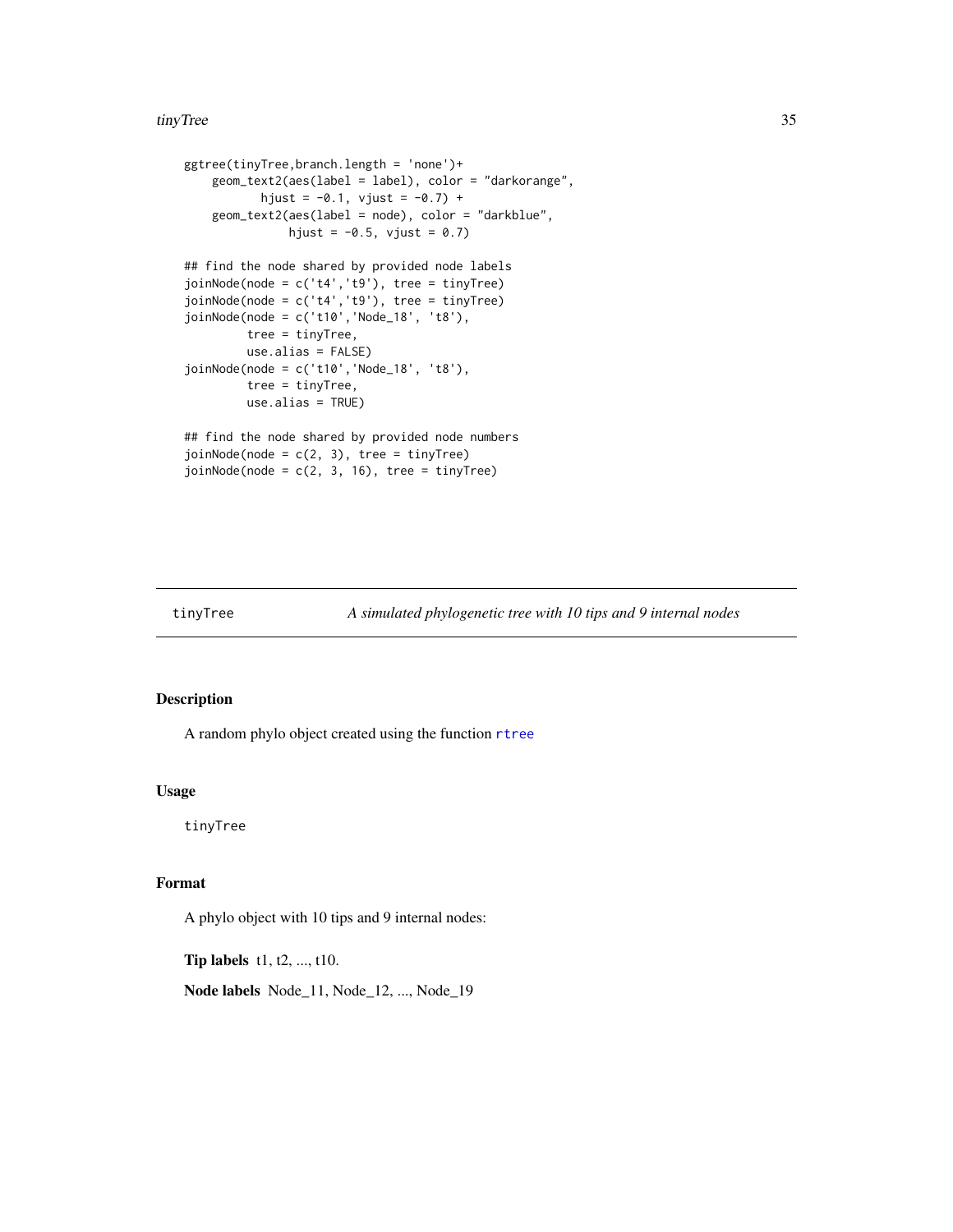<span id="page-35-0"></span>

toTree translates a data frame to a phylo object

#### Usage

```
toTree(data, column_order = NULL)
```
## Arguments

| data         | A data frame or matrix.                                                     |
|--------------|-----------------------------------------------------------------------------|
| column order | A vector that includes the column names of data to reorder columns of data. |
|              | Default is NULL, the original order of data is kept.                        |

## Details

The last column is used as the leaf nodes

#### Value

a phylo object

#### Author(s)

Ruizhu HUANG

```
library(ggtree)
# Example 1:
taxTab \leq data.frame(R1 = rep("A", 5),
                     R2 = c("B1", rep("B2", 4)),R3 = paste0("C", 1:5))
# Internal nodes: their labels are prefixed with colnames of taxTab
# e.g., R2:B2
tree <- toTree(data = taxTab)
# viz the tree
 ggtree(tree) +
 geom\_text2(ase(label = label), color = "red", vjust = 1) +geom_nodepoint()
# Example 2: duplicated rows in the 3rd and 4th rows
taxTab \leq data.frame(R1 = rep("A", 5),
                     R2 = c("B1", rep("B2", 4)),R3 = c("C1", "C2", "C3", "C3", "C4"))
# duplicated rows are removed with warnings
```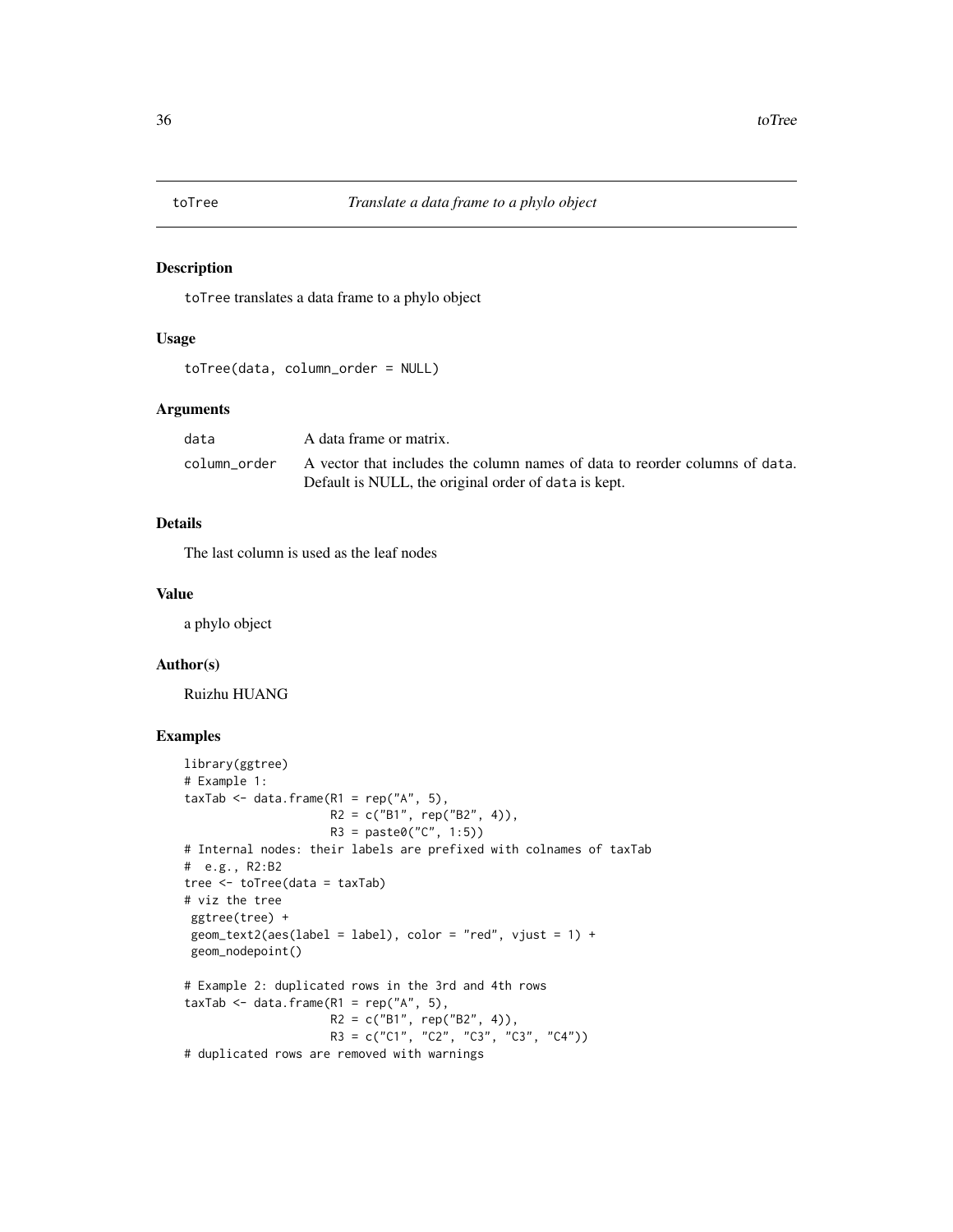#### <span id="page-36-0"></span>trackNode 37

```
tree <- toTree(data = taxTab)
# Example 3: NA values in R2 column
# results: the internal node with the label 'R2:'
taxTab \leq data.frame(R1 = rep("A", 5),
                   R2 = c("B1", rep("B2", 2), NA, "B2"),R3 = c("C1", "C2", "C3", NA, "C4"))
tree <- toTree(data = taxTab)
# viz the tree
ggtree(tree) +
geom_text2(aes(label = label), color = "red", vjust = 1) +
geom_nodepoint()
# Example 4: duplicated values in the leaf column (R4)
# Not allowed and give errors
# taxTab <- data.frame(R1 = rep("A", 5),
# R2 = c("B1", rep("B2", 3), "B3"),
# R3 = c("C1", "C2", "C3", "C3",NA),
# R4 = c("D1", "D2", "D3", NA, NA))
# Example 5: loops caused by missing values in B2-C4, B3-C4
taxTab \leq data.frame(R1 = rep("A", 6),
                    R2 = c("B1", rep("B2", 4), "B3"),
                    R3 = c("C1", "C2", "C3", "C3", "C4", "C4"),
                    R4 = c("D1", "D2", "D3", "D3", "D4" , "D4"),
                    R5 = paste0("E", 1:6))
 # resolove loops before run to Tree
# Suffix are adding to C4
 taxNew <- resolveLoop(taxTab)
tree <- toTree(data = taxNew)
# viz the tree
ggtree(tree) +
geom_text2(aes(label = label), color = "red", vjust = 1) +
geom_nodepoint()
```
trackNode *track the nodes of a phylo tree*

#### **Description**

trackNode track nodes of a phylo tree by adding the alias labels to them

#### Usage

trackNode(tree)

#### Arguments

tree A phylo object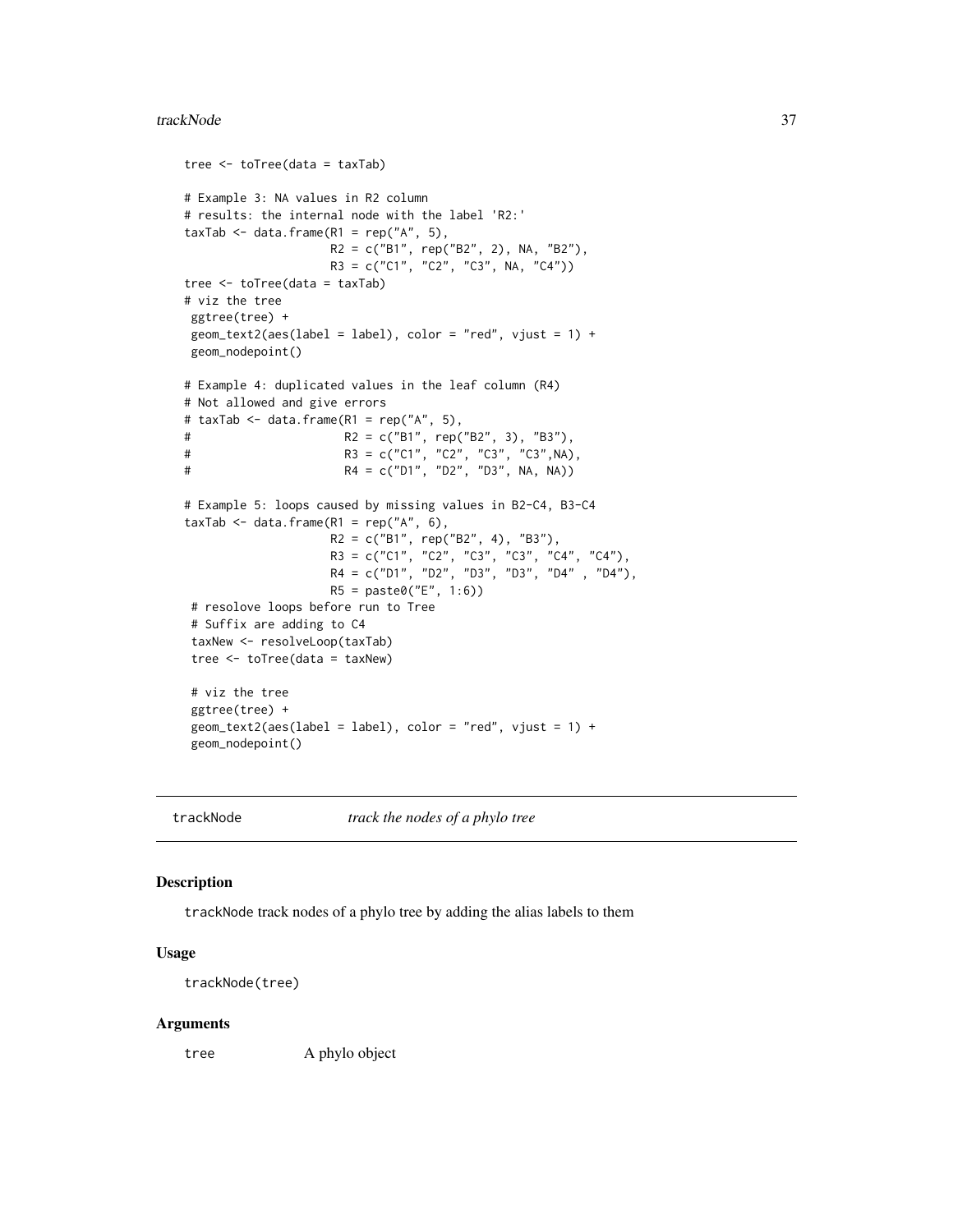#### Value

a phylo object

### Author(s)

Ruizhu Huang

## Examples

```
library(ggtree)
```
data(tinyTree)

```
ggtree(tinyTree, branch.length = 'none') +
   geom\_text2(ase(label = label), hjust = -0.3) +geom_text2(aes(label = node), vjust = -0.8,hjust = -0.3, color = 'blue')
```

```
#check whether the node number and node label are matched
trackTree <- trackNode(tinyTree)
ggtree(trackTree, branch.length = 'none') +
   geom\_text2(ase(label = label), hjust = -0.3) +geom_text2(aes(label = node), vjust = -0.8,hjust = -0.3, color = 'blue')
```
transNode *Transfer between node number and node label*

## Description

convertNode does the transformation between the number and the label of a node on a tree

#### Usage

```
transNode(tree, node, use.alias = FALSE, message = FALSE)
convertNode(tree, node, use.alias = FALSE, message = FALSE)
```
#### Arguments

| tree      | A phylo object                                                                                                                                                                                                                                                                                                                              |
|-----------|---------------------------------------------------------------------------------------------------------------------------------------------------------------------------------------------------------------------------------------------------------------------------------------------------------------------------------------------|
| node      | A character or numeric vector representing tree node label(s) or tree node num-<br>ber(s)                                                                                                                                                                                                                                                   |
| use.alias | A logical value, TRUE or FALSE. This is an optional argument that only re-<br>quried when the input node is a numeric vector. The default is FALSE, and the<br>node label would be returned; otherwise, the alias of node label would be out-<br>put. The alias of node label is created by adding a prefix "alias_" to the node<br>number. |

<span id="page-37-0"></span>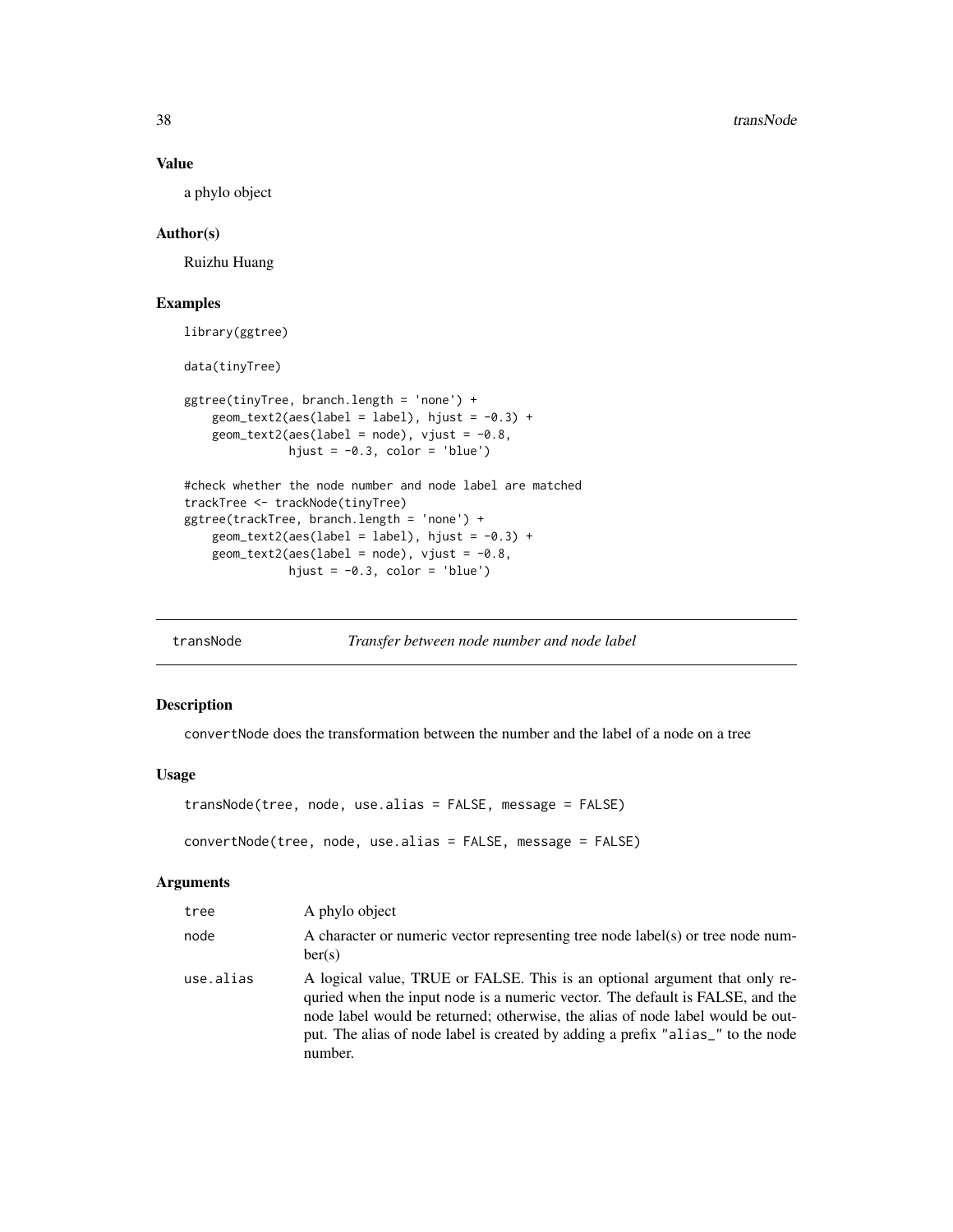<span id="page-38-0"></span>message A logical value, TRUE or FALSE. The default is FALSE. If TRUE, message will show when a tree have duplicated labels for some internal nodes.

#### Value

a vector

#### Author(s)

Ruizhu Huang

#### Examples

library(ggtree) data(tinyTree) ggtree(tinyTree, branch.length = 'none') +  $geom\_text2(ase(label = label), hjust = -0.3) +$  $geom\_text2(ase(label = node), vjust = -0.8,$ hjust =  $-0.3$ , color = 'blue') #check whether the node number and node label are matched  $convertNode(tinyTree, node = c(11, 2, 4, 15))$ convertNode(tree = tinyTree, node = c("Node\_16", "Node\_11")) convertNode(tree = tinyTree, node = c("alias\_16", "alias\_11"))

<span id="page-38-1"></span>TreeSummarizedExperiment-class

*An S4 class TreeSummarizedExperiment*

## Description

The class TreeSummarizedExperiment is an extension class of standard [SingleCellExperiment](#page-0-0) class. It has four more slots that are not in [SingleCellExperiment](#page-0-0) class: rowTree, rowLinks colTree and colLinks. The hierarchical information of rows (columns) is stored in rowTree (colTree) and the link between the rows (columns) of assays tables and nodes of the tree is given in rowLinks (colLinks).

#### Details

The class TreeSummarizedExperiment is designed to store rectangular data for entities (e.g., microbes or cell types) (assays), information about the hiearchical structure (rowTree on rows; colTree on columns), and the mapping information between the tree nodes and the rows or the columns of the rectangular data. Users could provide the hiearchical structure of the rows, columns or both) of the assays tables, and the link data will be automatically generated in rowLinks, colData or both, respectively. It's required that the object in rowLinks or colLinks has the LinkDataFrame class. Please see the page [LinkDataFrame](#page-20-3) for more details.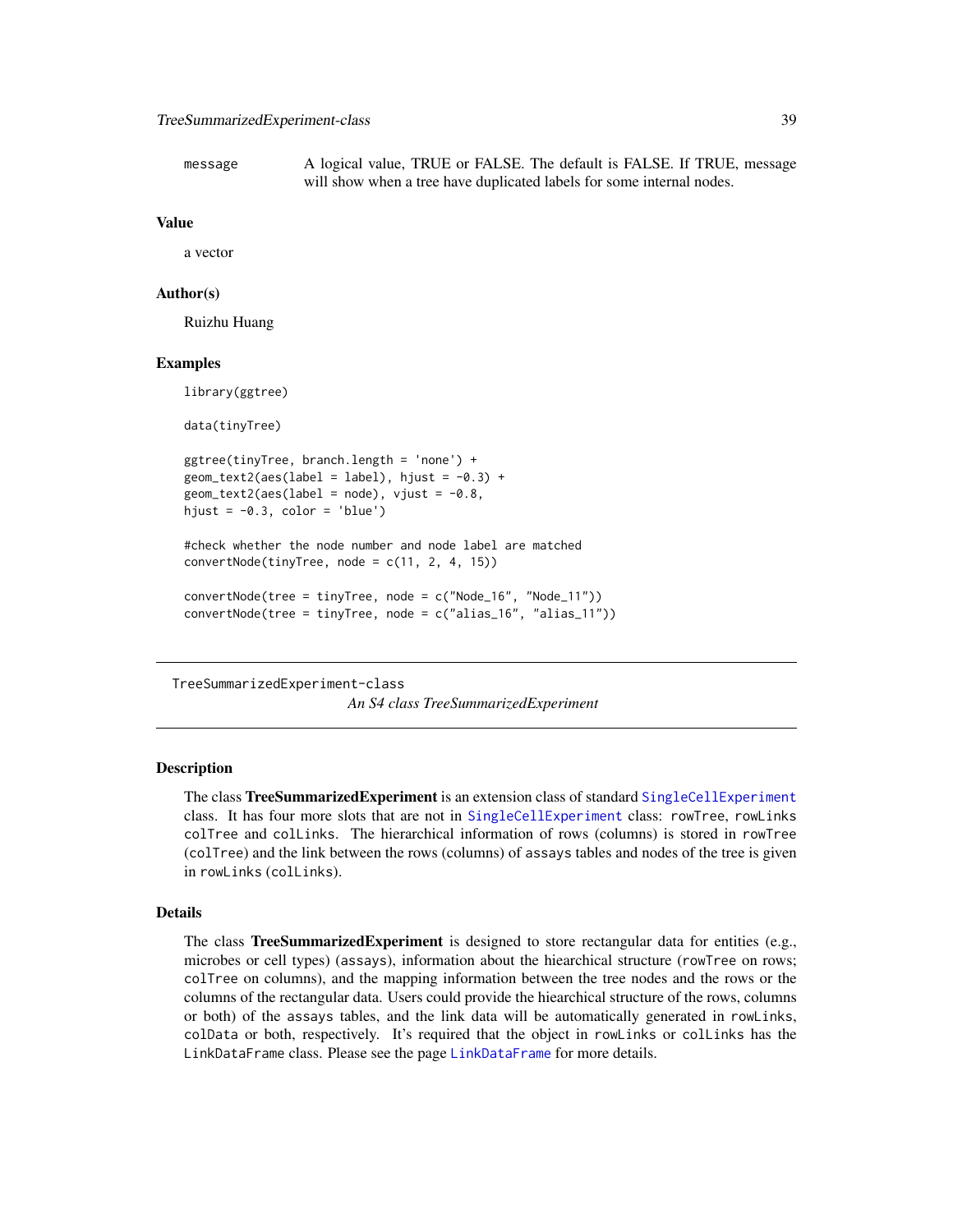### <span id="page-39-0"></span>**Slots**

- rowTree A phylo object or NULL. It gives information about the hiearchical structure of rows of assays tables.
- colTree A phylo object or NULL. It gives information about the hiearchical structure of columns of assays tables.
- rowLinks A LinkDataFrame. It gives information about the link between the nodes of the rowTree and the rows of assays tables.
- colLinks A LinkDataFrame. It gives information about the link between the nodes of the colTree and the columns of assays tables.
- referenceSeq A DNAStringSet/DNAStringSetList object or some object coercible to a DNAStringSet/DNAStringSetList object. See [DNAStringSet](#page-0-0) for more details.
- ... Other slots from [SingleCellExperiment](#page-0-0)

## **Constructor**

See [TreeSummarizedExperiment-constructor](#page-39-2) for constructor functions.

#### Accessor

See [TreeSummarizedExperiment-accessor](#page-26-1) for accessor functions.

#### See Also

[TreeSummarizedExperiment](#page-39-1) [TreeSummarizedExperiment-accessor](#page-26-1) [SingleCellExperiment](#page-0-0)

<span id="page-39-2"></span>TreeSummarizedExperiment-constructor *Construct a TreeSummarizedExperiment object*

#### <span id="page-39-1"></span>Description

TreeSummarizedExperiment constructs a TreeSummarizedExperiment object.

#### Usage

```
TreeSummarizedExperiment(
  ...,
  rowTree = NULL,
 colTree = NULL,
  rowNodeLab = NULL,
 colNodeLab = NULL,
  referenceSeq = NULL
)
```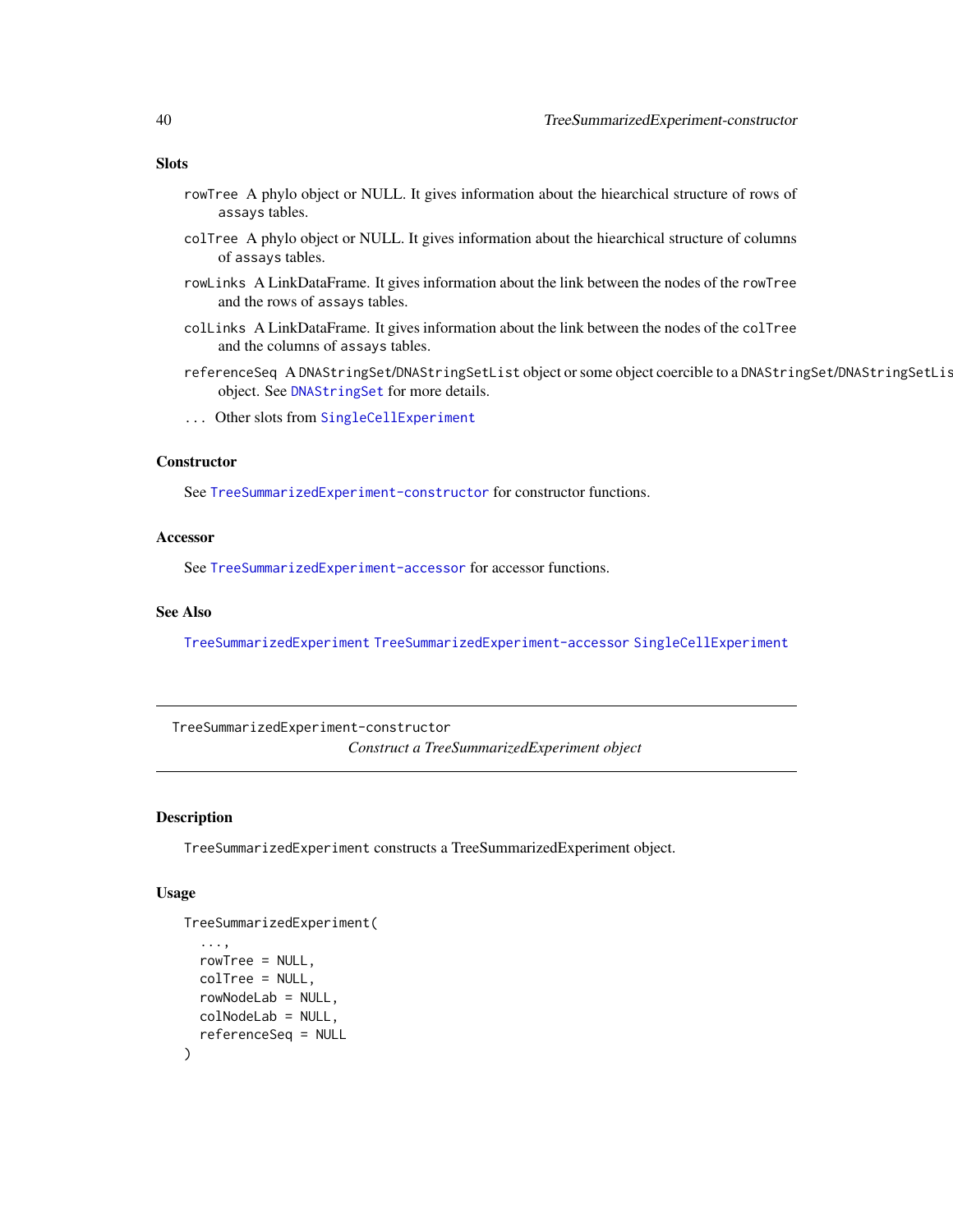#### <span id="page-40-0"></span>**Arguments**

| .            | Arguments passed to the SummarizedExperiment constructor to fill the slots of<br>the base class.                                                                                 |
|--------------|----------------------------------------------------------------------------------------------------------------------------------------------------------------------------------|
| rowTree      | A phylo object that provides hiearchical information of rows of assay tables.                                                                                                    |
| colTree      | A phylo object that provides hiearchical information of columns of assay tables.                                                                                                 |
| rowNodeLab   | A character string. It provides the labels of nodes that the rows of assays tables<br>corresponding to. If NULL (default), the row names of the assays tables are<br>used.       |
| colNodeLab   | A character string. It provides the labels of nodes that the columns of assays<br>tables corresponding to. If NULL (default), the column names of the assays<br>tables are used. |
| referenceSeg | A DNAStringSet/DNAStringSetList object or some object coercible to a DNAStringSet/DNAStringSet<br>object. See DNAString Set for more details.                                    |

#### Details

The output TreeSummarizedExperiment object has very similar structure as the [SingleCellExperiment](#page-0-0). The differences are summarized be as below.

- rowTree A slot exists in TreeSummarizedExperiment but not in SingleCellExperiment. It stores the tree structure(s) that provide(s) hierarchical information of assays rows or columns or both.
- rowData If a phylo object is available in the slot treeData to provide the hiearchical information about the rows of the assays table, the rowData would be a [LinkDataFrame-class](#page-20-2) instead of [DataFrame](#page-0-0). The data on the right side of the vertical line provides the link information between the assays rows and the tree phylo object, and could be accessed via linkData; The data on the left side is the original rowData like SingleCellExperiment object.
- colData Similar to the explanaition for rowData as above.

More details about the LinkDataFrame in the rowData or colData.

- nodeLab The labels of nodes on the tree.
- nodeLab\ alias The alias of node labels on the tree.
- nodeNum The numbers of nodes on the tree.
- isLeaf It indicates whether the node is a leaf node or internal node.

#### Value

a TreeSummarizedExperiment object

#### Author(s)

Ruizhu HUANG

## See Also

[TreeSummarizedExperiment](#page-38-1) [TreeSummarizedExperiment-accessor](#page-26-1) [SingleCellExperiment](#page-0-0)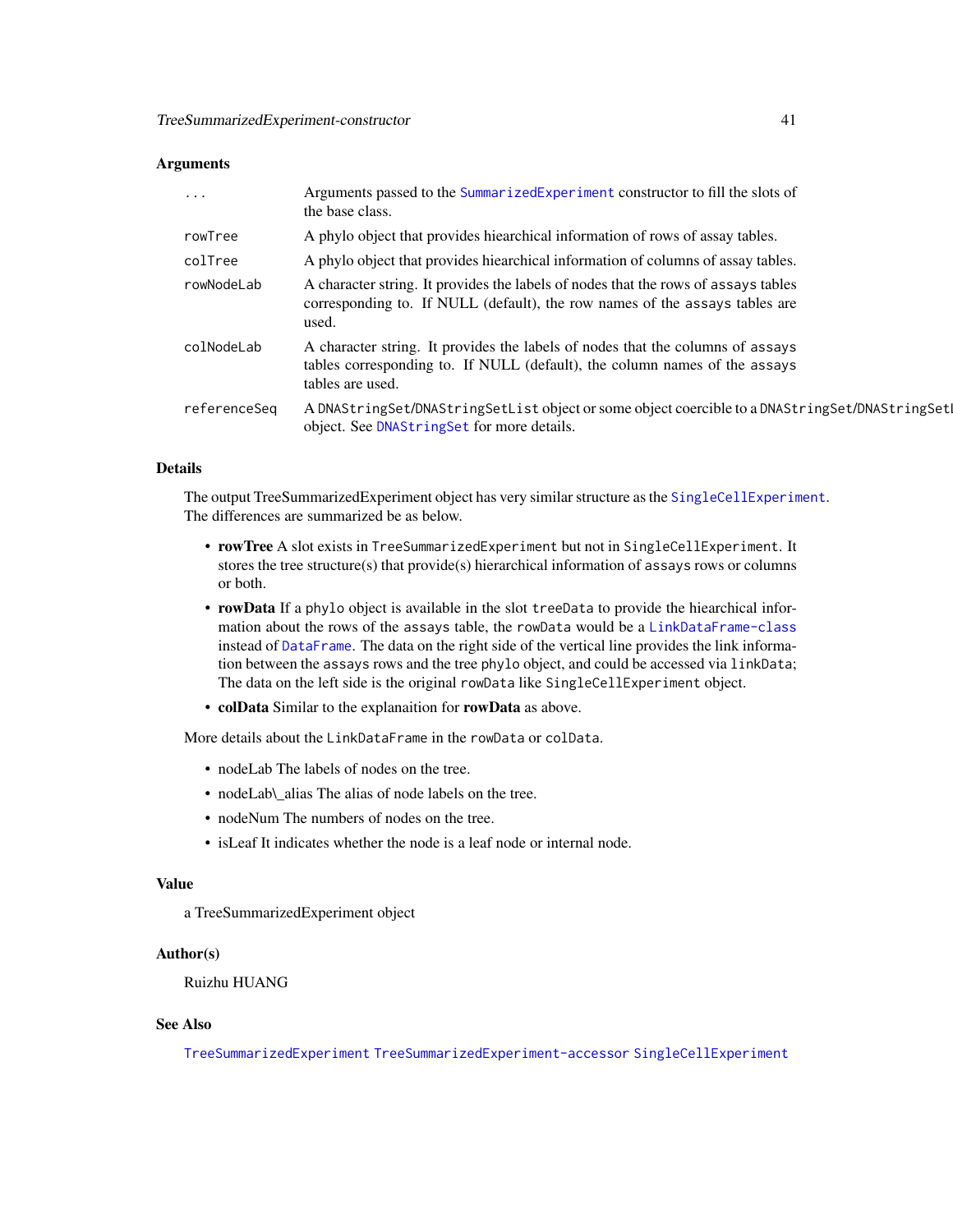## Examples

```
data("tinyTree")
# the count table
count \leq matrix(rpois(100, 50), nrow = 10)
rownames(count) <- c(tinyTree$tip.label)
colnames(count) <- paste("C_", 1:10, sep = "_")
# The sample information
sampC \leq data.frame(condition = rep(c("control", "trt"), each = 5),
                    gender = sample(x = 1:2, size = 10, replace = TRUE))rownames(sampC) <- colnames(count)
# build a TreeSummarizedExperiment object
tse <- TreeSummarizedExperiment(assays = list(count),
                                colData = sampC,rowTree = tinyTree)
```
unionLeaf *list leaf nodes that are the descendants of at least one specified node*

#### Description

unionLeaf list the leaf nodes that are the desendants of (at least one) specified nodes.

#### Usage

unionLeaf(tree, node)

#### Arguments

| tree | A phylo object.                                                                |
|------|--------------------------------------------------------------------------------|
| node | A numeric or character vector. It specifies internal nodes that are changed to |
|      | leaves via their node labels or numbers.                                       |

#### Value

A phylo object.

```
library(ggtree)
data(tinyTree)
ggtree(tinyTree, ladderize = FALSE) +
   geom_text2(aes(label = label), color = "darkorange",
          hjust = -0.1, vjust = -0.7) +
   geom_text2(aes(label = node), color = "darkblue",
              hjust = -0.5, vjust = 0.7) +
```
<span id="page-41-0"></span>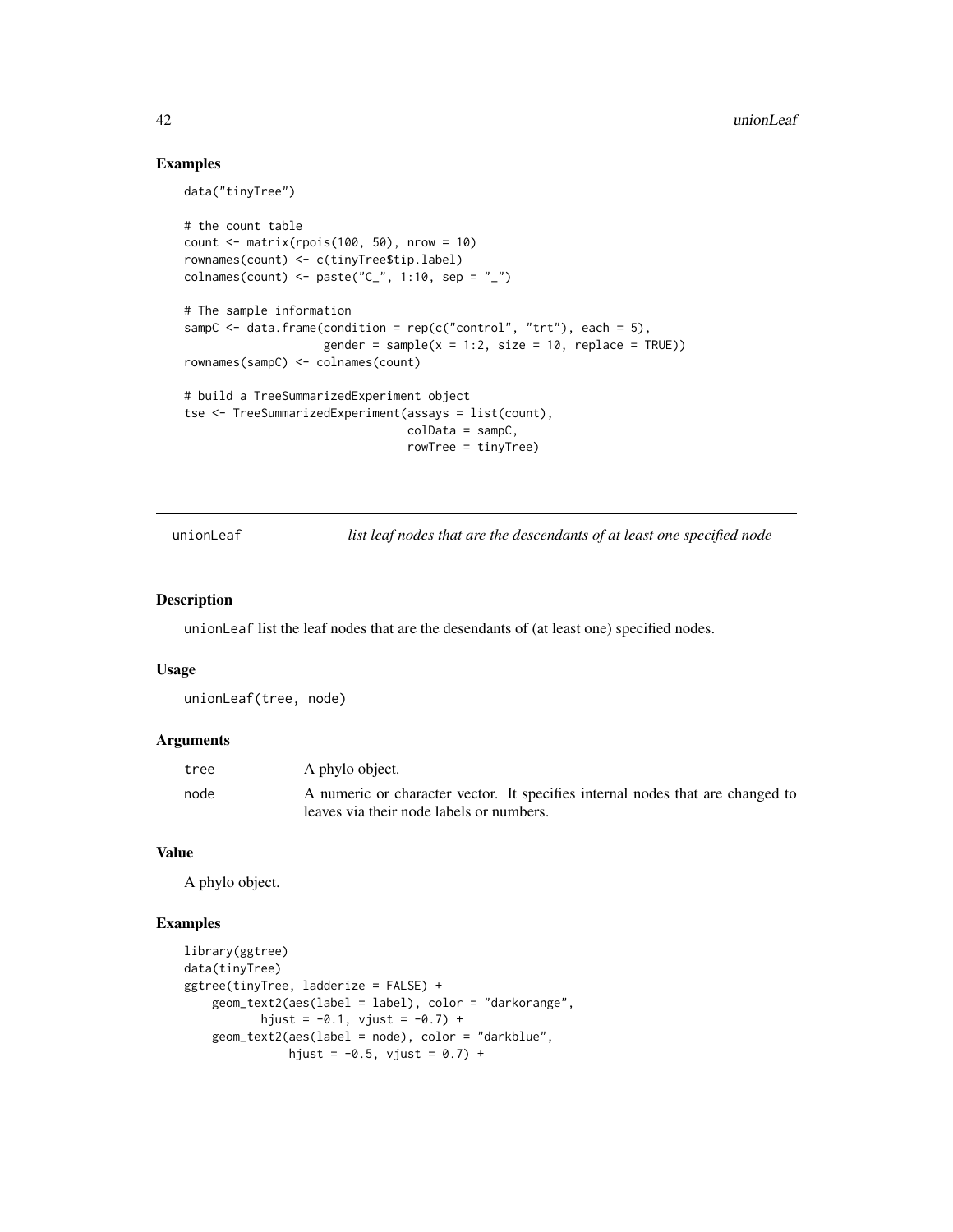<span id="page-42-0"></span>updateObject,TreeSummarizedExperiment-method 43

```
geom\_hilight(node = 18) +geom_point2()
u1 \le unionLeaf(tree = tinyTree, node = c(19, 17))
u2 \leftarrow unionLeaf(tree = tinyTree, node = c(19, 17, 7))
( u3 < - unionLeaf(tree = tinyTree, node = c(11, 17, 7)))
```
updateObject,TreeSummarizedExperiment-method *Update a* TreeSummarizedExperiment *object*

## Description

Update TreeSummarizedExperiment objects to the latest version of the class structure. This is usually called by methods in the TreeSummarizedExperiment package rather than by users or downstream packages.

## Usage

```
## S4 method for signature 'TreeSummarizedExperiment'
updateObject(object, ..., verbose = FALSE)
```
#### Arguments

| object   | A TreeSummarizedExperiment object                                            |
|----------|------------------------------------------------------------------------------|
| $\cdots$ | additional arguments, for use in specific update object methods.             |
| verbose  | TRUE or FALSE, indicating whether information about the update should be re- |
|          | ported.                                                                      |

#### Value

An updated TreeSummarizedExperiment object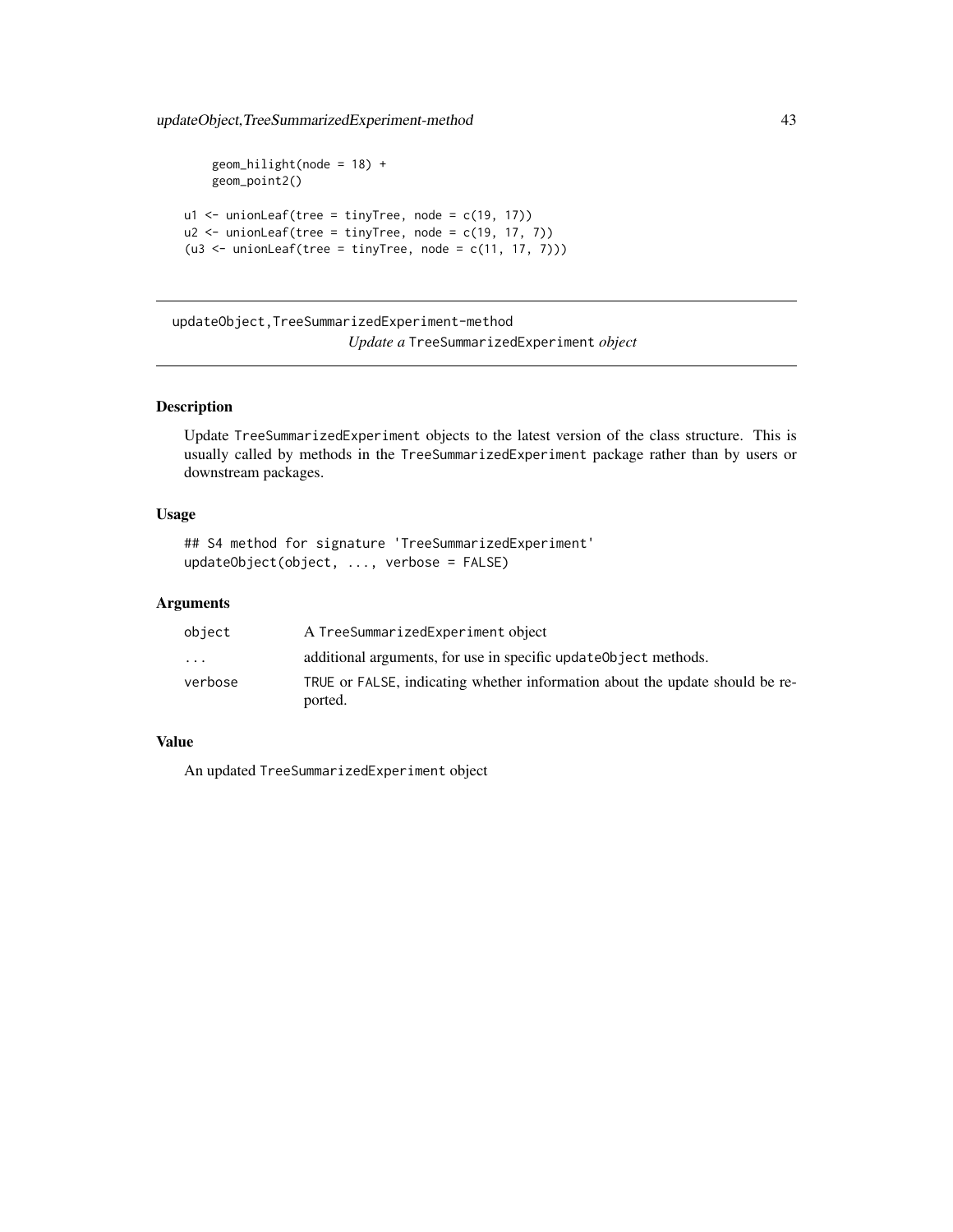# <span id="page-43-0"></span>**Index**

∗ datasets tinyTree, [35](#page-34-0) [,TreeSummarizedExperiment,ANY,ANY,ANY-method *(*rowLinks*)*, [27](#page-26-0) [<-,TreeSummarizedExpe[rim](#page-13-0)ent,ANY,ANY,TreeSumm**d&t@etExperi**fhent-method *(*rowLinks*)*, [27](#page-26-0) addLabel, [3](#page-2-0) aggTSE, [4,](#page-3-0) *[7](#page-6-0)* aggValue, [6](#page-5-0) apply, *[5](#page-4-0)*, *[7](#page-6-0)* asLeaf, [8](#page-7-0) asPhylo, [9](#page-8-0) BiocGenerics, *[29](#page-28-0)* BiocParallelParam, *[5](#page-4-0)* cbind, *[25](#page-24-0)* cbind,TreeSummarizedExperiment-method *(*rbind,TreeSummarizedExperiment-method*)*, LinkDataFrame [25](#page-24-0) changeTree, [10](#page-9-0) colLinks *(*rowLinks*)*, [27](#page-26-0) colLinks,TreeSummarizedExperiment-method *(*rowLinks*)*, [27](#page-26-0) colnames<-,TreeSummarizedExperiment-method *(*rowLinks*)*, [27](#page-26-0) colTree *(*rowLinks*)*, [27](#page-26-0) colTree,TreeSummarizedExperiment-method *(*rowLinks*)*, [27](#page-26-0) colTree<- *(*rowLinks*)*, [27](#page-26-0) colTree<-,TreeSummarizedExperiment-method *(*rowLinks*)*, [27](#page-26-0) colTreeNames *(*rowLinks*)*, [27](#page-26-0) colTreeNames,TreeSummarizedExperiment-method referenceSeq<-,TreeSummarizedExperiment-method *(*rowLinks*)*, [27](#page-26-0) colTreeNames<- *(*rowLinks*)*, [27](#page-26-0) colTreeNames<-,TreeSummarizedExperiment-methodowLinks, [27](#page-26-0) *(*rowLinks*)*, [27](#page-26-0) convertNode *(*transNode*)*, [38](#page-37-0) countLeaf, [12](#page-11-0) countNode, [13](#page-12-0) DataFrame, *[21](#page-20-0)*, *[41](#page-40-0)* distNode, [15](#page-14-0) DNAStringSet, *[29](#page-28-0)*, *[40,](#page-39-0) [41](#page-40-0)* findAncestor, [16](#page-15-0) findChild, [17](#page-16-0) findDescendant *(*findOS*)*, [18](#page-17-0) findOS, [18](#page-17-0) findSibling, [19](#page-18-0) isLeaf, [20](#page-19-0) joinNode *(*signalNode*)*, [34](#page-33-0) LinkDataFrame, *[21](#page-20-0)*, *[39](#page-38-0) (*LinkDataFrame-constructor*)*, [21](#page-20-0) LinkDataFrame-class, [21](#page-20-0) LinkDataFrame-constructor, [21](#page-20-0) makeTSE, [22](#page-21-0) matTree, [23](#page-22-0) printNode, [24](#page-23-0) rbind,TreeSummarizedExperiment-method, [25](#page-24-0) referenceSeq *(*rowLinks*)*, [27](#page-26-0) referenceSeq,TreeSummarizedExperiment-method *(*rowLinks*)*, [27](#page-26-0) referenceSeq<- *(*rowLinks*)*, [27](#page-26-0) *(*rowLinks*)*, [27](#page-26-0) resolveLoop, [26](#page-25-0) rowLinks,TreeSummarizedExperiment-method *(*rowLinks*)*, [27](#page-26-0)